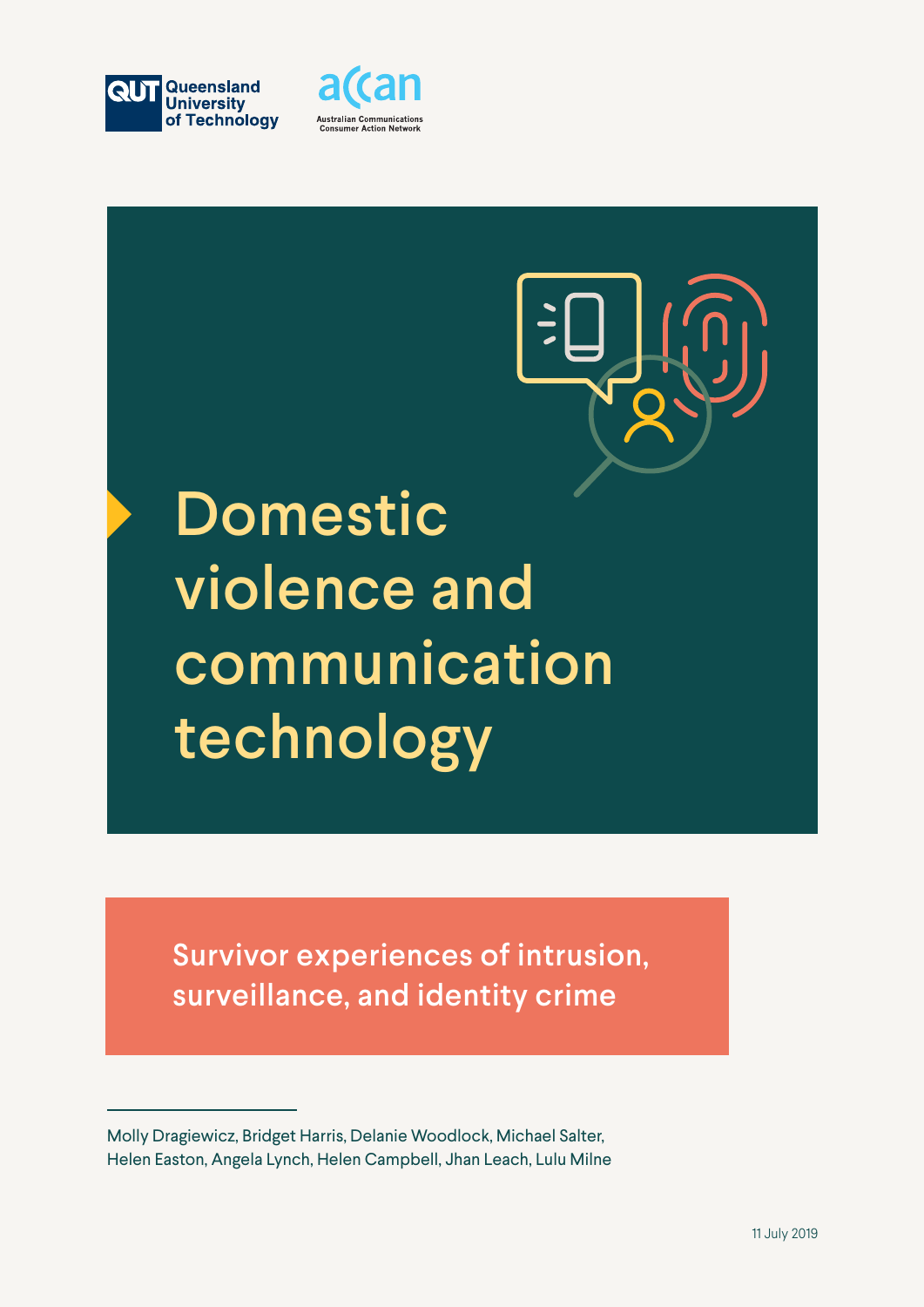#### Domestic violence and communication technology: Survivor experiences of intrusion, surveillance, and identity crime

Authored by Molly Dragiewicz, Bridget Harris, Delanie Woodlock, Michael Salter, Helen Easton, Angela Lynch, Helen Campbell, Jhan Leach, Lulu Milne

Published in 2019

The operation of the Australian Communications Consumer Action Network is made possible by funding provided by the Commonwealth of Australia under section 593 of the Telecommunications Act 1997. This funding is recovered from charges on telecommunications carriers.

Queensland University of Technology Website: https://www.qut.edu.au/ Email: m.dragiewicz@griffith.edu.au Telephone: +61 7 3138 4000

Australian Communications Consumer Action Network Website: www.accan.org.au Email: grants@accan.org.au Telephone: 02 9288 4000 If you are deaf, or have a hearing or speech impairment, contact us through the National Relay Service: www.relayservice.gov.au.

ISBN: 978-1-921974-59-5 Cover image: Anthony Rees 2019

This work is copyright, licensed under the Creative Commons Attribution 4.0 International Licence. You are free to cite, copy, communicate and adapt this work, so long as you attribute the authors and "QUT, supported by a grant from the Australian Communications Consumer Action Network." To view a copy of this licence, visit http://creativecommons.org/licenses/by/4.0/

This work can be cited as: Dragiewicz, M., Harris, B., Woodlock, D., Salter, M., Easton, H., Lynch, A., Campbell, H., Leach, J. & Milne, L., 2019, Domestic violence and communication technology: Survivor experiences of intrusion, surveillance, and identity crime, Australian Communications Consumer Action Network, Sydney.

This research was made possible by a grant from ACCAN and supported by previous work undertaken by Dragiewicz and Harris at QUT. The authors note our commitment to academic freedom and research integrity. No third party exerted any influence over the research design or analysis.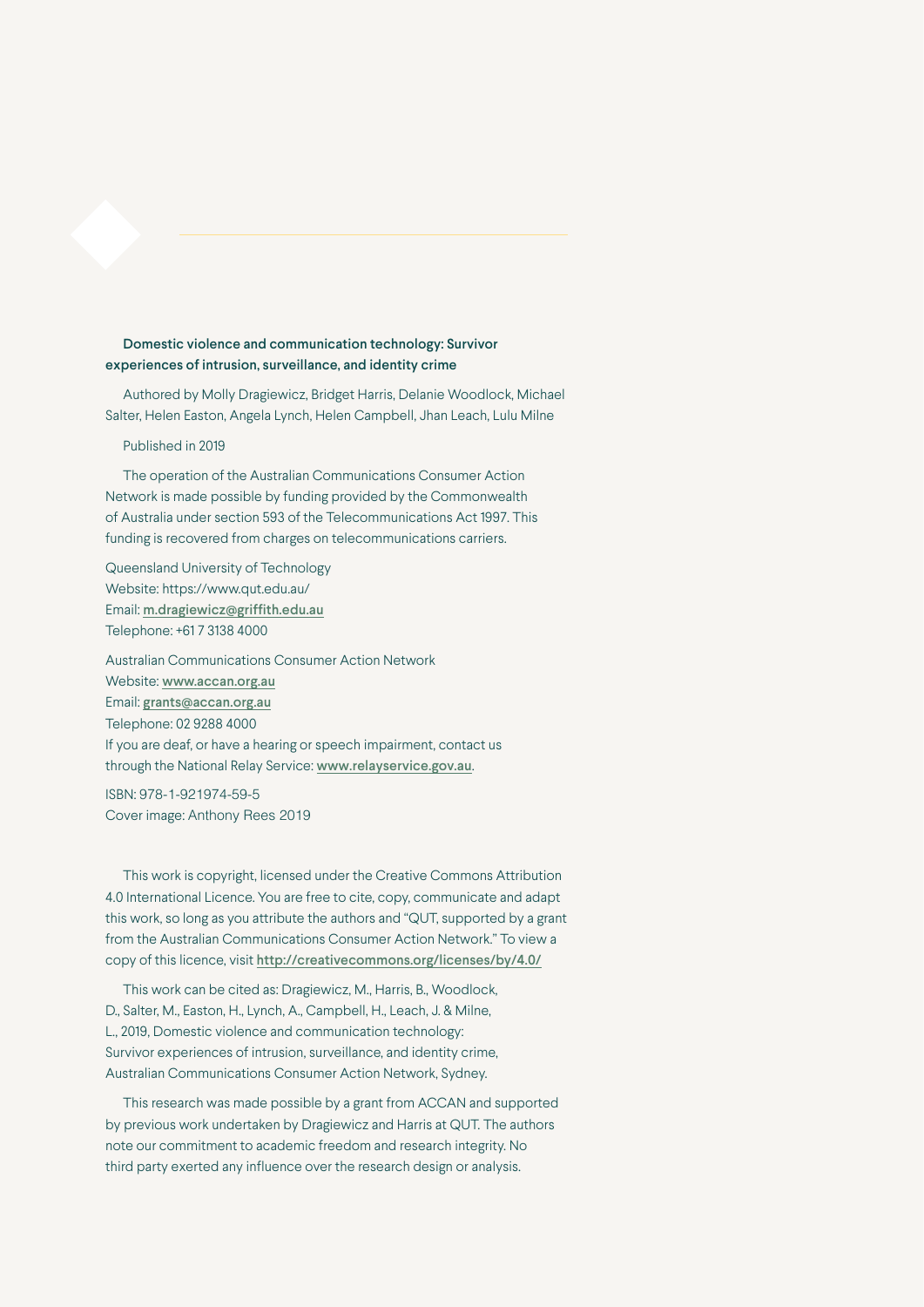## **Contents**

| Acknowledgements                                                             |                 |
|------------------------------------------------------------------------------|-----------------|
| <b>Executive Summary</b>                                                     | 5               |
| <b>Introduction</b>                                                          | 7               |
| Key terms                                                                    | 8               |
| Context                                                                      | 9               |
| Technology in Everyday Life                                                  | 10              |
| Research on Technology and Domestic<br>Violence                              | 11              |
|                                                                              |                 |
| <b>Methodology</b>                                                           | 13 <sup>2</sup> |
| Participant Profile                                                          | 14              |
| Limitations                                                                  | 15              |
| <b>Findings</b>                                                              | 16              |
| Key Contexts for Understanding<br>Technology-Facilitated Coercive Control 16 |                 |
| The coercive and<br>controlling relationship                                 | 17              |
| Pre- and post-separation abuse                                               | 17              |
| Co-parenting with an abuser                                                  | 19              |
| High cost of information and<br>communication technologies                   | 20              |
| Survivor safety work                                                         | 20              |
| Survivor Experiences of Technology-<br><b>Facilitated Coercive Control</b>   | 22              |
| Intrusion                                                                    | 22              |
| Surveillance                                                                 | 24              |
| Identity crime                                                               | 26              |
| Impact of abuse                                                              | 28              |
| Help-seeking                                                                 | 30              |
| Telecommunications companies                                                 | 30              |
| Domestic violence services                                                   | 31              |
| Friends and family                                                           | 31              |
| Police                                                                       | 31              |
| Legal assistance                                                             | 31              |
|                                                                              |                 |

| Recommendation 1:<br>42<br>More training and education about<br>technology-facilitated coercive<br>control and tools to combat it<br>42<br>Recommendation 2:<br>42<br>Enhanced affordability of<br>telecommunication devices and<br>service for domestic violence survivors<br>42<br>Recommendation 3:<br>43<br>43<br>Expansion of existing resources | <b>Recommendations</b> | 42 |
|-------------------------------------------------------------------------------------------------------------------------------------------------------------------------------------------------------------------------------------------------------------------------------------------------------------------------------------------------------|------------------------|----|
|                                                                                                                                                                                                                                                                                                                                                       |                        |    |
|                                                                                                                                                                                                                                                                                                                                                       |                        |    |
|                                                                                                                                                                                                                                                                                                                                                       |                        |    |
|                                                                                                                                                                                                                                                                                                                                                       |                        |    |
|                                                                                                                                                                                                                                                                                                                                                       |                        |    |
|                                                                                                                                                                                                                                                                                                                                                       |                        |    |
|                                                                                                                                                                                                                                                                                                                                                       |                        |    |
|                                                                                                                                                                                                                                                                                                                                                       |                        |    |
|                                                                                                                                                                                                                                                                                                                                                       |                        |    |
|                                                                                                                                                                                                                                                                                                                                                       |                        |    |
|                                                                                                                                                                                                                                                                                                                                                       |                        |    |
|                                                                                                                                                                                                                                                                                                                                                       |                        |    |
|                                                                                                                                                                                                                                                                                                                                                       |                        |    |
|                                                                                                                                                                                                                                                                                                                                                       |                        |    |
| 43<br>Regulation                                                                                                                                                                                                                                                                                                                                      | Recommendation 4:      | 43 |
|                                                                                                                                                                                                                                                                                                                                                       |                        |    |
|                                                                                                                                                                                                                                                                                                                                                       |                        |    |
|                                                                                                                                                                                                                                                                                                                                                       | <b>Authors</b>         | 44 |
|                                                                                                                                                                                                                                                                                                                                                       |                        |    |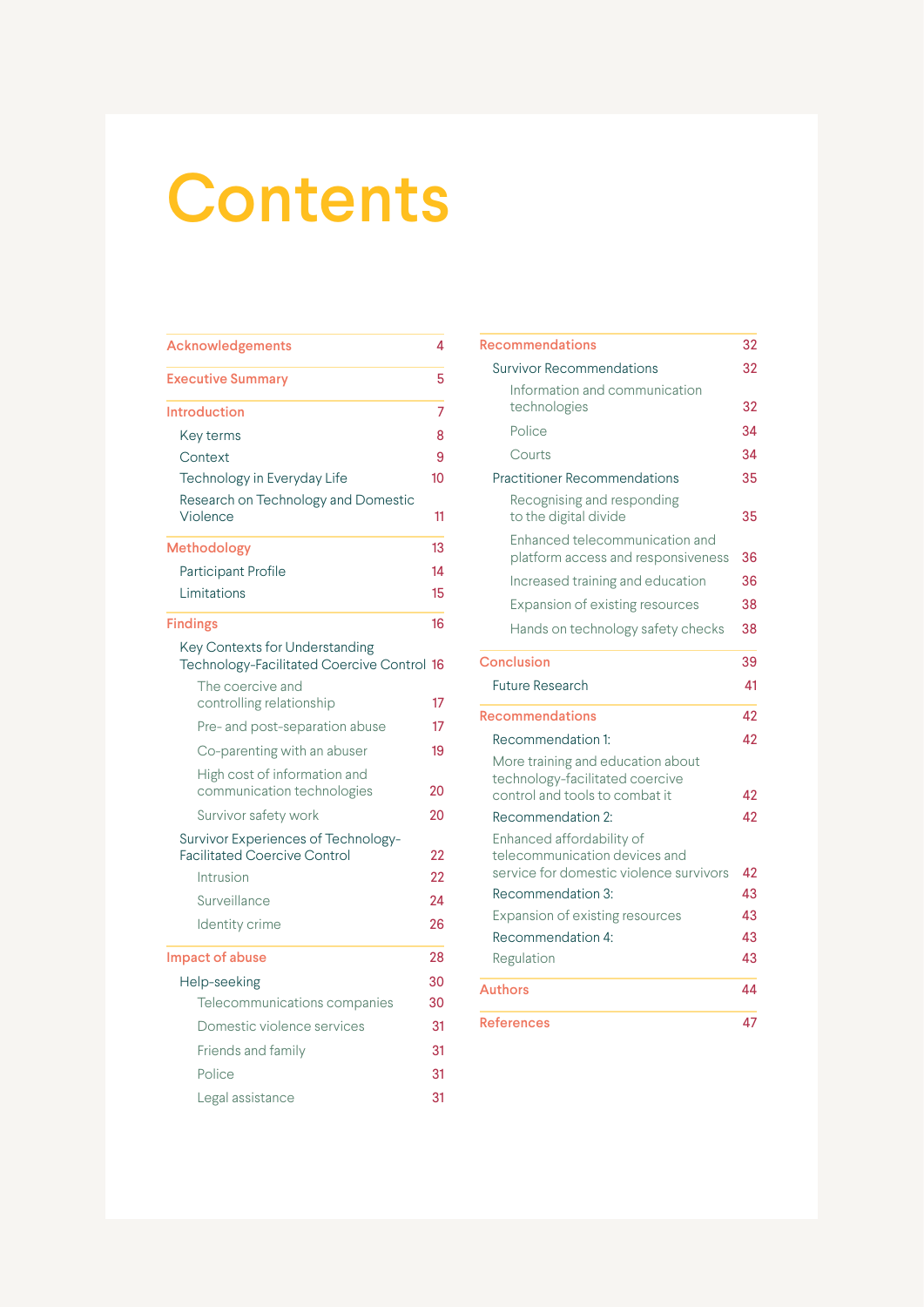The authors would like to express our deep appreciation<br>to the survivors who participated in the interviews in Queensland and New South Wales. Sharing your knowledge allows telecommunications companies, platforms, services, justice systems, government, and academics to better understand the nature and dynamics of domestic violence. This information can contribute to improved policy and practice for intervention and prevention. Although the experiences you described are difficult to hear, we are always inspired by the wisdom, strength, resiliency, and humour of the survivors we have the privilege of interviewing.

We also thank the specialised domestic violence services and staff who participated in the online focus groups. Your insight gleaned from years of work with survivors and communities has greatly informed this study. Special thanks are due to our community partners, Women's Legal Service Queensland, Women's Legal Service New South Wales, and Blacktown Women and Girls Health Centre. Your assistance with recruitment helped to ensure that we identified participants safely and in the context of support for services and referrals. We would also like to thank our universities. Support from Queensland University of Technology has been invaluable, especially that provided by Maxine Brown, Gail Fellows, and Vanessa Stott. Western Sydney University and The University of New South Wales have also assisted with research administration. Thanks to Tanya Karliychuk, Narelle Clark, and Kit Catterson for guidance throughout the project. We would like to express our appreciation to the Australian Communications Consumer Action Network which made this study possible via their research grants scheme.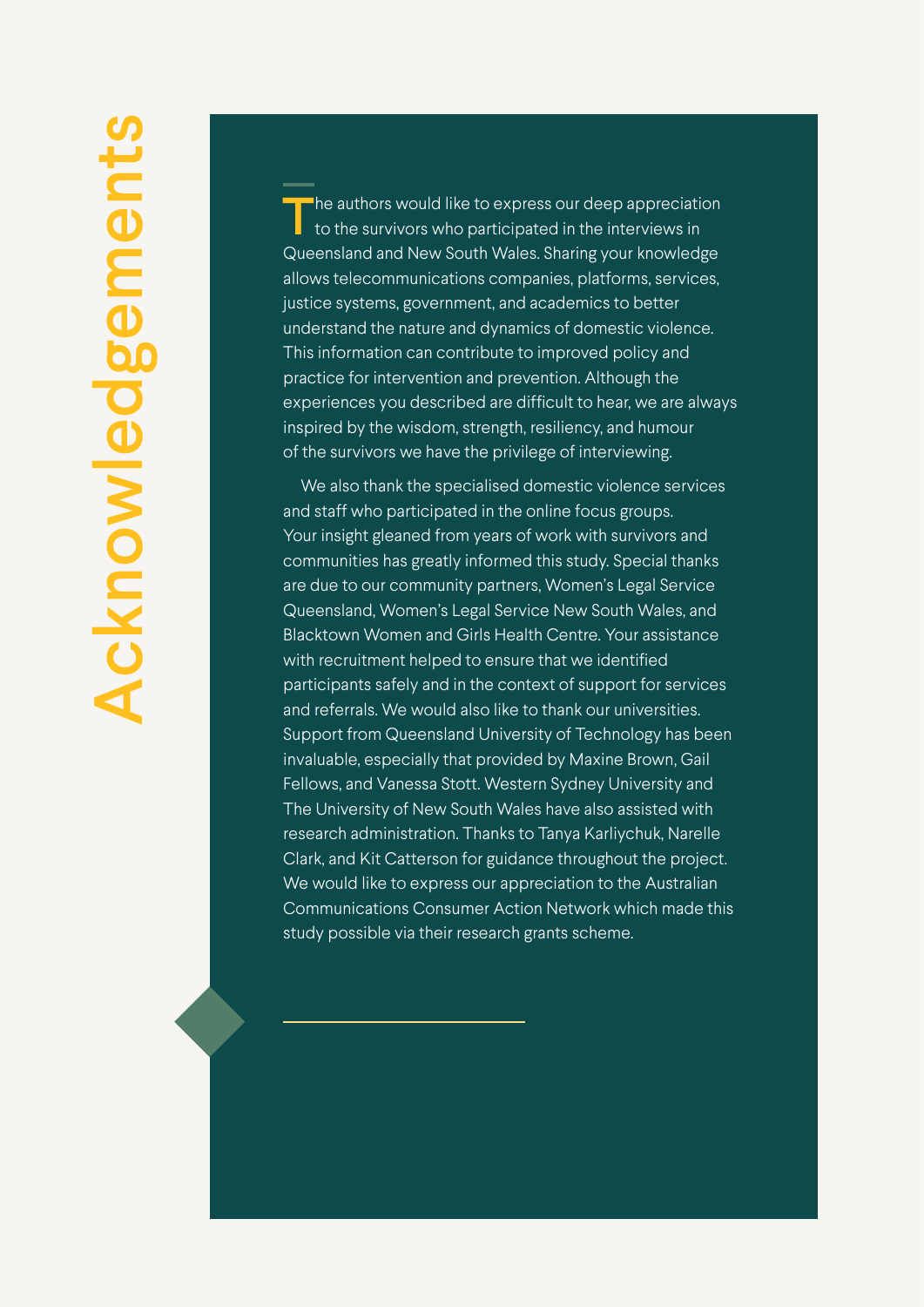## **Executive** Summary

Domestic violence has significant social and economic costs each year in Australia. Information and communications technologies (ICTs) play an increasingly important role in this abuse. ICT security and privacy are essential to domestic violence victims, but are often compromised.

igital technologies play an increasingly important role in everyday life. The ubiquity of these technologies, combined with factors like with GPS tracking, cloud-based storage, and platform integration, present significant challenges to personal security and privacy. This is particularly true for domestic violence survivors. The control and fear that characterise experiences of domestic violence have an expanding technological dimension as perpetrators weave technology into patterns of abuse. ICTs offer domestic violence survivors vital opportunities for communication, help-seeking and support. Domestic violence victims are a uniquely vulnerable population of consumers who face risks including loss of access to and control of their telecommunications accounts, privacy rights, personal security, and physical safety when technology is abused.

This study extends the emerging research on technology-facilitated coercive control (TFCC) to gather deeply contextualised qualitative evidence from survivors. We conducted interviews with domestic violence survivors in Queensland and New South Wales who had experienced technologyfacilitated abuse, supplementing the interviews via focus groups with practitioners who work with domestic violence survivors in rural, regional, and remote areas in Queensland and New South Wales. The data provided by this study comprise a preliminary evidence base to guide future research, policy, and practice in an area of growing concern.

This study documented Australian domestic violence survivors' experiences of technology-facilitated abuse; discovered what resources and tactics survivors and practitioners use to deal with technology-facilitated coercive control; and compiled survivor and practitioner recommendations about how to improve responses to this form of abuse. The findings allow us to better understand technology use in the context of domestic violence, the resources currently available, and how to improve responses to this type of abuse.

Our findings indicate that domestic violence creates an intimate threat model requiring innovative cybersecurity responses. This exploratory study elicited four key recommendations for future policy and practice.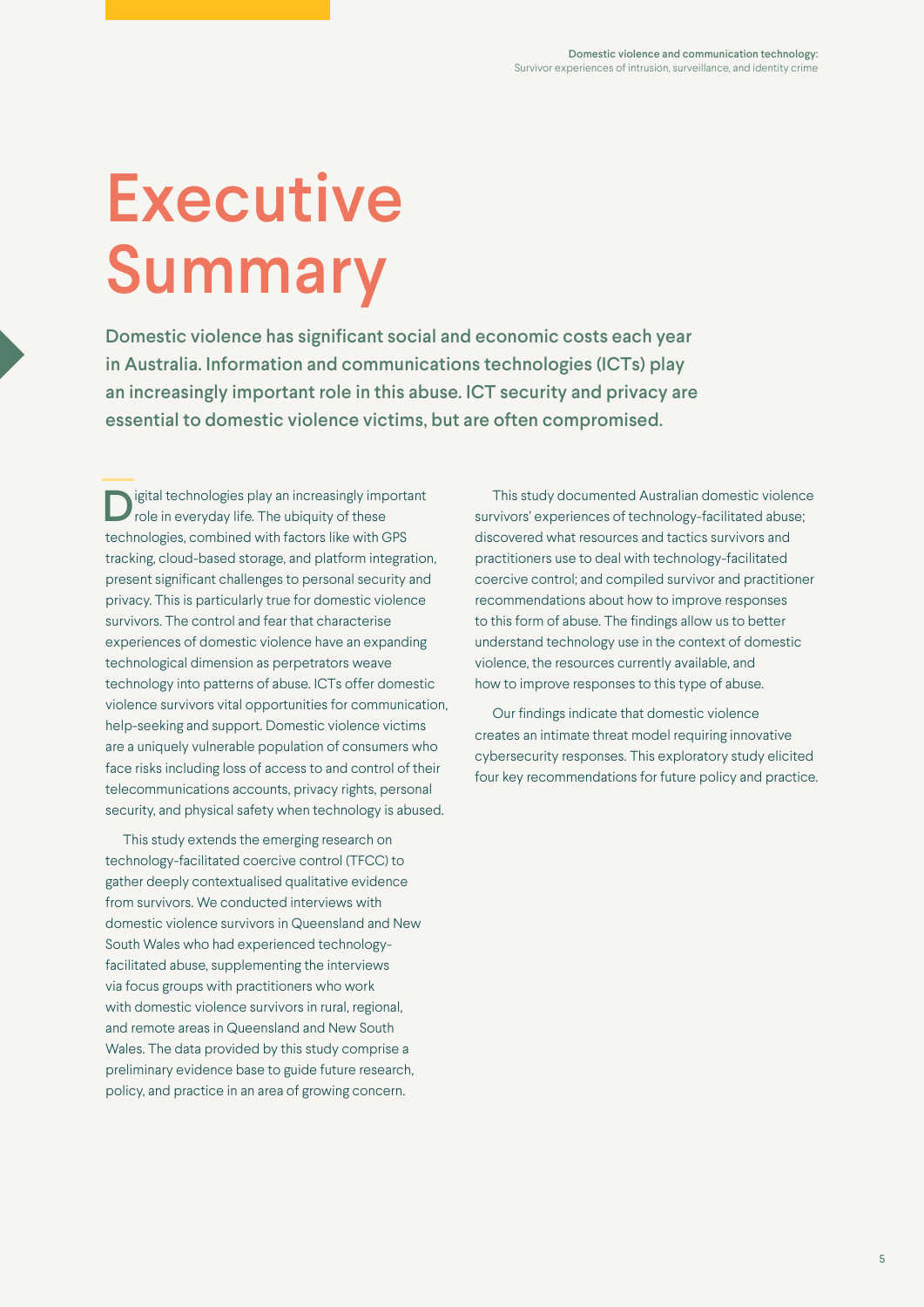#### **More training and education about technologyfacilitated coercive control and tools to combat it**

- **\_** Increase recognition of TFCC as a serious part of domestic violence.
- **\_** Mandate workplace training about TFCC for telecommunication companies, police, and courts
- **\_** Provide required courses on domestic violence with content on TFCC in university programs such as psychology, criminology, social work, and law
- **\_** More in-person training for workers who come into contact with domestic violence
- **\_** Empowering consumer decision making by providing directly comparable information about resources for domestic violence survivors, 1300 call charges, and policies for charging for phones destroyed in a crime
- **\_** Improved consumer safeguards to protect privacy and facilitate release from contracts and family plans when domestic violence is an issue

#### **Enhanced affordability of telecommunication devices and service for domestic violence survivors**

- **\_** Eliminate charges for changing and unlisting phone numbers due to TFCC
- **\_** Release survivors from charges for phones that abusers have taken or destroyed
- **\_** Offer financial hardship plans for domestic violence survivors unable to pay for phone contracts and plans
- **\_** Recognising and responding to the digital divide

#### **Expansion of existing resources**

- **\_** The Women's Services Network (WESNET) and Telstra SafeConnections program: making phones and credit available for survivors
- **\_** More in-person training, including in rural, regional, and remote areas, updated and repeated periodically
- **\_** Hands-on security checks for domestic violence services and survivors

#### **Regulation to require, monitor, and enforce:**

- **\_** Safety by design via mechanisms to make it more difficult for GPS tracking devices, recording devices, and apps to be used without the targets' knowledge or permission
- **\_** Providing high-visibility platform privacy options with plain-language notification to users of changes and regular reminders requiring active user approval
- **\_** Actively informing platform users of the data collected about their movements and activities and potential safety and privacy risks
- **\_** Requiring telcos to provide hardship plans for domestic violence survivors, high -visibility advertising about their availability, and publicly report uptake of these services
- **\_** Creation of dedicated, in-person contact phone numbers for telco and platform staff to respond to domestic violence related complaints
- **\_** Ensuring platforms inform survivors of action taken in response to complaints and establishing an appeal process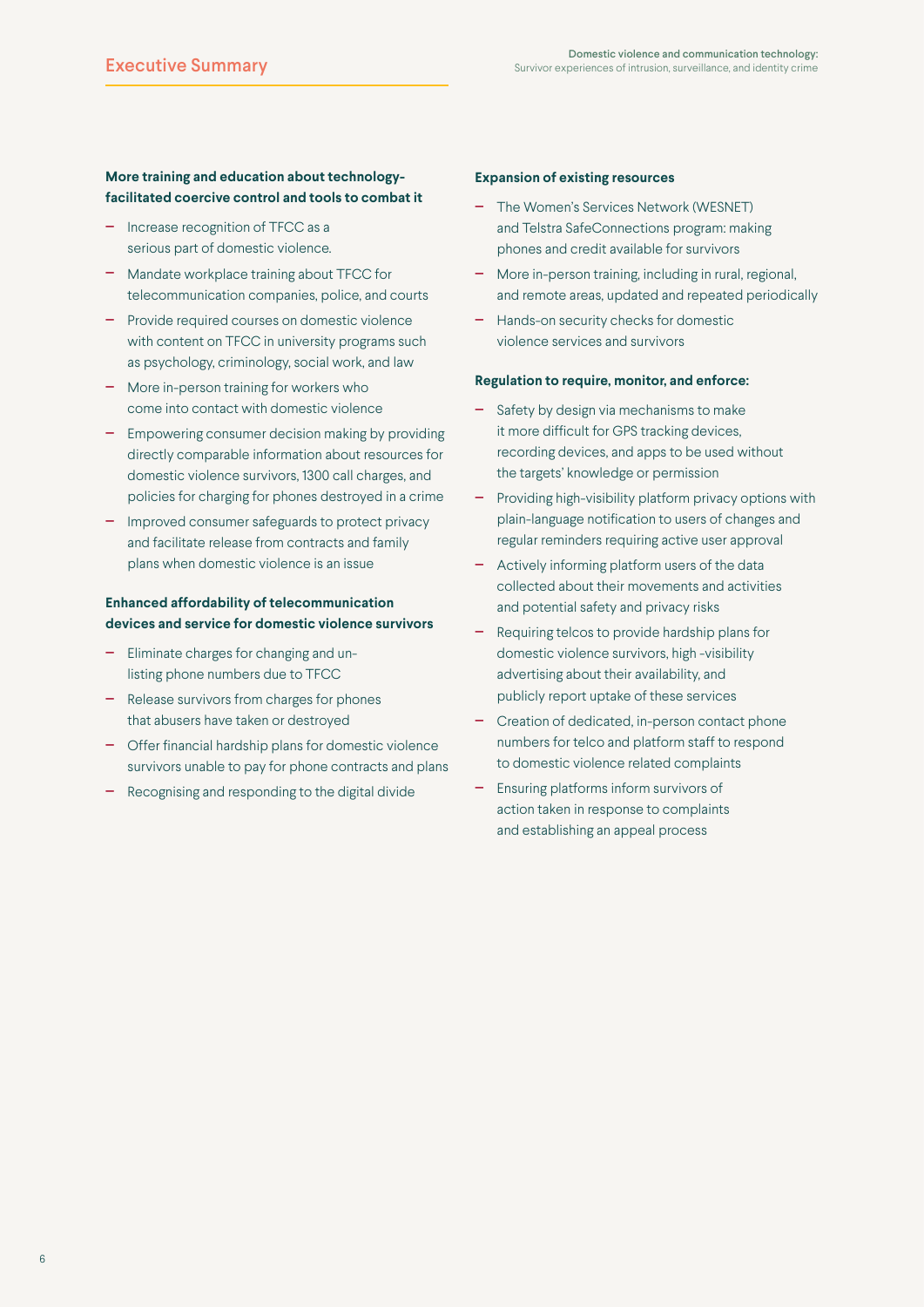## Introduction

This report advances ongoing conversations about technology and abuse in Australia.

The discussion so far has largely been centred<br>
on kids and "sexting," (Kids Helpline 2017; Salter, Crofts & Lee, 2013); image-based sexual abuse (Hayes & Dragiewicz, 2018; Powell, Henry, & Flynn, 2018); harassment and abuse of women online (Filipovic, 2007; The Futures Company, 2017; Salter 2018), and legal responses (Australian Law Reform Commission, 2014; Henry, Flynn & Powell, 2018). This report is the first publication based on an ACCAN funded study of the misuse of technology in domestic violence<sup>1</sup> in Australia and survivor and practitioner recommendations for improving responses to this abuse. We conducted interviews with domestic violence survivors in Queensland and New South Wales who had experienced

technology-facilitated abuse. We supplemented the interviews via focus groups with staff from organisations that work with domestic violence survivors in rural, regional, and remote areas in Queensland and New South Wales, in order to learn about the resources and training they know about and identify the challenges they face responding to TFCC. The data provided by this study provide a preliminary evidence base to guide future research, policy, and practice in an area of growing concern. The findings allow us to better understand technology use in the context of domestic violence, the resources currently available, and how to improve responses to this type of abuse.

#### This study had three primary objectives

|                            | ŋ                              | 3                        |
|----------------------------|--------------------------------|--------------------------|
| <b>Document Australian</b> | <b>Discover what resources</b> | <b>Compile survivor</b>  |
| domestic violence          | and tactics survivors and      | and practitioner         |
| survivor experiences       | practitioners use to deal      | recommendations about    |
| of technology-             | with technology-facilitated    | how to improve responses |
| facilitated abuse;         | coercive control;              | to this form of abuse.   |

Although the study questions were focused on help seeking and responses by information and communication technology companies, most participants also spoke about police and court responses to technology-facilitated abuse. We will discuss those findings in greater detail in future publications.

<sup>1</sup> In some Australian jurisdictions, the term domestic and family violence is used as an alternative, but we have not used it here as this term incorporates violence enacted by family members other than partners. Where other terms have been used in this report, it is in reference to research which has adopted another term but retained a focus on intimate partners.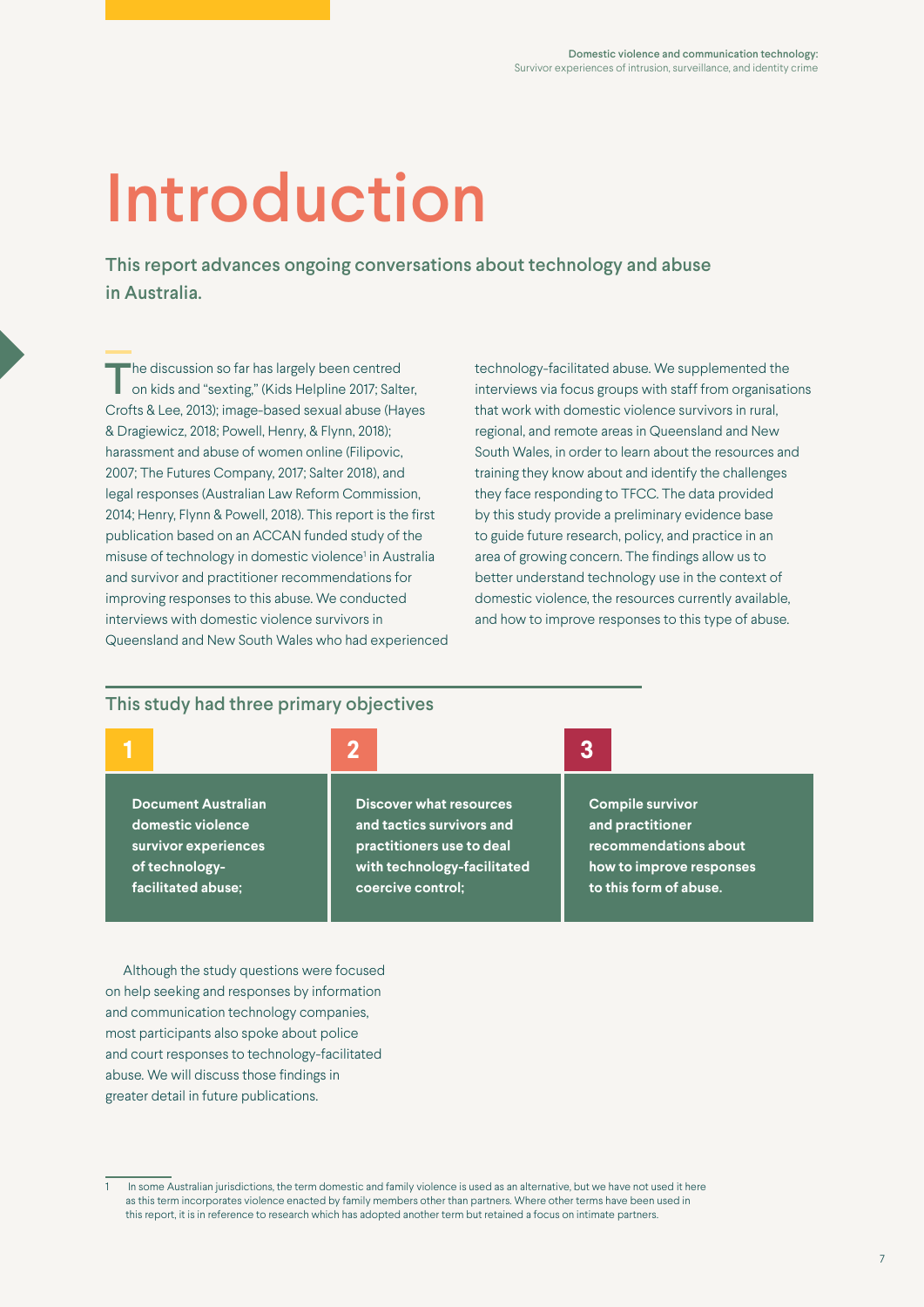### Key terms

We acknowledge that a variety of terms are used to identify domestic violence depending on the focus of the discussion. Each term has its own benefits and drawbacks (see Dragiewicz et al., 2018, p. 610). For the purposes of this study, we use the term domestic violence due to its widespread recognition beyond academia in anti-violence practice and in the community. Domestic violence is a pattern of violent, coercive, or controlling behaviour perpetrated by one current or former intimate partner against another. Domestic violence encompasses multiple forms of manipulation and abuse, often backed up by actual or threatened physical or sexual violence. Domestic violence frequently continues following separation and divorce. It may include dating couples who do not live together as well as those in cohabiting relationships. Domestic violence often extends outside the home to affect survivors' social and professional networks and interactions with systems (Sharp-Jeffs, Kelly, & Klein, 2018). The dynamics, distribution, and outcomes of this abuse are shaped by structural inequalities such as sexism, racism, xenophobia, and homophobia (DeKeseredy, Dragiewicz, & Schwartz, 2017; Stark & Hester, 2019). Scholars and practitioners recommend the adoption of a broad definition of domestic violence, incorporating sexual, verbal, financial, and psychological abuse as well as the more commonly recognized physical forms of violence. This is because the dynamics of domestic violence include multiple abusive tactics concurrently and over time.

This study is focused on the form of domestic violence we refer to as technology-facilitated coercive control (TFCC). TFCC is violence and abuse by current or former intimate partners, facilitated by information and communication technologies (ICTs) or digital media,<sup>2</sup> acknowledging technological aspects of abuse in the context of coercive and controlling intimate relationships (Dragiewicz et al., 2018; Harris 2018; Harris & Woodlock, 2018). TFCC includes behaviours such as monitoring via social media, stalking using GPS, video and audio recording, making threats via email, phone or other technological medium, surveillance of partners' email, accessing accounts without permission, impersonation, and publishing private

information or images without consent (Dragiewicz et al., 2018; Harris & Woodlock, 2018; Southworth, Finn, Dawson, Fraser, & Tucker, 2007; Woodlock, 2017). These behaviours may be overt or clandestine. Unauthorised access may be achieved using force, coercion, deception, or stealth. TFCC affects survivors' mental health and causes or contributes to trauma, manifesting in psychological and physical symptoms.

Domestic violence survivors comprise a large group of vulnerable telecommunications consumers whose rights, privacy, and security are compromised when telecommunication services and Internet connected devices are misused (Chatterjee et al., 2018; Douglas, Harris, & Dragiewicz, 2019; Dragiewicz et al., 2018; Dragiewicz, Woodlock, Harris, & Reid, 2019; Freed et al., 2017, 2018; Harris & Woodlock, 2018; Suzor et al., 2019; Woodlock, 2017). Access to safe and secure information and communication technologies are essential for survivors' civic and social engagement, access to information, and help-seeking (Dimond, Fiesler, & Bruckman, 2011; Hand, Chung, & Peters, 2009; Harris, 2018).

Cybersecurity is most often understood to refer to corporate rather than personal security in the use and application of ICTs (Wall, 2013). However, at a time when mass technological platforms and devices gather tremendous amounts of personal data about individuals, the specific dynamics of domestic violence present a unique yet prevalent type of threat to personal cybersecurity. Goode's analysis of identity theft cases reported to IDCARE in Australia in 2016 found that 20% of 268 incidents where victims identified the perpetrator involved an ex-partner, partner, or associate of an ex-partner (2017, p. 29). However little is known in Australia about the dynamics and impact of TFCC or the challenges involved in responding to it.

This study fills this gap in knowledge, identifying directions for future research, practice, and policy to improve outcomes for those experiencing domestic violence. Although this study focused on the particular dynamics of TFCC against women, our findings can be used to inform future studies designed to empirically document the characteristics of abuse in other contexts. Addressing survivors' concerns can potentially benefit

<sup>2</sup> Information and communications technologies include the "devices, networking components, applications and systems that combined allow people and organizations (i.e., businesses, nonprofit agencies, governments and criminal enterprises) to interact in the digital world" (Pratt, 2005).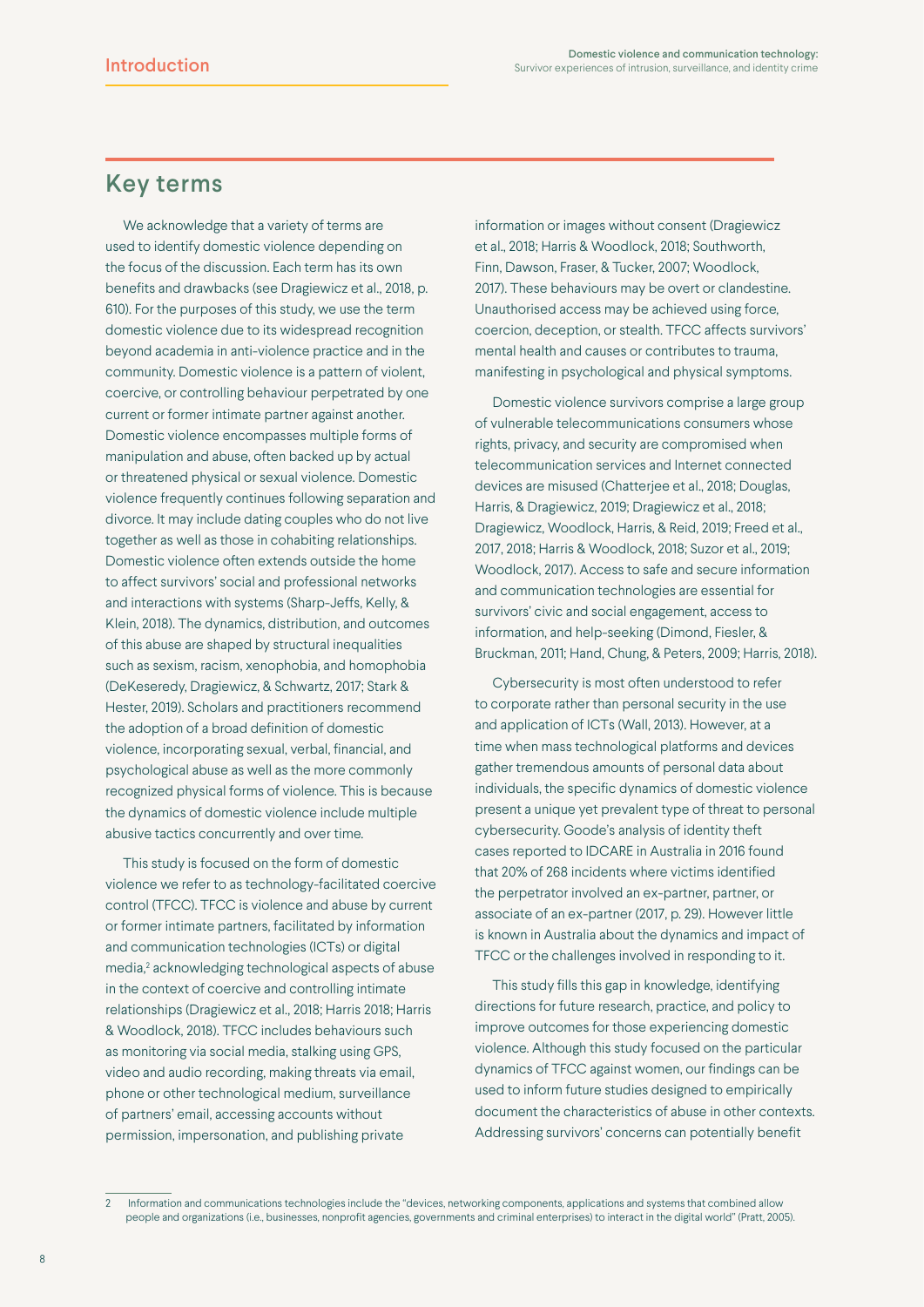all consumers by drawing attention to a widespread intimate threat model that receives little attention from cybersecurity bodies, police, or the courts. This project extends the emerging research on technologyfacilitated domestic violence into areas that have yet to be investigated in Australia or elsewhere in the world.

This study moves beyond efforts to create typologies of technology-facilitated abuse and document its prevalence to investigate the ways that intrusion, surveillance, and identity crime affect the privacy and security of domestic violence survivors, ultimately abrogating their rights. Advocates and survivors report that the abuse of technology is a common part of survivors' overall experience of domestic violence, with profound and lasting implications. Our findings indicate that current responses to these threats are inadequate, exacerbating risks to a vulnerable population. They also point to gaps in cybersecurity design and policy more generally.

This report is structured as follows. In the first section, we define key terms used in this report and

present basic facts about domestic violence as a social problem. Then, we discuss the growing role of digital technologies in everyday life. Next, we review the small body of research on technology-facilitated domestic violence in Australia. In the second section, we present the research methods used in this study, discuss study limitations, and provide information about the participants. In the third section, we present our key findings. This section outlines essential contexts for understanding the dynamics of technology-facilitated abuse and discusses the abuse reported by the survivors and domestic violence workers. This section also includes information about the impact of technologyfacilitated abuse on survivors. Next, we discuss survivors' efforts to get help dealing with the abuse and their outcomes. After that, we present recommendations from survivors and service-providers about what would be useful to manage and respond to technologyfacilitated abuse. Finally, the conclusion reviews key findings of our study and makes recommendations for future research, policy, and practice to strengthen responses to technology-facilitated abuse.

### **Context**

Domestic violence is one of Australia's most pressing social problems, with extensive economic and human costs. The financial cost of violence against women and children in Australia from 2015–2016 was estimated at \$22 billion (Australian Institute of Health and Welfare, 2018, p. xi).<sup>3</sup> Intimate partner violence against women cost an estimated \$12.6 billion from 2014-2015 in Australia (Pricewaterhouse Coopers, OurWatch & Vichealth, 2015, p. 11). Domestic violence crimes comprise one of the largest categories of police activity. According to the Royal Commission into Family Violence report, approximately 40 to 60 percent of front-line policing activities are related to family violence (Royal Commission into Family Violence, 2016, p. 56).

Domestic violence is highly gendered, meaning it disproportionately harms women due to persistent and pervasive gender norms and structural inequality

between women and men (Dragiewicz, 2009; World Health Organization, 2009). For this reason, this report is focused on domestic violence against women. The gendered nature of domestic violence is starkly illustrated by the distribution of domestic homicide. Of the 487 homicide incidents in Australia from 1 July 2012 to 30 June 2014, 26 percent were committed by current or former intimate partners (Bryant & Bricknell, 2017, p.1). Seventy-nine percent of the victims in these incidents were female (Bryant & Bricknell, 2017, p. 37).4 Abusive and obsessive contact and stalking via technology have been identified as emerging trends across intimate partner homicide and filicide cases (Domestic and Family Violence Death Review and Advisory Board, 2017; Dwyer & Miller, 2014).

<sup>3</sup> However, the true cost is likely to be up to \$4 billion higher as certain groups such as Aboriginal and Torres Strait Islander women, pregnant women, women with a disability, and women experiencing homelessness are underrepresented in this calculation (Australian Institute of Health and Welfare, 2018, p. xi).

<sup>4</sup> Deaths in these incidents also include male and female children, deaths of the primary targets' new intimate partners, and other collateral killings. These deaths can make sex differences in the distribution of intimate partner homicides look smaller than they actually are.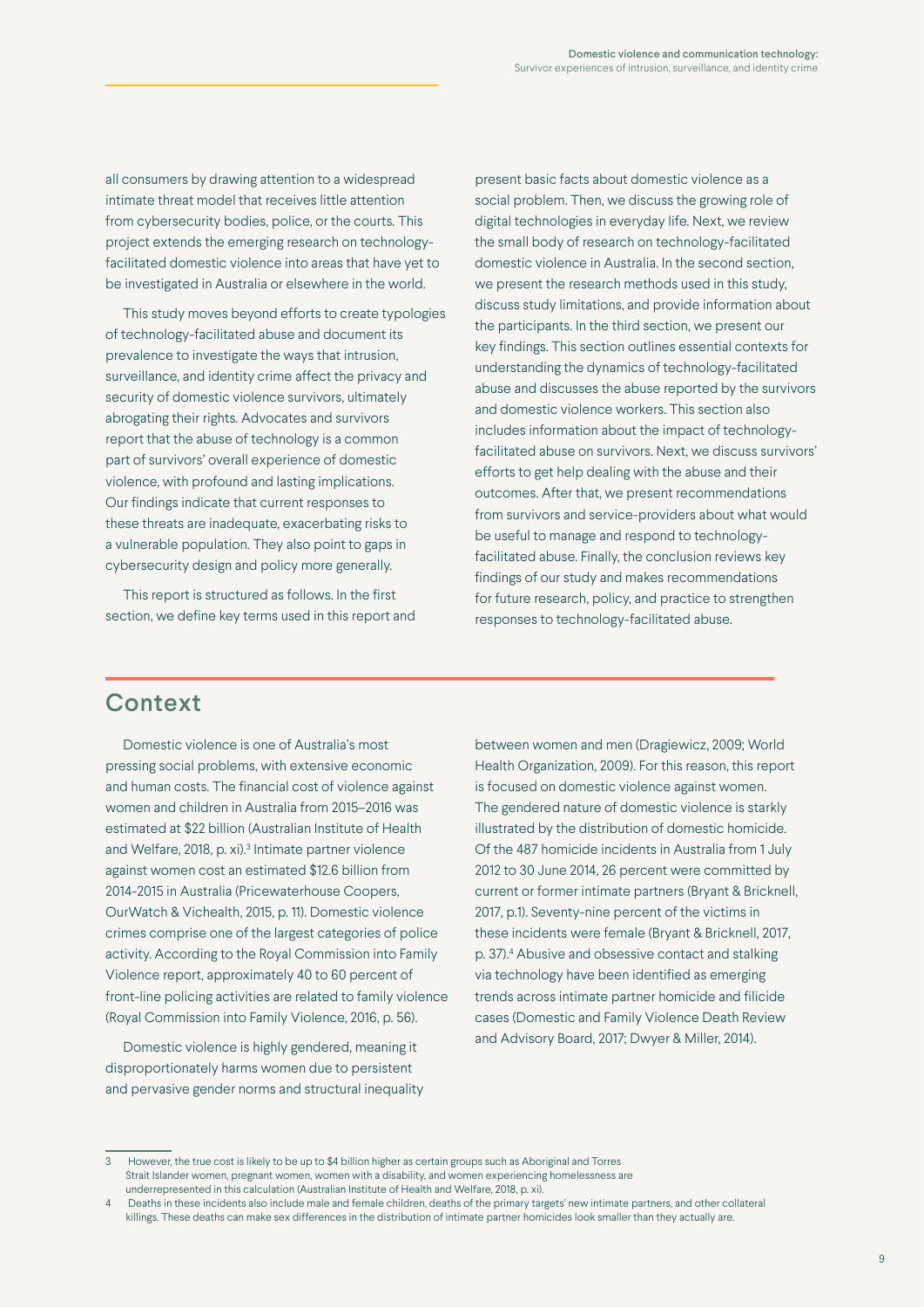## Technology in Everyday Life

ICTs play an enormous role in our everyday lives. Technological changes associated with ubiquitous mobile devices, increased Internet access and speed, cloud-based storage, GPS technology, platform convergence, consolidation of media ownership, and the Internet of Things have major social, cultural, and economic implications (Baym, 2015). Access to the Internet and digital media are no longer luxuries. Access to and use of ICTs have been described as critical infrastructure concerns and even human rights issues due to the importance of ICTs in contemporary life (Suzor et al., 2018). However, the pace and extent of technological development has persistently outstripped legislation and regulatory frameworks that aim to diminish criminal harm and promote public safety. The Internet has been compared to a virtual "wild west" or digital frontier in which consumers interact in a semi-lawless environment in the absence of effective policing by government agencies or administration by technology industries (Phillips, 2015).

The Internet and smartphones play a growing role in intimate relationships. While most Internet users (74 percent) report that technology has a positive effect on their relationships, 24 percent report the impact is mixed or mostly negative (Lenhart, Duggan & Smith, 2014, p. 15), and this segment is growing. The intimate relationship context creates unique technological security and privacy risks. A Pew study in the United States found that 67 percent of Internet users in a marriage or committed relationship reported they had shared the password to one or more of their online accounts with their partner (Lenhart, Duggan & Smith, 2014). In addition, 27 percent shared an email account, 11 percent shared an online calendar, and 11 percent shared a social media profile. Older couples were more likely to share an email account (Lenhart, Duggan & Smith, 2014, p. 7), and parents were more likely to share account passwords (71 percent) (Lenhart, Duggan & Smith, 2014, p. 10). It is important to note that identical technologies and behaviours can be innocuous or positive in a healthy relationship and toxic or dangerous in the context of abuse.

#### **The intimate threat model includes:**

- **\_** risks created by intentional sharing;
- **\_** intimate knowledge that can facilitate guessing of passwords or answering security questions; and
- **\_** physical access to passwords, networks, and devices.

Technology-facilitated abuse poses real threats to the privacy, dignity, and freedom of targets of abuse and can constrain their ability to participate in everyday life (Citron, 2014). As discussed below, many of the survivors in this study had partners who provided and set up their technology before they knew their partner was abusive. The reach, storage capacity, and replicability of digital media (Baym, 2015) create a context where the text and images used by abusers can remain visible to a broad audience and may be connected to the victim's identity in ways that affect their personal and professional lives over the long term. The same technologies that we enjoy everyday for their convenience and capabilities can create serious vulnerabilities when they are misused (Dragiewicz et al., 2018; Ybarra, Price-Feeney, Lenhart, & Zickuhr, 2017).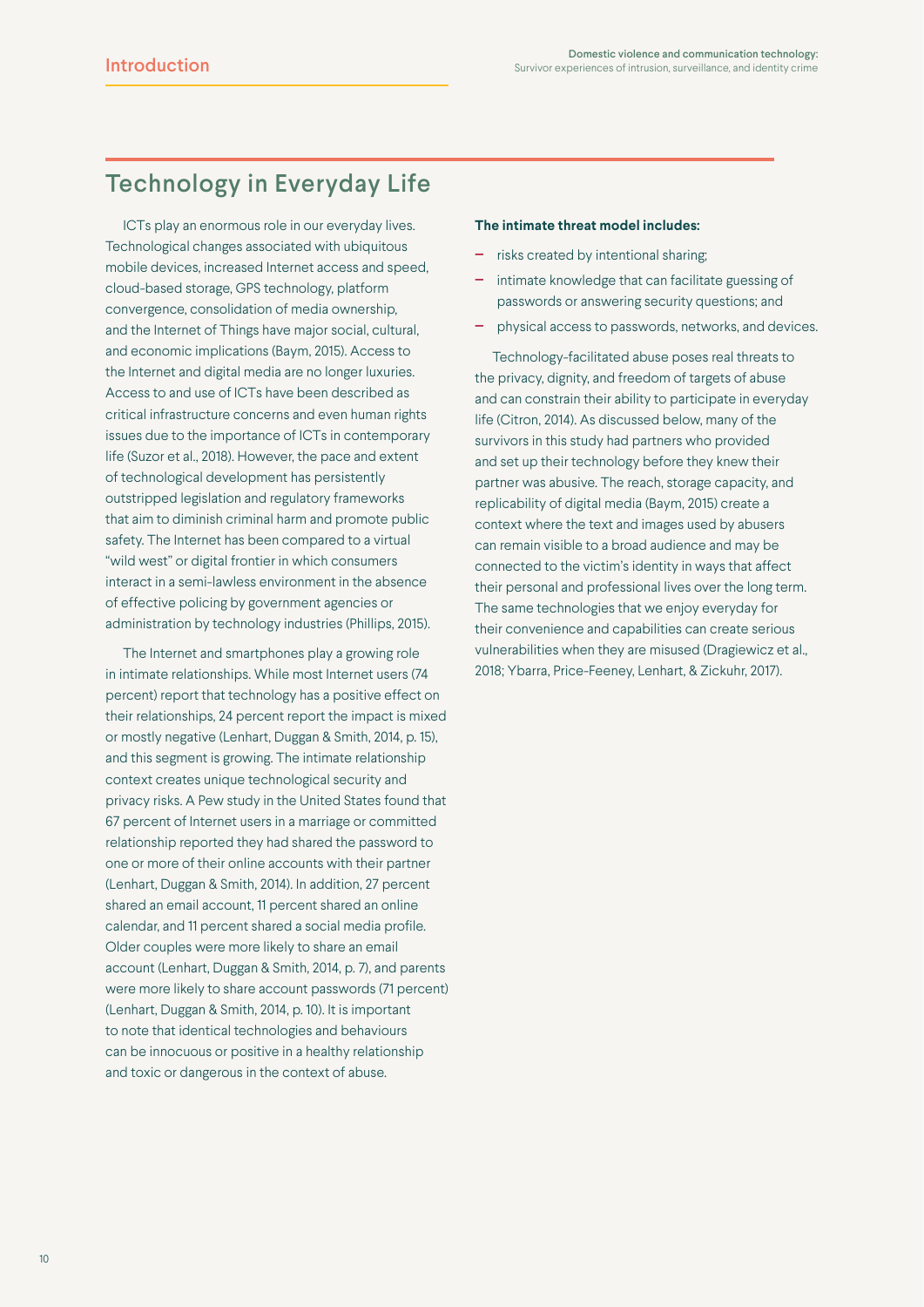## Research on Technology and Domestic Violence

ICTs are now a prominent feature in the abuse and control strategies of domestic violence perpetrators (Dragiewicz et al., 2018; Lopez-Neira, Patel, Parkin, Danezis, & Tanczer, 2019; Suzor et al., 2019). The Council of Australian Governments Summit on Reducing Violence against Women and their Children (COAG, 2016) and Australia's Third Action Plan to Reduce Violence Against Women and Their Children (Australian Government & Department of Social Services, 2016) identify technology-facilitated abuse as a growing concern in need of evidence to guide practice. ICT security and privacy are essential to domestic violence survivors, yet they are often compromised. Kelly (1988) argued that different types of violence and abuse can be conceptualised on a continuum, from those widely recognised as criminal to those that are so common they are normalised. Exposure to abuse across contexts, from home to work and leisure activities, can contribute to what survivors experience as "spaceless violence" (Harris, 2018) or "climates of unsafety" (Stanko, 1990). The continuum of unsafety is an apt characterisation of TFCC. As ICTs are incorporated into mundane tasks and everyday activities, abusers have taken advantage of the opportunities to extend and intensify coercive, controlling, and abusive behaviours across time and space in ways that were not previously possible (George and Harris, 2014; Woodlock, 2017).

To date, research on technology-facilitated abuse is mostly focused on the United States. These studies have mostly relied on convenience samples of university students (Reed, Tolman & Ward, 2016). They frequently conflate aggression and abuse, rendering findings of limited use for understanding domestic violence or coercive control (for a discussion of measures, see Brown and Hegarty, 2018). One nationally representative survey of 2,810 Americans 15 and older who had ever been in an intimate relationship found that "12% of respondents who have ever been in a romantic relationship have experienced intimate partner digital abuse" (Ybarra et al., 2017, p. 3). Ybarra et al. found that those who were targeted by romantic partners were more likely to take action in response to abuse than those who were targeted by other perpetrators online, with 77 percent of victims of intimate partner digital abuse using at least one protective strategy.

#### **Key findings about actions taken in response to intimate partner digital abuse include:**

- **\_** Forty-one percent had changed their email address or phone number.
- **\_** Thirty-four percent had reported or flagged content that was posted without their permission.
- **\_** Twenty-five percent had created a new social media profile.
- **\_** Twenty-five percent had stopped using social media.
- **\_** Sixteen percent had gotten a restraining order or protection order.
- **\_** Sixteen percent had stopped going online.
- **\_** Nine percent had gotten help from a domestic violence center, hotline, or website (Ybarra et al., 2017, p. 23).

While these findings are not disaggregated by sex or sexuality, Ybarra et al. (2017, p.24) report that three times more women than men got a restraining order.

Our knowledge of technology-facilitated domestic violence in Australia is primarily derived from anecdotal information from practitioners and incidental findings from studies on other issues. Australian scholars have studied image-based sexual abuse, using surveys to produce prevalence estimates for a broad array of online behaviours (e.g. Henry, Powell & Flynn 2017). However, these emerging studies provide little information about the context in which acts take place and aggregate a range of dissimilar behaviours. As a result, their applicability to domestic violence is unclear.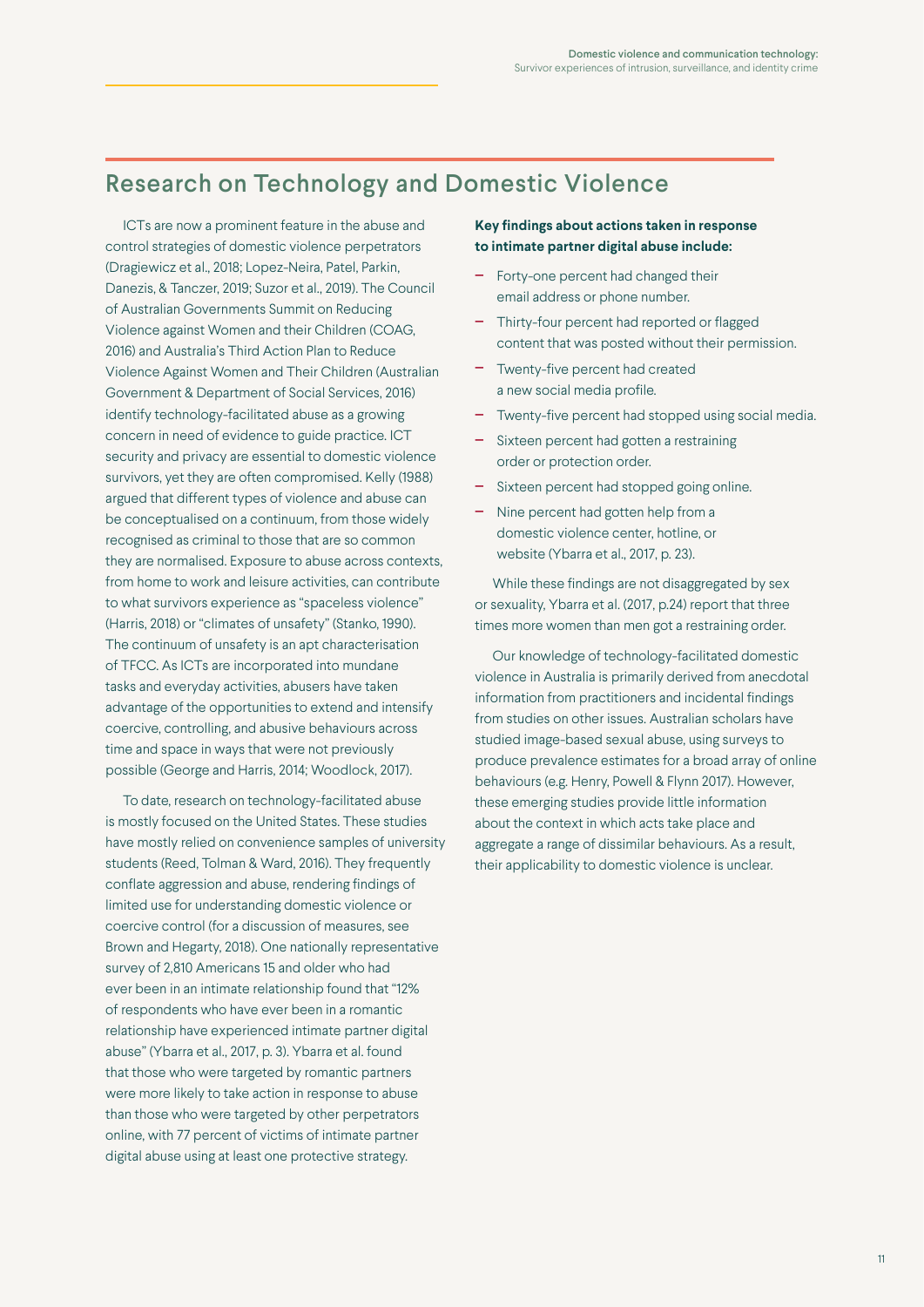The studies designed to investigate technologyfacilitated domestic violence in Australia so far have mostly relied on surveys of professional and practitioner respondents (e.g. Woodlock, 2017). Preliminary studies on TFCC indicate that it has profound implications for survivor security and well-being (Dragiewicz et al., 2019; Harris, 2016; Woodlock, 2017). In Australia, two studies conducted by community organisations found that the use of technology by perpetrators of domestic violence is an emerging issue for both practitioners and survivors (Woodlock, 2017; Woodlock, McKenzie, Western & Harris, 2019). In 2014, Victoria Legal Aid funded the Domestic Violence Resource Centre Victoria (DVRCV) to conduct a scoping study in Victoria on the ways that perpetrators were using technology and how the law was responding to this abuse. One hundred and fiftytwo practitioners and 52 survivors in Victoria completed the survey (Woodlock, 2017). The findings showed that practitioners felt that technology was being used by perpetrators as part of their abuse tactics, creating a sense for victims that the perpetrator was omnipresent. Survivors described the abuse they had experienced via technology, with many sharing that the relentlessness of the abuse had an impact on their mental health and well-being. Both survivors and practitioners felt that the use of technology by perpetrators was not taken seriously as a form of domestic violence by police or the legal system (Woodlock, 2013).

DVRCV, along with Women's Legal Service New South Wales and The Women's Services Network (WESNET), conducted a national survey in 2015, building on the previous research in Victoria. This study, funded by ACCAN, surveyed 546 domestic violence practitioners about their perceptions of how perpetrators use technology and the effects of this abuse on women and children. The findings showed that the most commonly used technology to abuse was text messaging, as well as social media such as Facebook (Woodlock, McKenzie, Western & Harris, 2019). Practitioners reported that they observed women being impersonated by perpetrators,

such as sending emails from women's accounts, with 41 percent seeing this "sometimes" and 21 percent observing it "often" (Woodlock, 2015). Practitioners reported that survivors were frequently given simplistic and unhelpful advice to turn off or withdraw from technology and blamed for the abuse if they did not comply (Woodlock, McKenzie, Western & Harris, 2019).

To date, there has been scant investigation of the ways domestic violence perpetrators use technology to interfere in survivors' lives via intrusion, surveillance, and identity crime (The Futures Company, 2014; Harris & Woodlock, 2018; Kim, 2015; Littwin, 2012). Littwin (2012) observed abusers acquiring debt under victims' names, such as by using credit cards obtained without the victim's knowledge. Kim argues that "[r]esearch has only recently begun to fully comprehend the consumer and credit dimensions of domestic violence" (2015, p. 283). In their study of domestic violence in rural, regional, and remote areas, George and Harris (2014) documented abusers logging into survivor accounts and changing information such as authorised user names and passwords. Women in their sample reported extensive challenges when seeking assistance from telcos and institutions. Women also reported receiving phone calls from persons impersonating police officers who "attempted to intimidate women and dissuade them from pursuing formal responses to family violence" (George and Harris, 2014, p. 157-158). Ultimately, women in these cases experienced additional trauma and invested considerable time and effort to regain control of their devices and accounts, but were usually unable to achieve satisfactory resolution of these issues. This study builds on these foundational efforts to expand the evidence base on women's experiences of TFCC.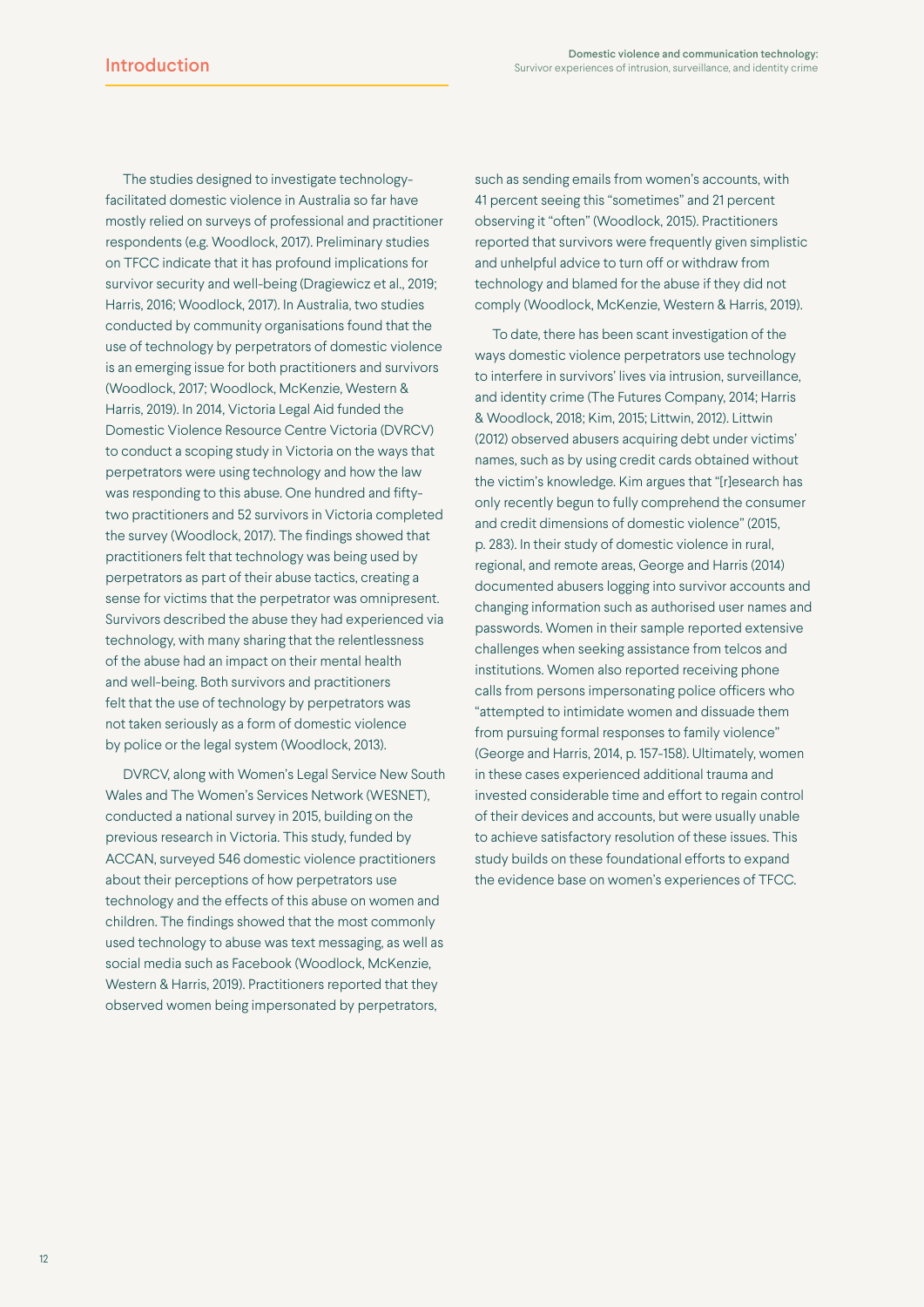# Methodology

This exploratory study used qualitative methods to gather deeply contextualized, rich data directly from survivors of technology-facilitated coercive control. The study also collected qualitative data from domestic violence practitioners who work in rural, regional, and remote areas in order to learn about the challenges involved in responding to this abuse.

We used a convenience sampling approach in both arms of the study. Data collection occurred during late 2018 and early 2019. Because most of the extant Australian data on TFCC is quantitative, we used a combination of semi-structured interviews and focus groups to gather new information. Both parts of the study had ethical approval via QUT's Office of Research Ethics and Integrity. A secondary External Ethics Approval was granted by Western Sydney University.5 Throughout this report, pseudonyms are used to identify the survivor participants. Service provider feedback was aggregated because of the potential identifiability of individual services in rural, regional, and remote areas of Queensland and New South Wales and concerns about working relationships with local police and other organisations.

#### **The research team conducted interviews with twenty participants who are survivors of technologyfacilitated abuse, ten in Queensland and ten in New South Wales. We asked survivors about:**

- **\_** Demographics;
- **\_** experiences of technology-facilitated abuse;
- **\_** help-seeking strategies;
- **\_** recommendations for improving responses to technology-facilitated coercive control; and
- **\_** perspectives on participating in the research.

We recruited our survivor participants with the assistance of local women's legal support programs and health services which have well-established relationships and long histories working with domestic violence survivors. We elected to conduct recruitment via service intermediaries because of the risks to participants inherent in online and telephone communication with survivors of domestic violence who have experienced TFCC. The specialised services were an essential component of this study. They were able to identify potential participants and reach out to them, sharing the study recruitment documents and explaining about the study. They also provided tremendous assistance by scheduling the interviews and providing space in which to conduct them. The practitioners were experienced at working with domestic violence, using established, survivor-centred organisational practices to assess whether contact was safe and the survivor participants felt comfortable participating in an interview. The interviews were conducted on-site at the specialist service offices or on the phone for a few women for whom a telephone interview was more convenient. All interviews were recorded for later transcription and coding. Survivor participants received a \$50 gift card from a major supermarket chain as a token of appreciation for their time and to help offset the costs of time spent on the interview. One woman, Jade, was abused by a sibling rather than an intimate partner.6 Since that abuse had different dynamics to the coercive and controlling partner abuse we set out to study but involved some of the same technological issues, we include examples from her experience below.

described in her interview highlights the need for additional research led by Indigenous scholars and advocates and

<sup>5</sup> QUT Ethics Approval numbers 1900000218 and 1800000562. Western Sydney University External Ethics Approval Recognition number H12987.

<sup>6</sup> This interview was with the one participant in the study who identified as Aboriginal. The family and domestic violence

family violence scholars on the complex dynamics of abuse across sibling and other family relationships.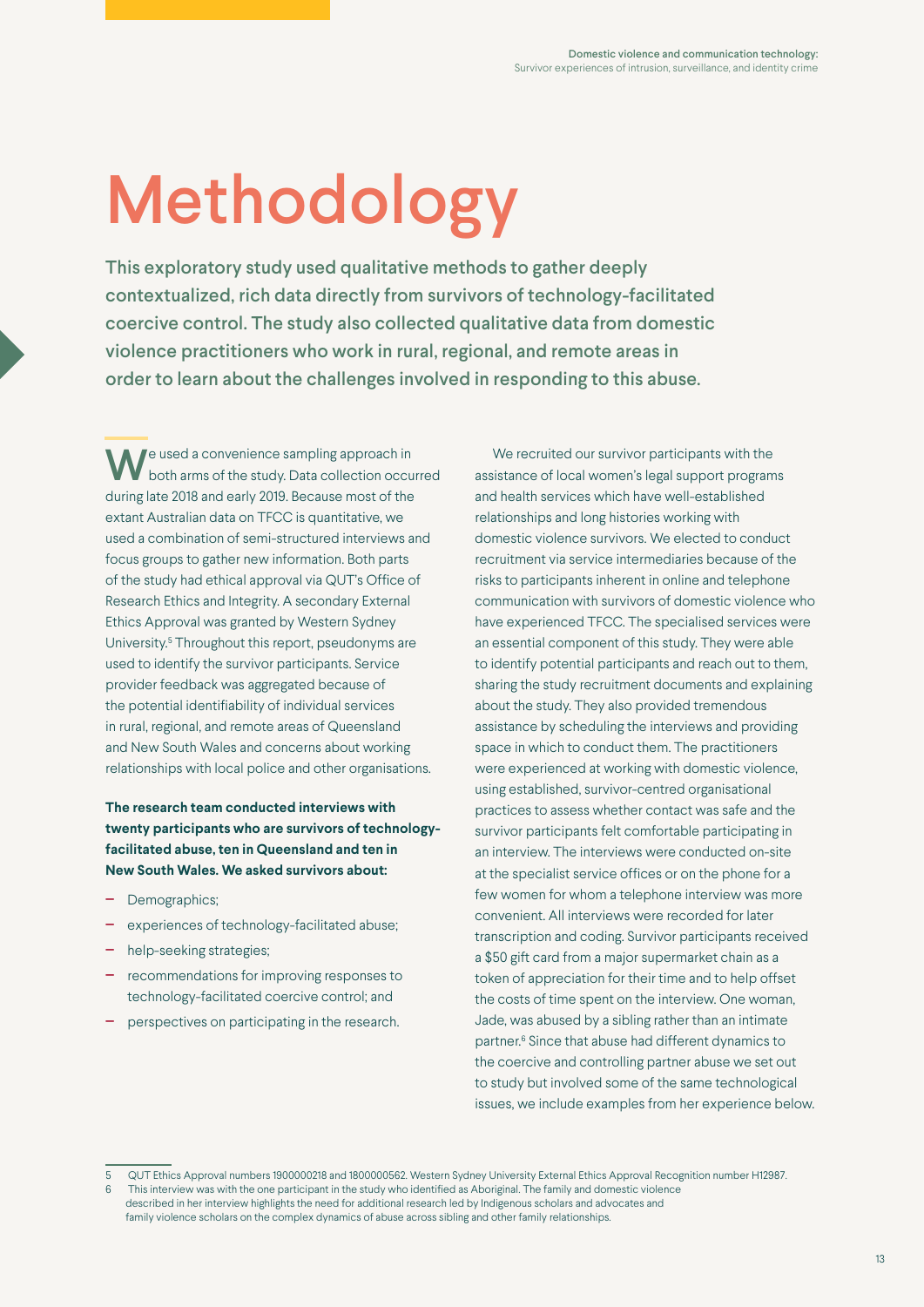In addition to the interviews, we conducted three online focus groups with ten rural, regional, and remote service providers who work with domestic violence survivors.

#### **Practitioners were asked about:**

- **\_** types of intrusion, identity theft or surveillance they hear about most often in their work,
- **\_** common platforms for abuse;efforts to seek assistance from telcos or platforms;challenges of responding to technology-facilitated coercive control;resources they use; and
- **\_** what would be helpful for assisting survivors who are experiencing these types of abuse.

We conducted these focus groups online using the conferencing software Zoom to ensure that staff from rural, regional, and remote areas could easily participate and we could record the focus groups for transcription. It was important to gather perspectives from rural, regional, and remote domestic violence service providers because of the concentration of domestic violence services in a handful of cities and regions in Australia and the fact that our interviews were held in cities. Prior research on domestic violence has identified unique issues for survivors in rural, regional and remote areas, such as women's increased reliance on ICTs for information and support and black spots where mobile service is unavailable (George and Harris, 2014; Harris 2016). Speaking to service providers allowed us to gather information about rural, regional, and remote challenges and gain a different perspective from the survivors. The practitioners provided excellent information about TFCC resources and training and other needs, as well as reinforcing many of the points survivors made.

### Participant Profile

We interviewed twenty survivors for this study. Nineteen of them were abused by current or former intimate partners. Ten of the women were in Queensland and ten were in New South Wales. Participants ranged from 21 to 65, with an average age of 39. Half of the women were in their forties, five were in their thirties, three were in their twenties, and one was 65. When asked about their backgrounds, half of the women identified as Australian (9) or Aboriginal (1) and half identified as from overseas, including Canada, China (2 women), India (2 women), Italy, Japan, New Zealand, Northern Ireland, and South Africa.

In addition, we held three online focus groups with domestic violence service provider staff working in rural, regional and remote Queensland and New South Wales. The domestic violence workers were from refuges, other specialised domestic violence services, women's health services and women's legal services. Despite the small number of participants in the focus groups, we quickly reached saturation, with practitioners reporting very similar issues and experiences across locations.

All interviews and focus groups were recorded for later transcription and transcribed by a professional transcription service. The research team coded the transcripts using the computer assisted qualitative data analysis software NVIVO and extracted key themes. In this report, we focus on the findings relevant to ACCAN's communications related priorities. However, we mention concerns about police and courts due to their prevalence in the participant comments.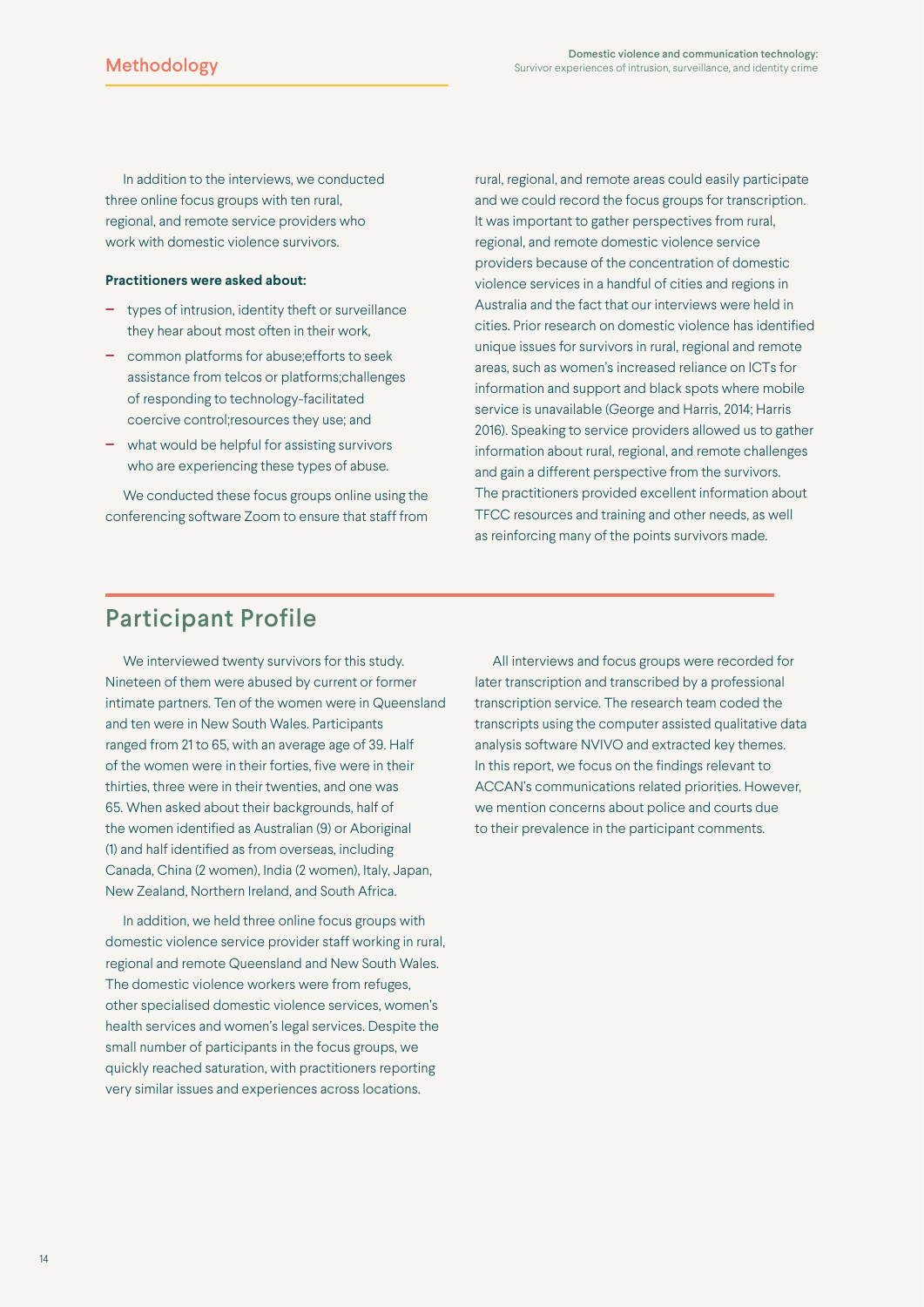### Limitations

Since this is a qualitative study involving a relatively small total number of participants in two states, the findings are not intended to be representative of TFCC in general. Although we present some information about the number of survivors in this study who discussed specific issues, readers should not regard these as informative about the distribution or dynamics of abuse in the general population. Instead, this information is provided to allow readers to understand the intensity with which certain themes emerged in our convenience sample.

Because we recruited survivors who are women, we want to be very clear that readers should not assume that the dynamics described here would be reflected in relationships with male victims of partner abuse. Although we did not specifically recruit heterosexual women, all of the survivors in this study reported that their abusers were men. However, our findings can and should inform future research in other locations, with larger samples, and with additional cohorts of diverse survivors.

### Participant background

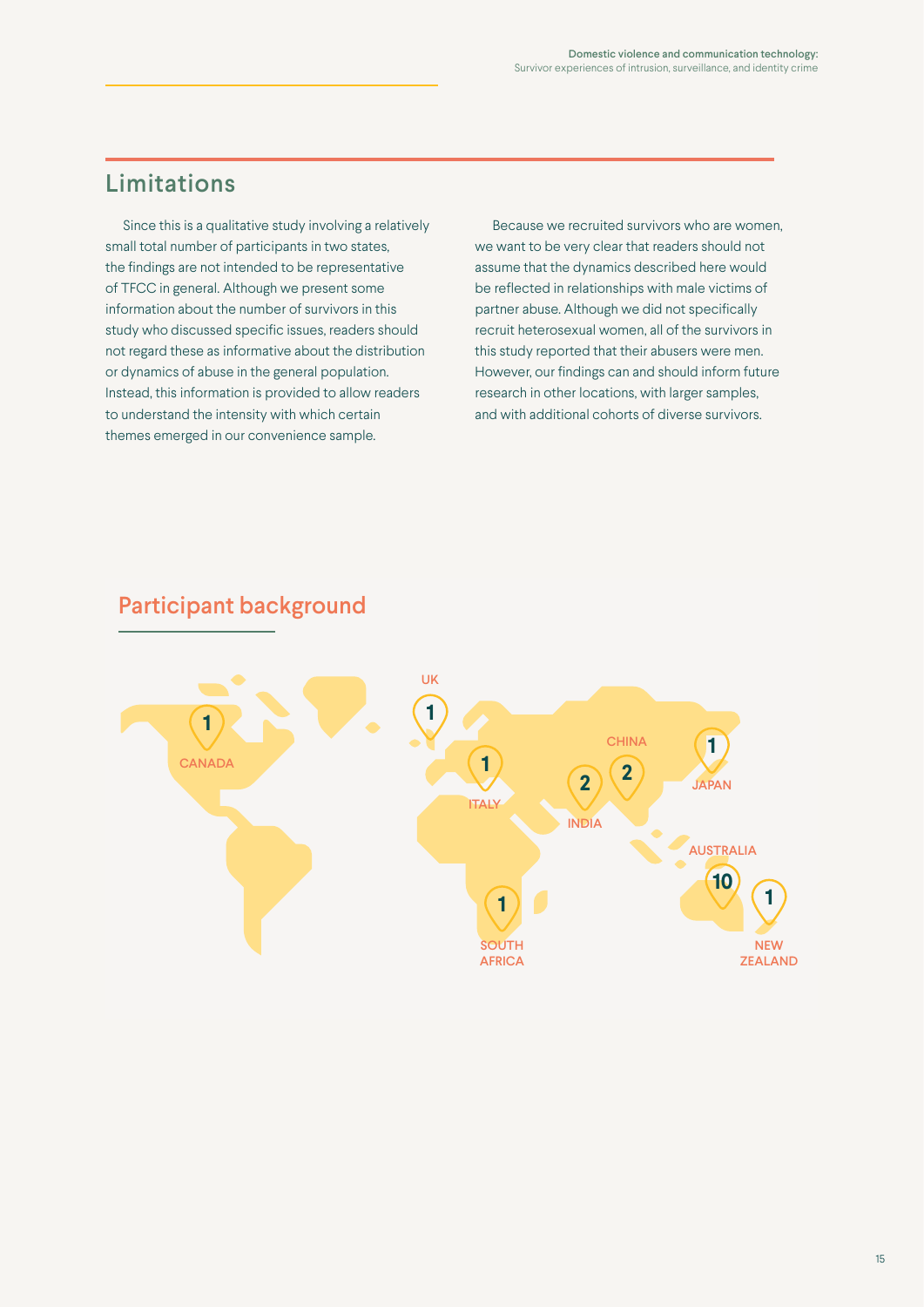## Findings

This study identified a range of coercive and controlling uses of technology in the context of domestic violence. In line with previous studies, survivors most commonly described repetitive texting, emailing, and stalking and harassment via Facebook. In our sample, many survivors also reported abusers using cloud-based storage, especially iCloud and Google, and GPS data and devices in the abuse. Some of the TFCC was overt, with abusers ostentatiously demonstrating their surveillance and control. Other forms of abuse were more clandestine, intended to uncover imagined affairs, control communication with survivors' social networks, and prevent them from leaving.

**M** ost survivors described abusers exploiting<br>commonly-held knowledge, devices, and apps. These approaches do not require special skills, knowledge, or tools, although they may require access to a physical device or unlocked or shared accounts. Unauthorised access may be possible when perpetrators are able to guess their partners' passwords or know the necessary details to access devices or accounts. In our sample, attempts to prevent or control women's access to technology included the destruction, theft, and hiding of devices.

Survivors also described abusers using pressure, violence, threats of violence to force compliance with demands to access to devices. Some survivors in our sample said that their abusers had greater than average tech skills due to professional IT experience and qualifications. These survivors expressed greater doubts about their ability to escape the TFCC.

In this section, we first describe key contexts for understanding the dynamics of TFCC. Then, we describe common types of TFCC including intrusion, surveillance, and identity crime.

## Key Contexts for Understanding Technology-Facilitated Coercive Control

This study reinforces findings from previous research on TFCC and provides new information. Key contexts for understanding TFCC emerged from participant stories. These contexts are essential for understanding the characteristics that distinguish TFCC from other forms of online or technology-facilitated abuse, cybercrime, and bullying. Given our recruitment strategy involving specialised domestic violence and legal services, these findings reflect serious domestic violence necessitating help-seeking. As a result, our sample is substantively different from those accessed in previous population

or panel-based surveys of people who have ever experienced a range of negative technology-facilitated behaviours. This group of survivors is also broader than survivors in refuge settings, a common cohort for research specifically designed to collect data on domestic violence or coercive control. Key contexts for understanding the dynamics of TFCC include: the coercive and controlling relationship, pre- and postseparation abuse, co-parenting with abusers, the high cost of ICTs for consumers, and survivors' safety work.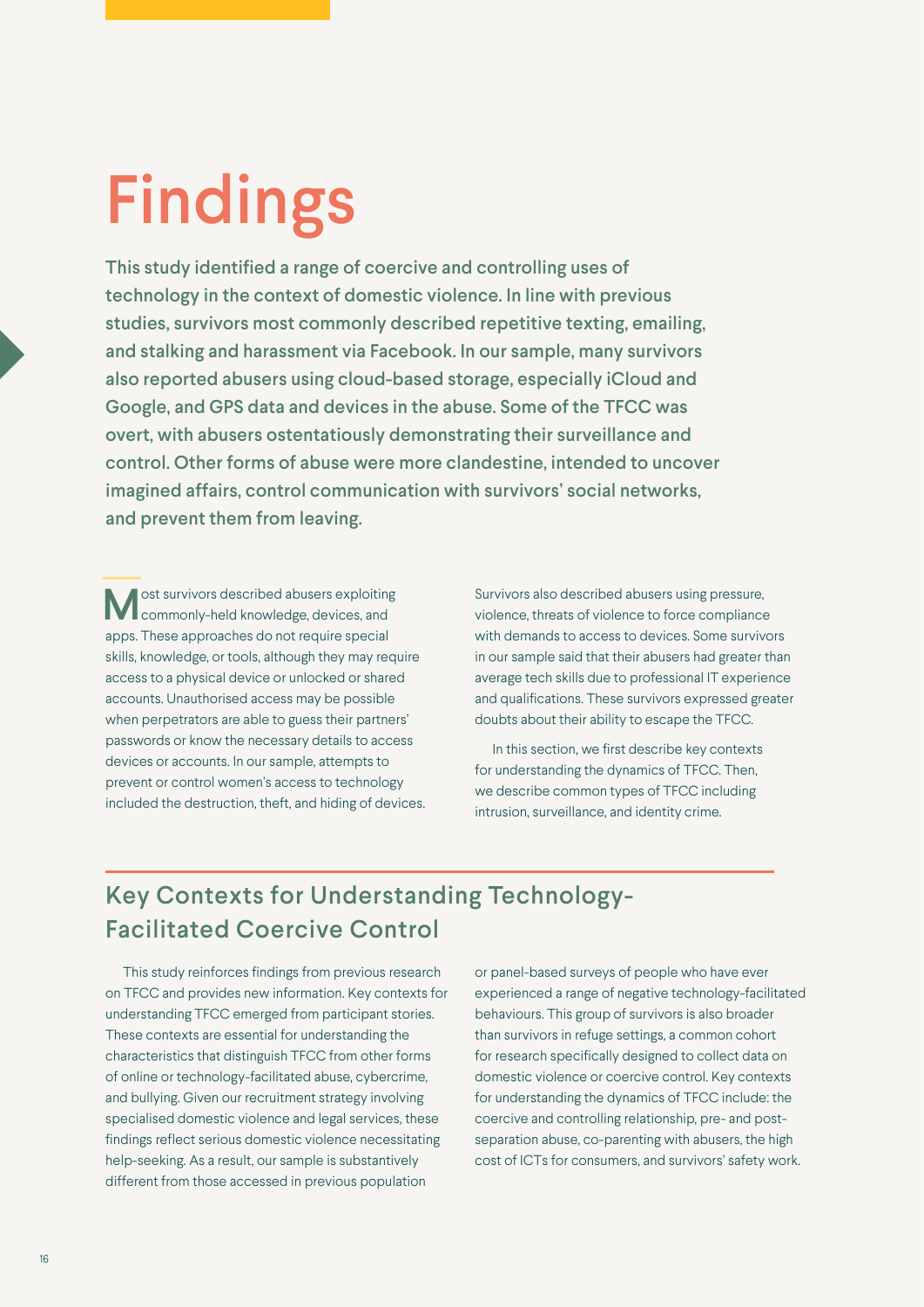## Tech abuse increases at sepa

100% of survivors abused by an intimate partner reported tech abuse began or escalated at separation.

#### **The coercive and controlling relationship**

One of the challenges for understanding and dealing with TFCC is that some of the behaviours and technologies used by abusers can be innocuous in the context of a non-abusive relationship. In other words, identical behaviours, from frequently texting your partner to checking their location, can be harmless or abusive depending on the overall context of the relationship. Like many aspects of domestic violence and coercive control, TFCC describes relational dynamics involving an interplay of behaviour and reactions against a shifting backdrop of control and fear. The overall history of the relationship, behaviour patterns, and the meaning of the behaviours to the parties involved are key to understanding TFCC. A behavioural focus that does not account for the context and patterning of behaviour can trivialise the seriousness of TFCC and fail to accurately identify the primary aggressor in an abusive relationship.

#### **Pre- and post-separation abuse**

Copious research indicates that domestic violence does not end when the relationship ends. Instead, perpetrators often escalate and extend their abuse to other family members, friends, new partners, and collateral victims at separation (DeKeseredy, Dragiewicz & Schwartz, 2017). This study confirms these findings. Twelve of our survivor participants were aware of TFCC during the relationship. All of these women reported that it increased at separation. The remaining seven survivors reported their partner began using TFCC at separation. None of our participants reported that TFCC decreased or ended at separation.

Echoing survivors consulted in other research (George & Harris 2014; Harris & Woodlock 2018; Woodlock 2017), women in this study emphasised that TFCC was part of their overall experience of domestic violence. Like more "traditional" domestic violence, our study found that abusers often established control in ways that appeared benevolent at first. As ICTs blur boundaries between public and private life (Salter, 2016), abusers can exploit the ambiguity around privacy and intimacy norms in relationships. For example, Nicole "didn't really find it to be inappropriate" that her husband would access her Facebook and Instagram accounts "because I thought, oh well, we're married and that's what you do."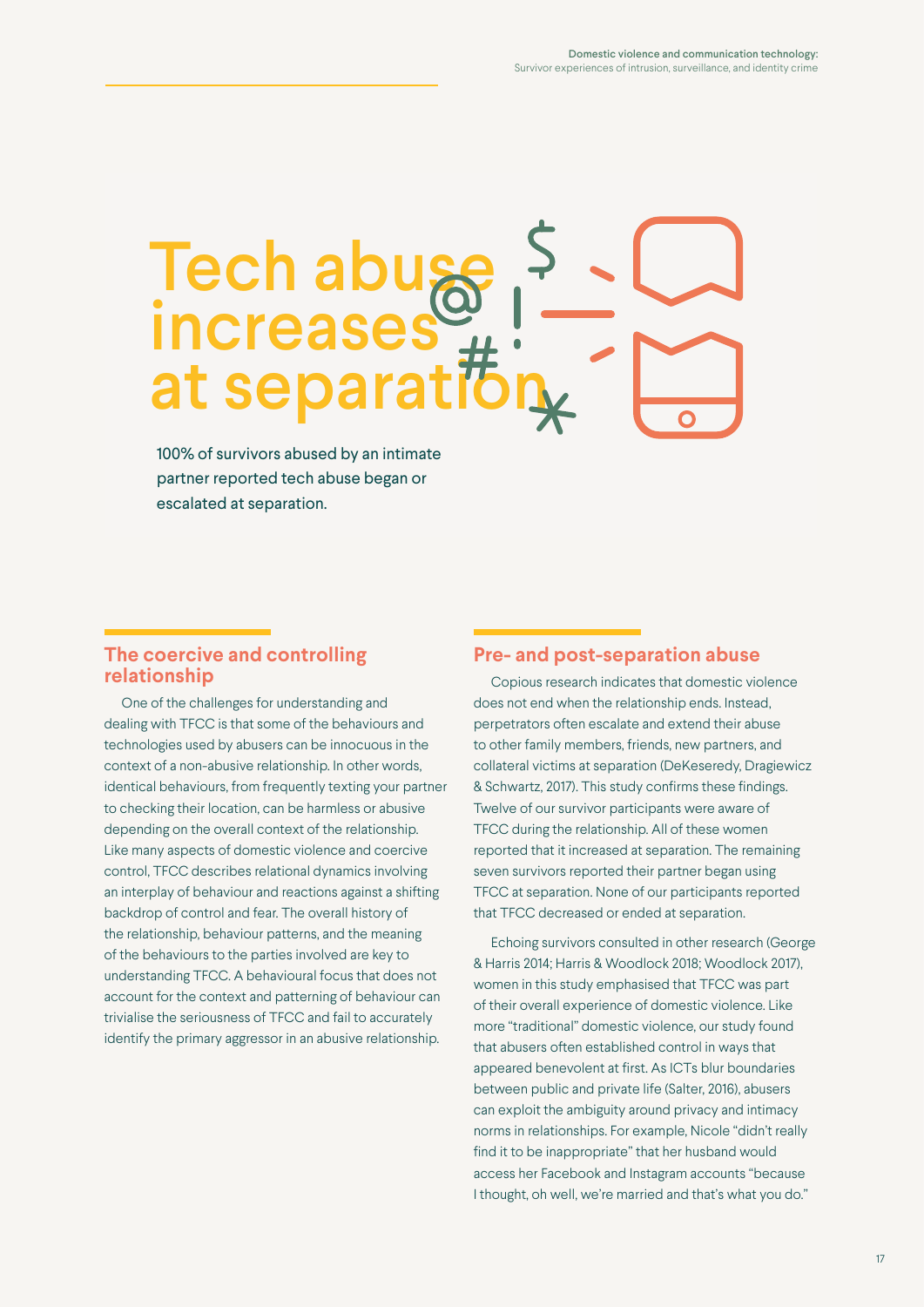Sarah's account demonstrates how the intimate threat model unfolds in a relationship setting. She recalled that on their first date, her ex showed her all of his devices and offered to let her log in with her own profile on his computer. He watched her enter all of the information. Sarah said he was "right there, and I remembered feeling awkward about it, but I wasn't very IT savvy." She continued,

he watched me because I put the password in, I just kind of felt - because I had always protected my password and I thought [maybe this wasn't okay], but he's put me on his computer, so I guess we're sharing these things, but that was right from the beginning.

Pre-separation, abusers were able to garner information about women's activities, communication, and movements where they shared accounts or devices. Family plans and devices connected to the same cloud or wi-fi network also aided surveillance practices. In a number of cases, abusers gifted or offered shared phones, tablets, or computers or connected profiles. For example, as their relationship continued, Sarah's ex gave her his old Apple devices and bought Apple products for her and her mother. As she was previously a Microsoft user, he "set up our accounts." He characterised his actions as ensuring they were "all a part of the family," and said, "Don't worry about it if you can't [use the device], I'll do it for you." She explained that his actions "look helpful" but facilitated surveillance because "he could see the communication between us."

Perpetrators' privacy violations and demands to access women's ICTs escalated as relationships progressed and abuse became more visible. Mirroring patterns reported by other survivors in this study, Sarah's ex gradually "took control of everything, so he controlled all of the passwords... [and was] wanting to share [financial and ICT] accounts and share everything." Sarah's abuser objected to her use of other profiles and software, such as her non-Apple email, "because it's password protected." He tried to persuade her to stop using it on the basis that it

was technologically inferior to the account he had provided. Sarah reported that he wanted to control and monitor her use of technology in general, for example objecting when she deleted her Internet browsing history. Like Sarah, other survivors in this study began to recognise their partners' use of ICTs for purposes of surveillance, intrusion, harassment, and threats as abusive relationship dynamics emerged over time.

As Dimond, Fiesler and Bruckman observed, TFCC can "pose not only a greater danger, but also provides a deterrent for some women who are leaving" (2011, p. 413-414). Survivors in our sample reported that TFCC made leaving even more frightening and difficult. For example, Michelle knew that her abuser was monitoring her devices, apps, and browsing history. She was concerned that he would be able to find out information she had downloaded on her phone while at work to assist her in leaving. Michelle described her terror when "[h]e got hold of my phone that day and was going to go through it." He was unable to access it because of her password and she said "[i]t was God looking over me because if he had found that, I would have been toast."

Separation did not stop TFCC for our participants. For example, Isabella reported that her former partner shifted from more private forms of TFCC such as text messaging to public harassment post-separation, posting negative messages on social media "every couple of days," including after an apprehended violence order was issued against him. Perpetrators also continued taking advantage of information provided via shared accounts and devices post-separation, particularly where women didn't know how to restrict access to data or devices. Jia discarded her phone, but said that "the one thing I ignored when we separated" was that her account was connected to the same cloud as her abuser, so "everything, like passwords" was all still available "all automatically, and for him it's easy [to see everything]." In sum, abusers often established surveillance and control of survivors' ICTs during the relationship, before they realised the partner was abusive. They were able to use this information to continue abuse post-separation.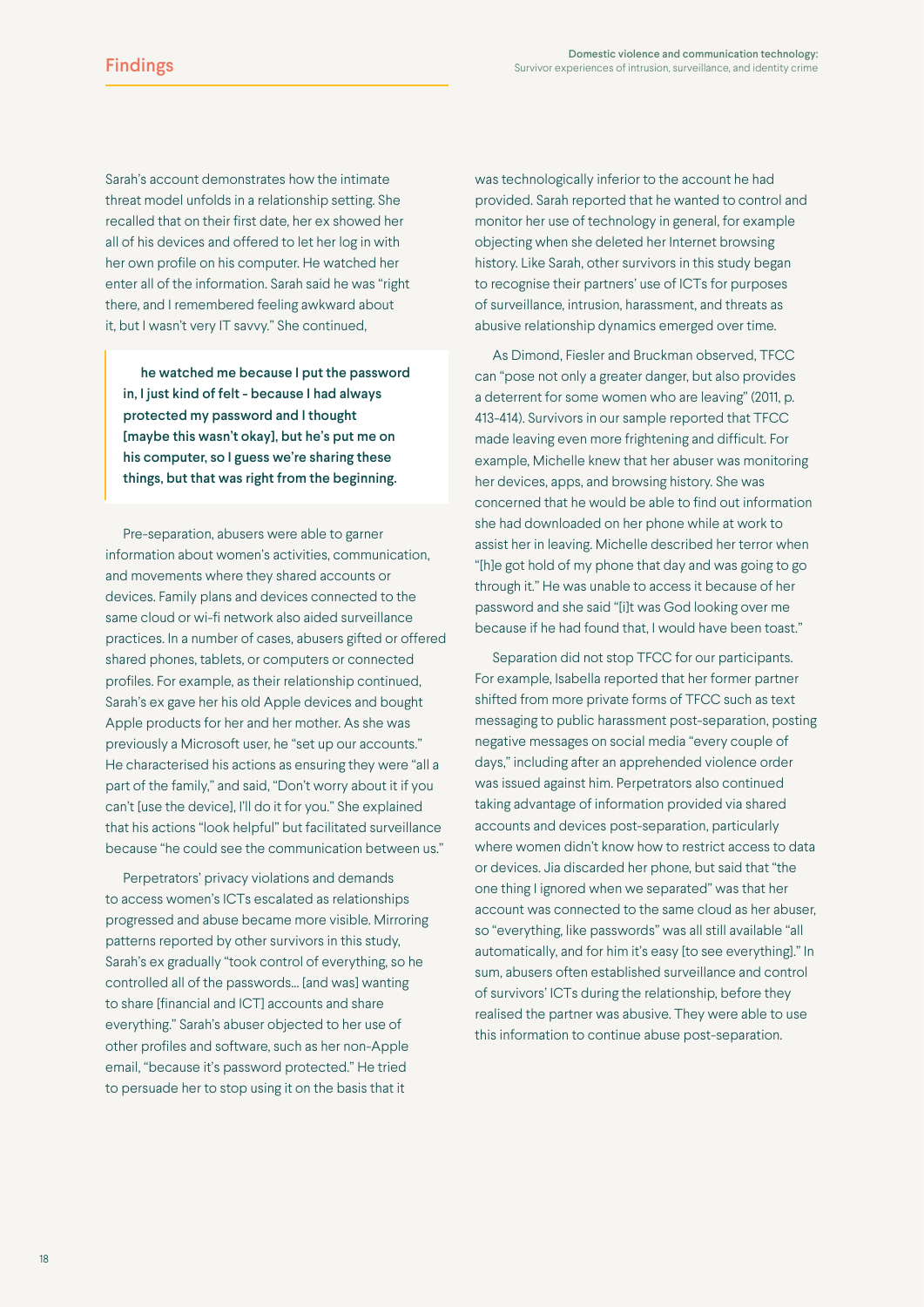## Post-separation arenting

13 of 14 survivors with children reported technology-facilitated abuse during post- separation parenting.

#### **Co-parenting with an abuser**

Our findings indicate that post-separation parenting is a key context for TFCC. Fourteen of our survivor participants had children. Thirteen of these reported TFCC in the context of post-separation co-parenting. Voluntary or court-ordered contact between abusers and their children provided opportunities for them to continue abuse against mothers and children. Abusers often used children as a source of information post-separation, asking them about phone numbers, location, and account information. For example, Julia's ex pressured her son to provide him with a streaming entertainment service password, through which he could gain access to further information about Julia. Nicole noted the challenges involved in ongoing communication between her abuser and their children:

My tactic is generally to block [my ex on social media] but it's made it very difficult because we have two children together and they want to contact their father and speak to him, so at some stage I have to unblock him and then the kids will want to talk to him. They like to FaceTime him and he will just then ask them, "Where's mum? What's mum doing?"

Jessica's ex used different kinds of technology to contact her, "trying to side-step" the no-contact agreement, for example saying "'Well, I didn't write…. It doesn't say anywhere that I can't send voice recordings."

Survivors and practitioners described the extensive ongoing labour required to search for tracking devices and check settings in children's toys, prams, phones, tablets, smart watches, computers, and fitness devices on return to their mothers' residence. This was particularly stressful for survivors in refuge or who had relocated to a new address their abuser didn't know. Domestic violence workers noted that apps could be used for good or evil, with abusers using apps developed for child safety to track their partners.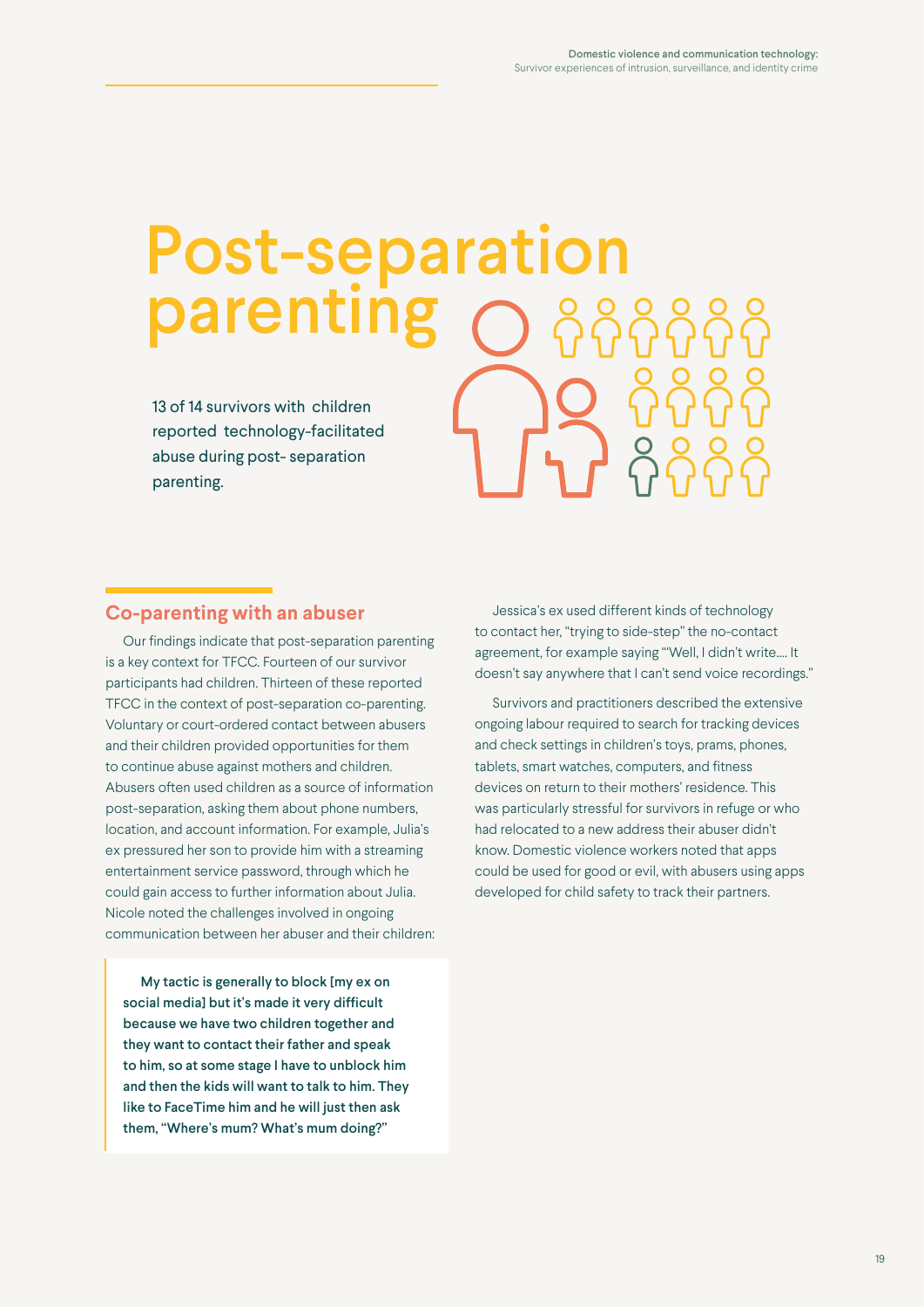#### **High cost of information and communication technologies**

Participants in our study indicated that ICTs were both indispensable and prohibitively expensive. Survivors reported that the cost of mobile devices and services were a challenge for them as they sought to extricate themselves from abusive relationships. As a result, some survivors in our sample had to continue using mobile phones and services tied to their abusive partner post-separation. This created security risks as it enabled some abusers continued access to information about the communication activities and whereabouts of their former partners. It also offered opportunities for abusers to change password information and interfere with access to services. Some survivors struggled to get telco or platform assistance to regain control of accounts. Additionally, the cost of setting up new accounts or purchasing new phones, tablets, or computers was too high for some of the women. Yume emphasised that "[s]ince we separated I don't have a lot of money. I have hardly any money." "Everyone tells me to get a new phone," she noted, "but I don't have money to do that." As a result, Yume's abuser was able to use the cloud to detect her location and activities. Many participants in our study also described abusers smashing their phones. In some cases, women were forced to continue paying for devices which had been destroyed by their abusers.

These results support campaigns for affordable telephone and broadband service based on the disproportionate burden of ICT for low income households and the trend to move public services online (ACCAN, 2019). Mobile broadband offers communication opportunities beyond telephone service such as via messaging apps like WeChat, What'sApp, and Facebook Messenger. However, many domestic violence survivors access multiple services in their efforts to protect themselves and their families from abuse which may require telephone service. While 1800 numbers are now free when accessed via mobile phone in Australia, telcos have stopped short of making 1300 and 13 numbers toll free from mobiles. Instead, they have made available "1300 friendly" plans (ACMA, 2014). Accordingly, our findings add another dimension to calls for affordable Internet and telephone services: the safety and security needs of domestic violence survivors. The widespread misuse of ICTs by domestic violence perpetrators could be minimised by industry and/or government policy to protect ICT consumers experiencing domestic violence.

#### **Survivor safety work**

Drawing on Kelly's concept of "safety work" (Kelly in Vera-Gray 2016: xi), previous studies on the use of technology in domestic violence have highlighted the burden that is often placed on survivors to keep themselves, and their children, safe from abuse (Harris & Woodlock, 2018). Survivors' efforts to enhance their online security and privacy at a time of acute crisis placed them under further emotional strain. Survivors described frequently checking whether their phones, tablets, apps, profiles, or accounts had been accessed. For example, Michelle believed that her abuser continued to access to her email and social media accounts post-separation. Seeking to detect his access to these accounts, she described her process of checking login attempts, noting she had to review "all of those… [and] check that I had done them all [logged in at all those times and places]." She also demonstrated high-level awareness of location settings in apps and devices, which she carefully reviewed and turned off. Michelle reported that she "felt like a sleuth."

When survivors are unable to access effective service or systems responses to technologyfacilitated abuse, they may elect or be pressured to disengage from using ICTs. However, this form of safety work exacerbates the isolation created by domestic violence. Given the extensive role ICTs play in everyday life, disengagement from technology limits opportunities for building supportive networks, accessing education, and professional engagement.

Significantly, many participants in this study reported that disengagement from technology escalated rather than alleviating the abuse, since offenders may react to survivors' disengagement in aggressive and intrusive ways. As a result, some survivors strategically used ICTs as part of the safety work they did to protect themselves and their families. Indeed, in the absence of meaningful relief from threats of further violence, including femicide and familicide, several of our participants reported enduring ongoing electronic monitoring and communication as part of their attempts to assess and manage threats posed by their abusers. For example, Sarah said,

So I have always kept the same Apple phone that I had, and I know that - I just accept that it's a device that he watches and he stalks, because my concern is that if I go offline that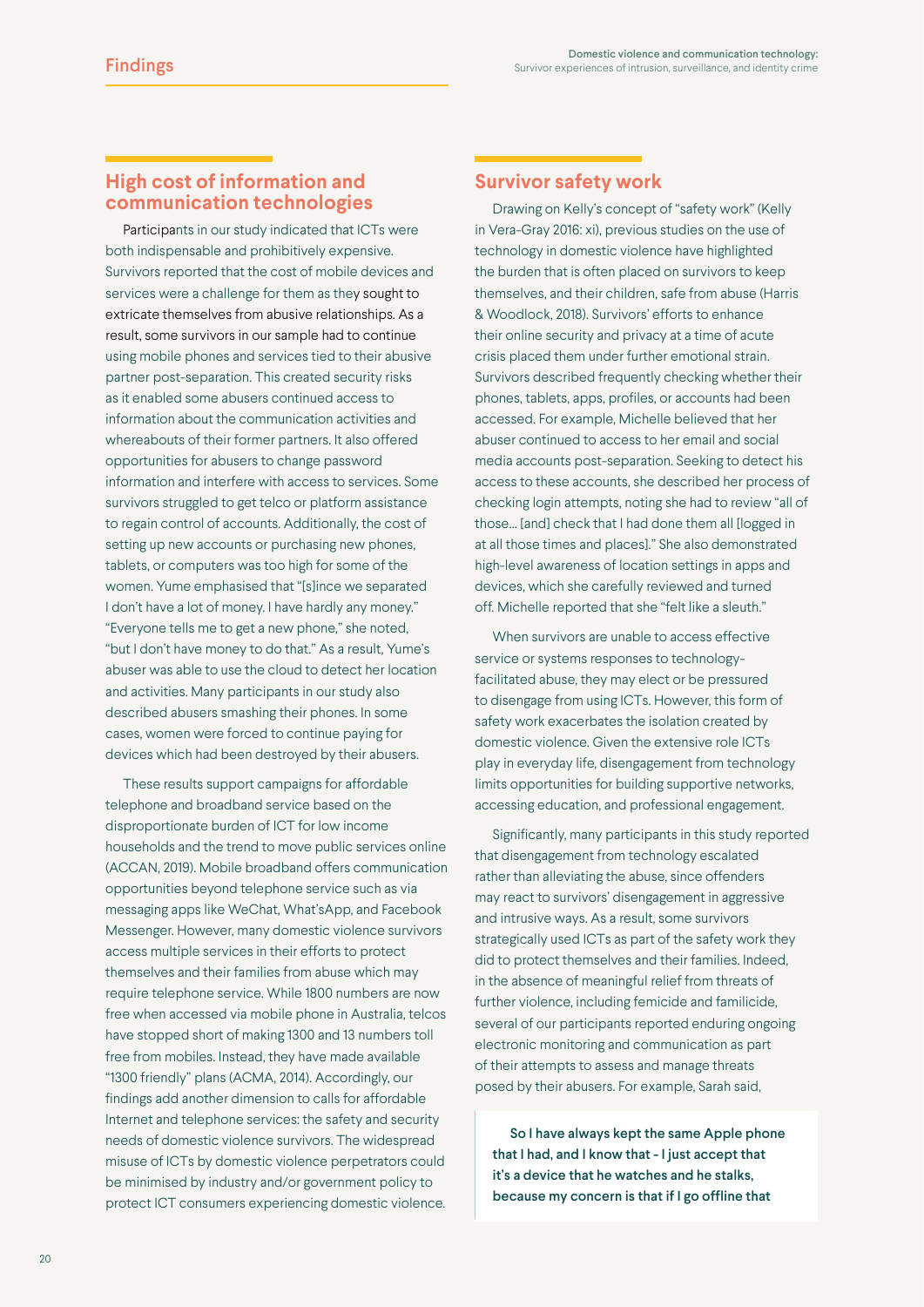he will just turn up in person. So I still text from that; like for example, our daughter's school, I can't give them - so I have a whole new phone, I own a Samsung, so a completely Android, and he doesn't have that number, but I have to have a number that he knows about because otherwise he will go looking for me elsewhere.

Many survivors in our sample reported that the abuse escalated when abusers were not able to contact or monitor women using ICTs. Rebecca explained that. "If I didn't answer the phone or I didn't reply to his text messages within 30 seconds or anything like that, the abuse would double." If Rebecca's ex was unable to reach her, "he would just come home early just to make sure that I was at home," which "eventually led to me not being able to leave the house, not even to do grocery shopping … I was like a prisoner in my own home." Her abuser's efforts to control her online life extended further and further into her offline life.

Perpetrator behaviour also escalated in response to women's efforts to manage their security or restrict access to ICTs. Nicole "used to receive bombardment of text messages and if I would ignore them then it would just get more and more and if I blocked them then I'd get emails." Jia said her attempts to avoid TFCC "makes him even angrier. More angry… he feels, hmmm. It's like one thing has been blocked, so he tries to use other ways to access me." This reinforces previous research which found perpetrators sometimes engaged in additional abuse such as physical assaults or in-person stalking when they were unable to contact survivors using ICTs (George & Harris 2014; Harris 2016).

These patterns are important to highlight because survivors who disclose abuse to their personal networks, police, and services continue to be advised to disengage from technology as if this were a solution for TFCC. For example, Charlotte sought to stop her former partner harassing her and her family via ICTs. She received advice from a serving police officer - a family member - on how to informally instruct her ex to cease contact. However, this request did not curb the harassment. Her mother, cousin, and stepfather began receiving spam emails and threatening letters in hard copy and electronic form. Amidst a barrage of abusive texts, he threatened to contact her entire social network if she did not meet him in person one last time. Similarly, when Catalina blocked her ex from calling or texting

her mobile, he began contacting her mother, attempted to contact her brother, and did not cease attempts to contact her. His in-person stalking spiked: "He started to show up at my work and then decided to come to my house." Accordingly, it should be emphasised that recommendations for survivors to disengage from technology are not only impractical, they can create or escalate risks to survivors and their loved ones.

Mirza describes the process of enduring and managing abuse as "compliant agency" (2018, p. 45). Mirza's research with 11 Pakistani Muslim women in the UK was focused on their decisions about whether to stay in abusive relationships or not. She argued that, "women's agency is best understood as a decisional balance of weighing the pros and cons of 'choices', where the benefit of ending the relationship are weighed against the cons of internal and external constraints" (2018, p. 45). The concept of compliant agency, wherein women choose from the options available to them based not just on abuse, but also the on personal, cultural, material, and structural factors that characterise their situation, can be also applied to TFCC. The women in our sample made choices that weighed the risks and benefits of enduring some forms of abuse in the context of their current personal resources; ineffective legal responses to domestic violence, especially when they had children with an abuser; and lack of government support to meet basic needs, including access to telecommunications services.

The key contexts described in this section provide essential background considerations for readers seeking to understand TFCC. The meaning, types, and outcomes of TFCC are shaped by survivors' location across these and other contexts. Consequently, remedies for TFCC should take the broader social ecology of domestic violence into account when considering how to best address the abuse. In the next section, we discuss survivor experiences of different forms of abuse and their effects on survivors.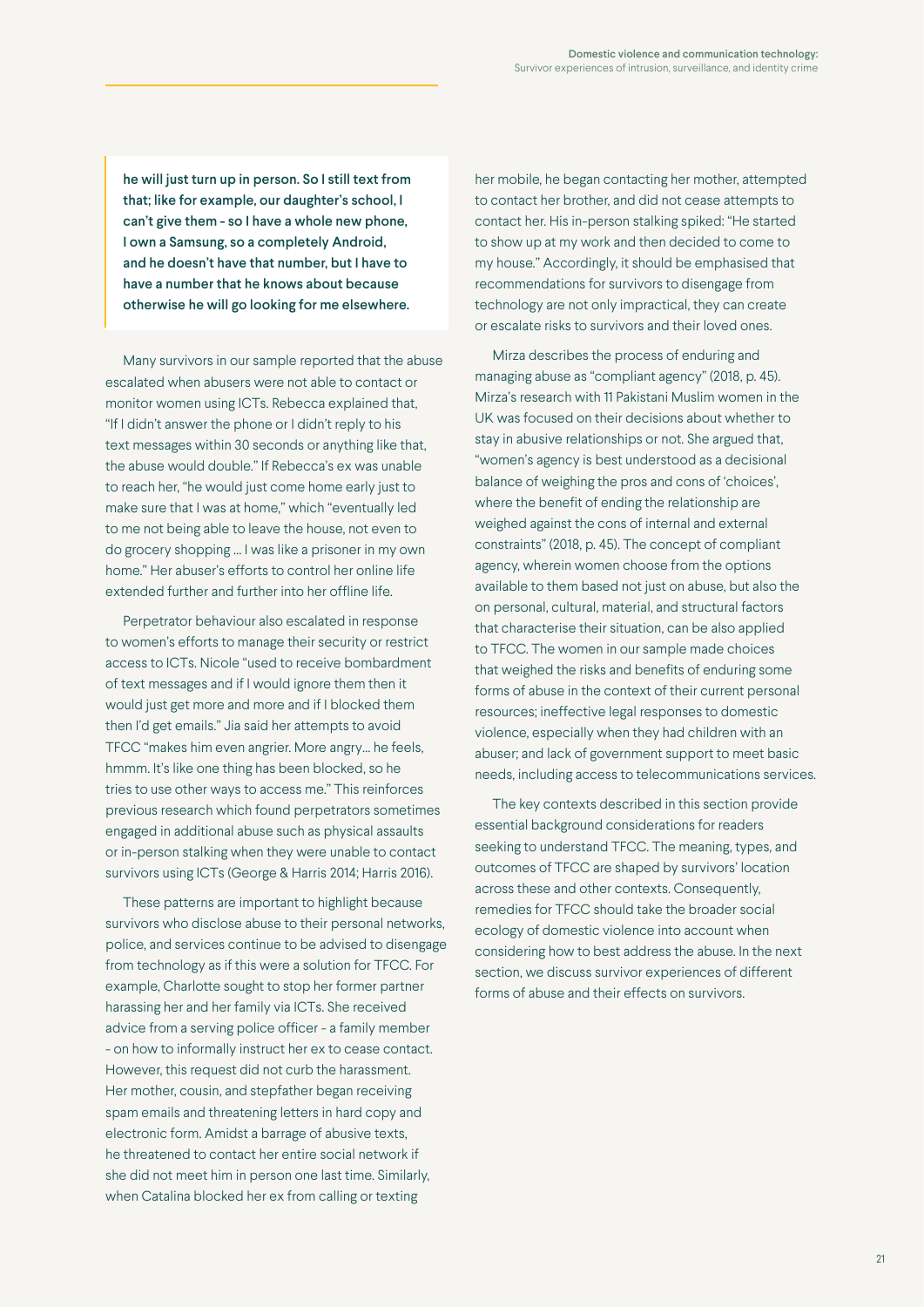## Survivor Experiences of Technology-Facilitated Coercive Control

This study documented a wide variety of technologyfacilitated coercive control. Below, we discuss three primary categories of TFCC: intrusion, surveillance, and identity crime. Intrusion includes behaviours such as repetitive texting and calling via mobile phone; contacting survivors' social networks; and networked abuse. Surveillance includes monitoring and stalking behaviours. Identity crime includes impersonation, identity theft, and unauthorised account access. This is not an exhaustive list of types of TFCC reported by participants. However, these categories represent commonly reported forms of abuse.

#### **Intrusion**

Intrusion is an under-studied aspect of domestic violence that is widely acknowledged by survivors and specialist domestic violence services. Constant demands and interruptions are a key part of TFCC. Intrusion allows abusers to harass, humiliate, and pressure their partners. Many abusers use intrusion during the relationship to coerce and control their partners. At separation, ICTs allow abusers to continue intruding into their targets' lives when they may have reduced physical access to partners. In this study, we most often heard about repetitive texting and calling; contacting survivors' social networks; and using ICTs to arrange "real world" contact by willing confederates or unknowing dupes.

#### Repetitive texting and calling

All of the survivors in our study described repeated texting and calling to mobile phones by their abusers. Many survivors also reported abusers using other messaging and social media apps to send numerous messages. This type of abuse had different dynamics pre-and post-separation. Pre-separation, many abusers sent high volumes of messages and voice calls in efforts to control and monitor partners. During the relationship, Amahle felt like she had "no reprieve from this constant availability that I had because of my mobile phone." Her partner "wouldn't let me get off the phone with him… he'd just be refusing to, and [if] I hung up he'd call back." "[T]here was no way to de-escalate it," she lamented.

"[I]f he wanted to speak to me I felt like I had to speak until he was ready to stop speaking." Isabella's abuser believed she was cheating and sent "text messages, [made] phone calls" and would use Facebook, Instagram and WhatsApp, "[b]asically, any form of app you could get he was messaging me on" to constantly contact her. Julia described having "Seventy-two missed calls and threatening messages" from her abuser. Josie received "hundreds and hundreds and thousands" of abusive text messages throughout their relationship.

Often, abusers demanded that their texts and phone calls receive an immediate reply. For example, Nicole's abuser wanted her to have read receipts (a function that tells the sender when their text messages have been read by the receiver) active on her text messages at all times. Many abusers required survivors to have their phones charged, with them, and turned on at all times. They expected that women would answer the phone within a set number of rings, call or text back immediately, or send photos to document their location and activities.

Failure to immediately reply typically resulted in an increase in the number of times abusers made contact and escalation of their aggression. Jessica noted that when "I just stopped responding to his calls and texts … it just amplified it. It went mental. I've probably got, you know, 50 to 70 texts a day, sometimes 20 to 30 missed calls." Threats of violence or humiliation were used to reinforce demands for an immediate reply. Julia's former partner would send messages or leave voicemails saying "Oh, you'd want to effing answer your phone… threatening [me] - trying to intimidate and make me feel scared."

Women were also sent messages that contained defamatory, degrading, and offensive content. These might include attacks on women's behaviour, appearance, or parenting. Alternatively, they might reference prior sexual assaults or threaten distribution of sexualised images. Many abusers deliberately used veiled references and avoided explicit threats, which made it difficult for women to provide clear evidence of the abuse they were experiencing to police, courts, and telecommunications companies.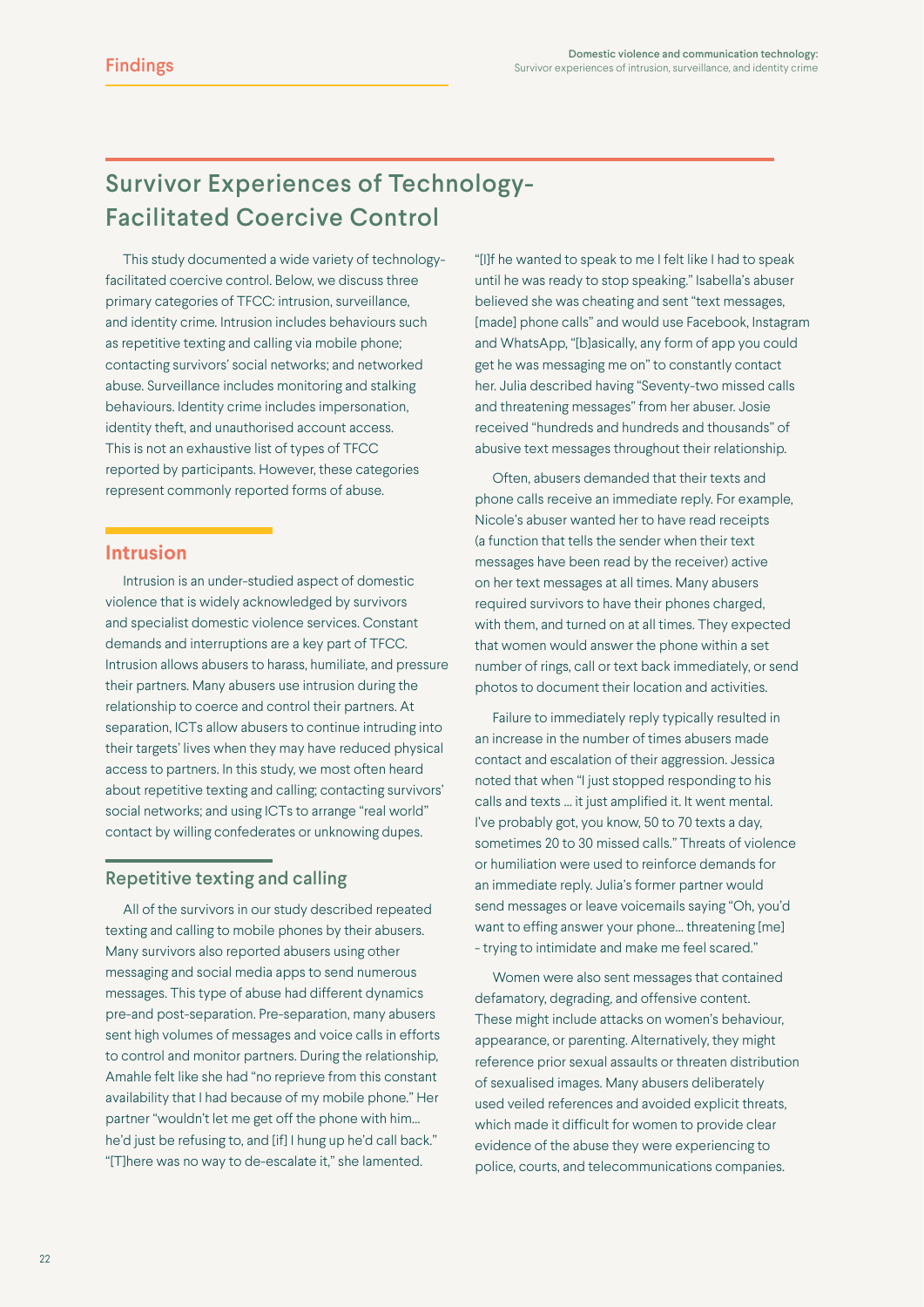## Common types of abuse

Repetitive texting, emailing, GPS, cloud and Facebook monitoring were the most common types of abuse.



This abuse did not end at separation. Most of the survivors and domestic violence support workers we consulted indicated that repetitive texting and calling increased exponentially at separation. Many women experienced it as overwhelming, "constant," and extremely stressful. The morning she spoke with researchers for this study, Rebecca noted she had received "13 missed calls within, say, 20 minutes …. He will just constantly ring until I answer the phone." Julia told researchers she had received 73 calls in one day. Although her abuser had had other relationships and remarried, "he's never actually stopped throughout all these years of being separated, of trying to be in control." Nicole described receiving "[b]ombardments of text messages," around 20 or 30 a day. She described these as "abusive messages - or just multiple messages about the same thing - and if I don't answer them, there would be another message and another message if I didn't answer within what he feels that was a reasonable time frame."

Text and social media messages and phone calls often rapidly cycled between verbal abuse, threats of violence and self-harm, and threats of punishment for not responding. Catalina's former partner "kept calling me and calling me." When she entered another relationship, "the abusive message would come and be like, 'if you think you're going to be happy, you've got [another] thing coming; both of you are dead. I'll

make sure of it, I'm going to kill him before I ever see you with him.'" Elizabeth's ex (who had an array of weapons at his house) sent "[a picture of] 'the knife I'm going to slit my wrists with,'" then "pictures of needles [saying] 'I'm going to kill myself.'" Ajinder's former partner also sent emails with "some horrifying images, like he cut his wrist and wrote, 'I miss you'" in efforts to pressure her to respond to him and reconcile.

Some survivors in our study described what has been called the cycle of abuse, wherein abusers alternate abuse and expressions of love or contrition. Elizabeth's ex sent "a whole lot of text messaging trying to make up" alongside abuse and threats to harm her and himself. Michelle explained that "'it was pretty much that domestic violence cycle of they blow up and then they'd love you." In this vein, during the dissolution of their relationship, Anaya's ex oscillated between sending emails saying "You are a bad crazy woman. You are a bad woman," and "I love you. I have done something wrong to you. I was [acting] in anger… I can be for you forever… I can't live without you and I love you so please call me back." Likewise, Isabella's former partner "was just so full on with the [abusive] messages or he'd go off at me via text message for no reason and then he'd be like, 'I'm so sorry, can I take you to dinner', and then it's just - it seems like it just starts all over again."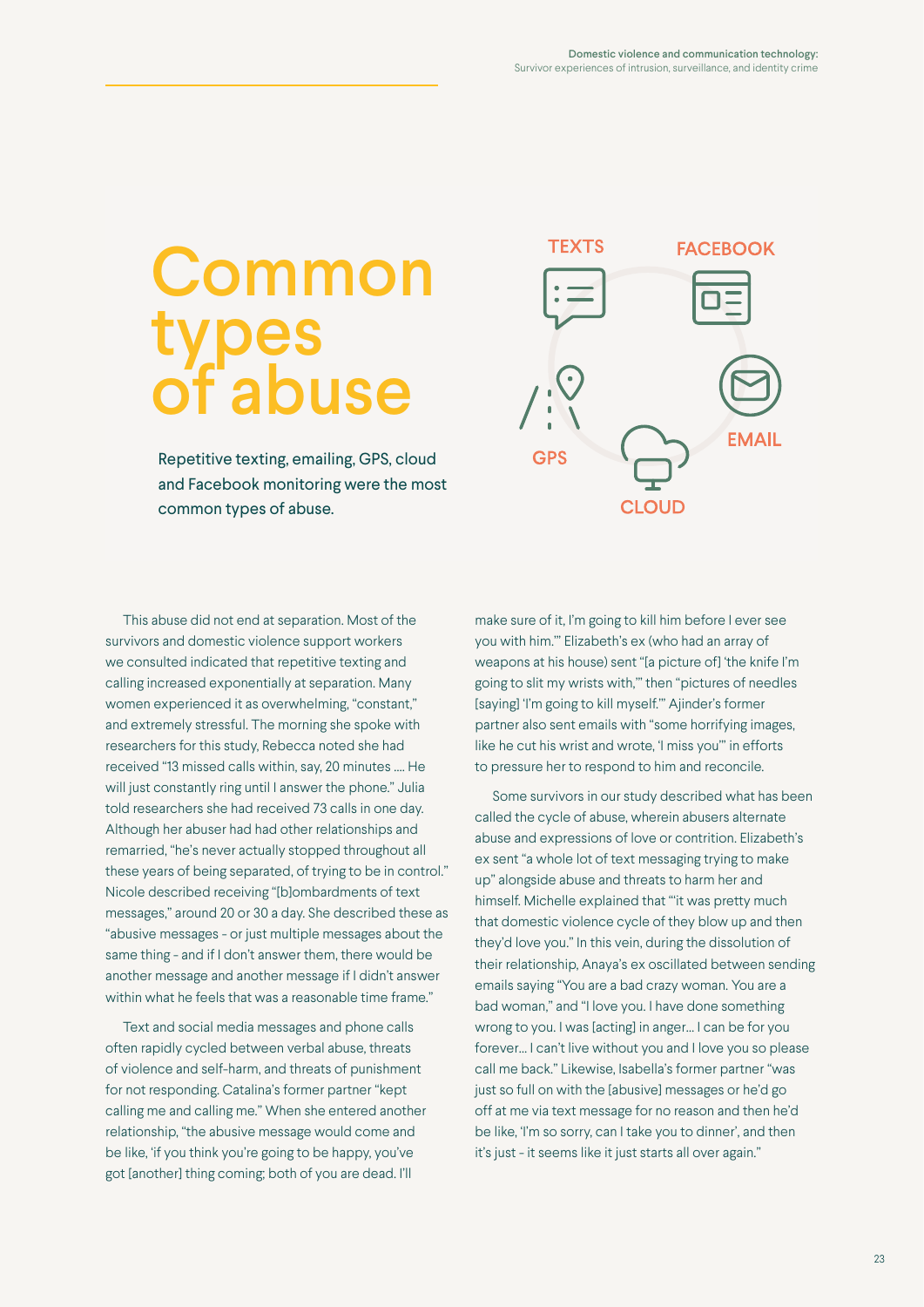#### Contacting survivors' social networks

Survivors reported that abusers contacted, or threatened to contact, their family, friends, and coworkers using ICTs. This approach was used to enlist survivors' social networks in pushing for contact. Yume's daughter refused to respond to ICT requests from her abuser, so the abuser had his son send messages on behalf of her father, pressuring her to talk to him. Abusers also sought to intimidate, harass, and humiliate women or challenge womens' accounts of abuse via their networks. Jia's ex "mentioned that he had all - like, most of my friends" contact information. She worried that her abuser would "say bad things to my friends about me, to my friends" or impersonate her online if she refused demands to meet with him. Similarly, post-separation, Charlotte felt she had to "engage in reputational management" after her abuser reached out to various family members and sent several text messages to her warning that he would tell everyone his version of the story. Josie's former partner stole her phone and wrote to all her Facebook friends to inform them she had left him, adding "I don't know what happened to her. She's not mentally okay."

#### Networked abuse

Some survivors reported that their abusers had recruited other people to participate in TFCC. Many perpetrators used their friends' and family members' devices and accounts to contact survivors. While women sometimes blocked their abusers' number or account or had orders prohibiting communication, it was not possible for survivors to block all possible contacts in their abusers' networks. For example, after Michelle obtained a domestic violence order prohibiting contact, her abuser was "trying to keep [the TFCC] going" by drawing on his closest associates, "and it was really hard." He "got his daughter to text me, he got his mother to text me, his sister to text me because he wasn't allowed to. So they all said quite nasty things as well." In Anaya's case, her abuser's family used technology in ways she found distressing and believed constituted invasions of her privacy. Her former partner's family pressured her to reconcile with him via email and phone.

#### **Surveillance**

Abusers used numerous techniques and technologies to monitor women's actions, communication, movement, and location. Sometimes this monitoring went undetected for long periods. Amahle didn't know that her abuser had been tracking her until after they separated. Elizabeth noticed her abuser's phone in her car one occasion, and later "discovered that he was tracking different places that I'd go to [using his phone]." Several survivors reported that they realised after they separated that their partners' surveillance was greater than they had realised during the relationship. Sarah's former partner had a video camera in their car. She learned he had installed cameras throughout their house via legal documents related to their separation. She reflected that she was "always stalked, always controlled, [during the relationship and he] had [captured] all of our communication." Indeed, the practitioners in the focus groups suggested that the majority of women underestimate the degree to which perpetrators used technology to stalk.

In many cases, however, abusers were overt in their stalking. Michelle was aware that her abuser would "continually go through my phone, my iPad" reviewing her Internet browser history, apps, and text messages. Rebecca knew her ex "had my location tracked, logging into my iCloud - yeah, logging into my Facebook. Had my Facebook linked to his phone so he could monitor all my messages, went through my phone, my text messages, my location, everything." Rebecca's abuser used apps and enabled settings on her smartphone so he could track her location and had installed a camera in their house to watch her. She noted that her abuser would send abusive text messages and make repeated phone calls if his tracking efforts placed her in a location that didn't match where he thought she should be.

Women's knowledge or suspicion that they were under surveillance affected their experiences and responses to domestic violence. Michelle's ex had set up her devices and those belonging to her family members. All of these were connected to a cloud account that he controlled. She knew he was able to access their phones and tablets, see their communication, and was monitoring her online activities. In preparation for leaving, she asked friends not to send any text messages and endeavoured to clear her digital footprint, "deleting every email. Emptying my trash, all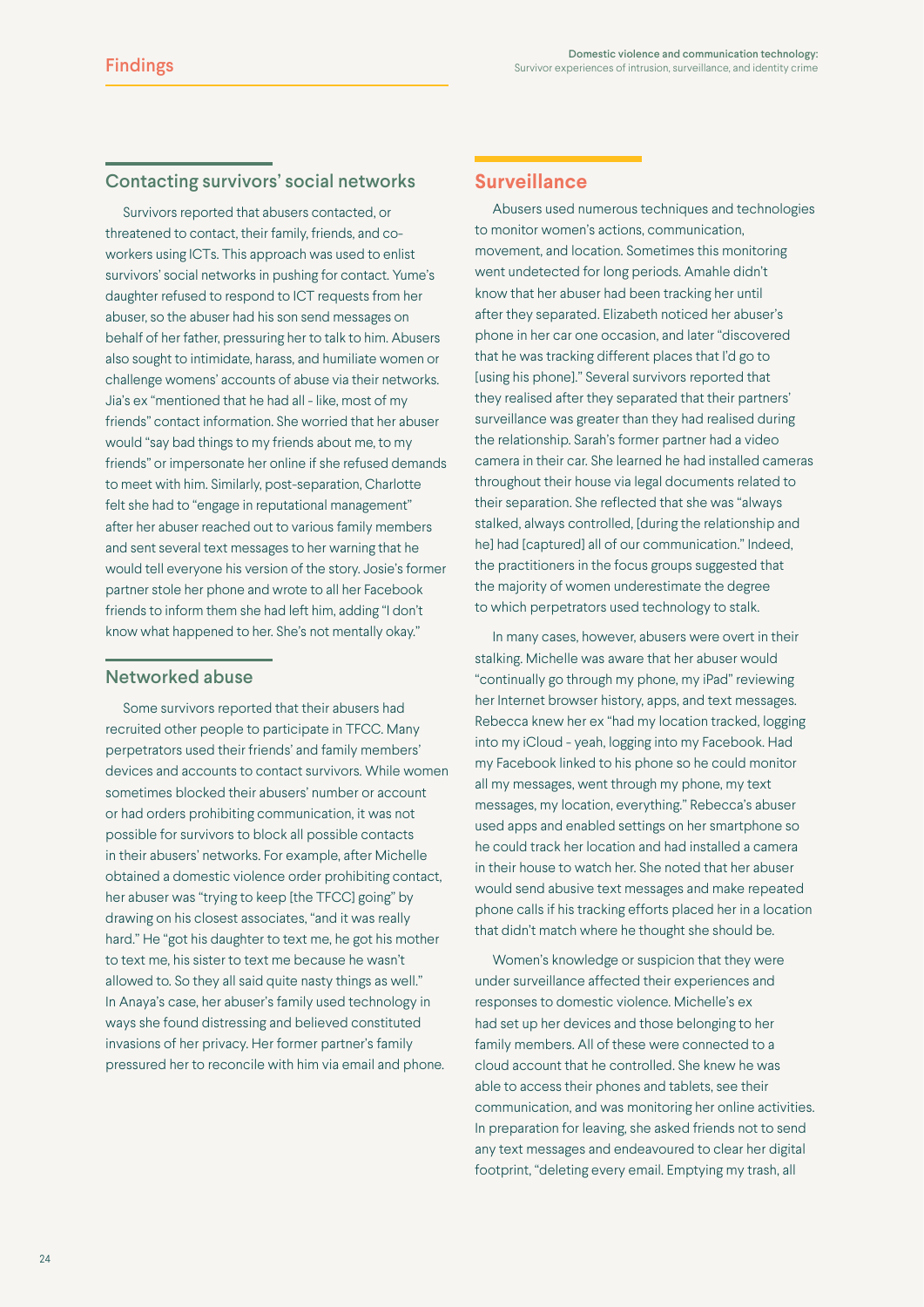of that," and devices "[e]very app that I had on the iPad I took off that." She then mainly used technology at her workplace instead of at home. When Michelle left the house they shared, she hoped he would not be able to find her. That evening "he was at the front door of my new home." She was not certain how he found her. Michelle reflected that he may have located her via ICT devices or features she had not disabled despite her rigorous security regime. She said, "he worked for the car company … we think he got somebody within a car company to track me via a GPS in the car."

As Dimond, Fiesler and Bruckman (2011, p. 420) caution, technologies "pose not only a greater danger, but also provide a deterrent for some women who are considering leaving." Seeking to intimidate and discourage her from ending the relationship, Jia's former partner told her and some of her friends that, "I know everything. So, whenever you hide, I can always find you." She became convinced that "it's an information age and it's the [age] of information technology, so he can always find me." Elizabeth became aware that her abuser had used his phone (and possibly other means) to track her location, which seemed to facilitate his in-person stalking post-separation. Similarly, Amahle's ex-husband used her mobile phone to track her over an extended period after the relationship ended. She said,

[My] mobile phone was used to somehow create a tracking device on my phone that then my ex used to track my movements for over a year … It emerged later that he knew every single place I went to … What initially happened was that he... sort of started telling me things that he knew I'd been doing. He said "Oh, you've been to this place and you've been here and there" ... If I went somewhere unusual, he would go there and hang out outside and wait and watch and use that to actually, yeah, locate me, stalk me when he wanted to. So that was bad.

Amahle revealed that her ex-husband had been sent a parcel which was inadvertently delivered to her address with a GPS tracking device enclosed. "It was tiny," she notes "and what is in my mind now is that those things can go in anything." Sarah worried about modes of surveillance her abuser might use, describing how she would check and wash her children's toys and clothes in an effort to find or disable devices.

Julia explained that "every time I'd change my phone number or whatnot, he seemed to get it … I don't know how." Suyin had changed the passwords of her compromised accounts (her email and government immigration account) but realised he was still able to access the accounts and was told by victim service workers that her email was not safe. She also discovered that her abuser was accessing her Facebook profile and Messenger by reviewing account login times and IP addresses. Jia found out that her ex was monitoring her email and the online profiles of her banking and educational institutions. She was not able to discern how he had done so.

These survivor narratives speak to the fear they experienced as well as ongoing pressure to locate and block further monitoring attempts. Women were often aware they were under surveillance, but not of the methods engaged by their abusers. This made prevention difficult or impossible.

#### Restricting access to technology

Some survivors reported that abusers restricted their access to technology in addition to surveillance. Amahle described how her abuser "just grabbed my phone out of my hand and drove off with it. Because it was open when I showed it to him, he just kept it open and jumped into all of my private messages, emails, photos, everything," which he later downloaded. The destruction of technology and restriction of access to technology is another form of TFCC. Julia noted that her former partner would "basically just smash the phone so you can't contact anyone." Josie's ex cancelled her phone plan and changed the number. Earlier research has noted that restricting access to technology can exacerbate existing vulnerabilities, such as for survivors with disabilities (George & Harris 2014; Harris 2016; Harris & Woodlock 2018). Some survivors reported that their former partners accessed their devices and accounts to delete data. Suyin's ex deleted many of her emails, including correspondence from her overseas support network and electronic documents she needed for the Department of Immigration.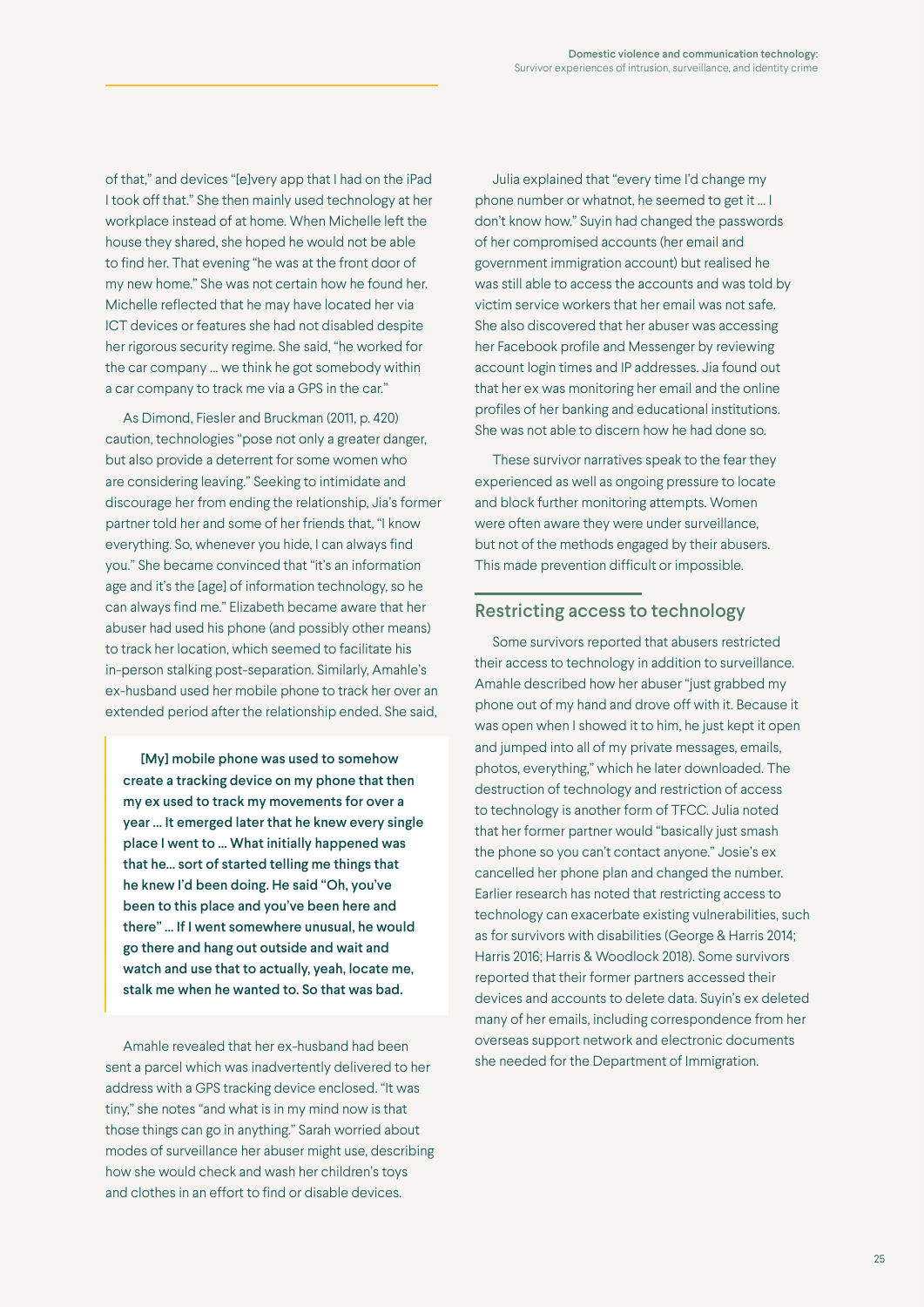#### **Identity crime**

As described above, survivors in our sample reported abusers engaged in unauthorised account access, impersonation, and identity theft. These categories often overlap.

#### Unauthorised account access

Survivors reported that abusers gained unauthorised control of various accounts and devices. In some cases, women felt that this was to monitor their communication or behaviour. As Julia put it, "[h]e still wants a little bit of control." Sarah found out that her abuser was trying to access her health care accounts, even trying to change her password while she was on the phone with the provider. She suspected he had attempted to add himself to and change login information on other accounts and received notifications indicating he had done so. She would have to "contact each and every one of them, show them it's me [on the phone] and that if it's changed its not me trying to change it, and please notify me of something," which was a lot of work. Jade realised her brother had accessed her father's email account because his abuse was based on private emails between her and her father. Some survivors also reported that their abusers used unauthorised account access to impersonate them.

#### Impersonation

Our participants indicated that abusers impersonated survivors and others online. Some reported that abusers had used their devices or logged into their social media accounts in order to impersonate them. This happened during relationships and postseparation. Amahle's abuser took her phone and messaged her friend, pretending to be her. Josie said,

He did pretend to be me … He will actually go on Facebook and pretend it was me and was writing. I can't believe it. One day I find ... sweet Jesus, I didn't write this message. You know what I mean. So stuff like that which is not good. I don't know how he [found] me but I think I left it on, I don't know. Maybe it was my fault.

Other women reported their abusers had created fake accounts in their name. Nicole discovered that her ex had both accessed her Instagram account and created fake accounts in her name. He had been communicating with people while impersonating her. She was concerned that "if [the interaction] went bad then the person thinks it's me." Isabella's former partner posted on social media that "my crazy ex is trying to add everyone on my Facebook." She suspected that he had created a fake social media profile in her name and sent friend requests to people in his network to prove his claim. Nicole reported that her ex created a PayPal account in her name but connected to his account. She worried that it would get her in trouble.

Nicole explained how difficult it was to try and respond to this problem. She searched on the Internet to learn what happened in these cases and was dismayed to see that, there's so many people saying that's what's happened to them. I thought "what the hell?" I'm not the only one that this has happened to. It's not hard [to take someone's identity to create an account and] … rack up a heap of debt in somebody's else's name.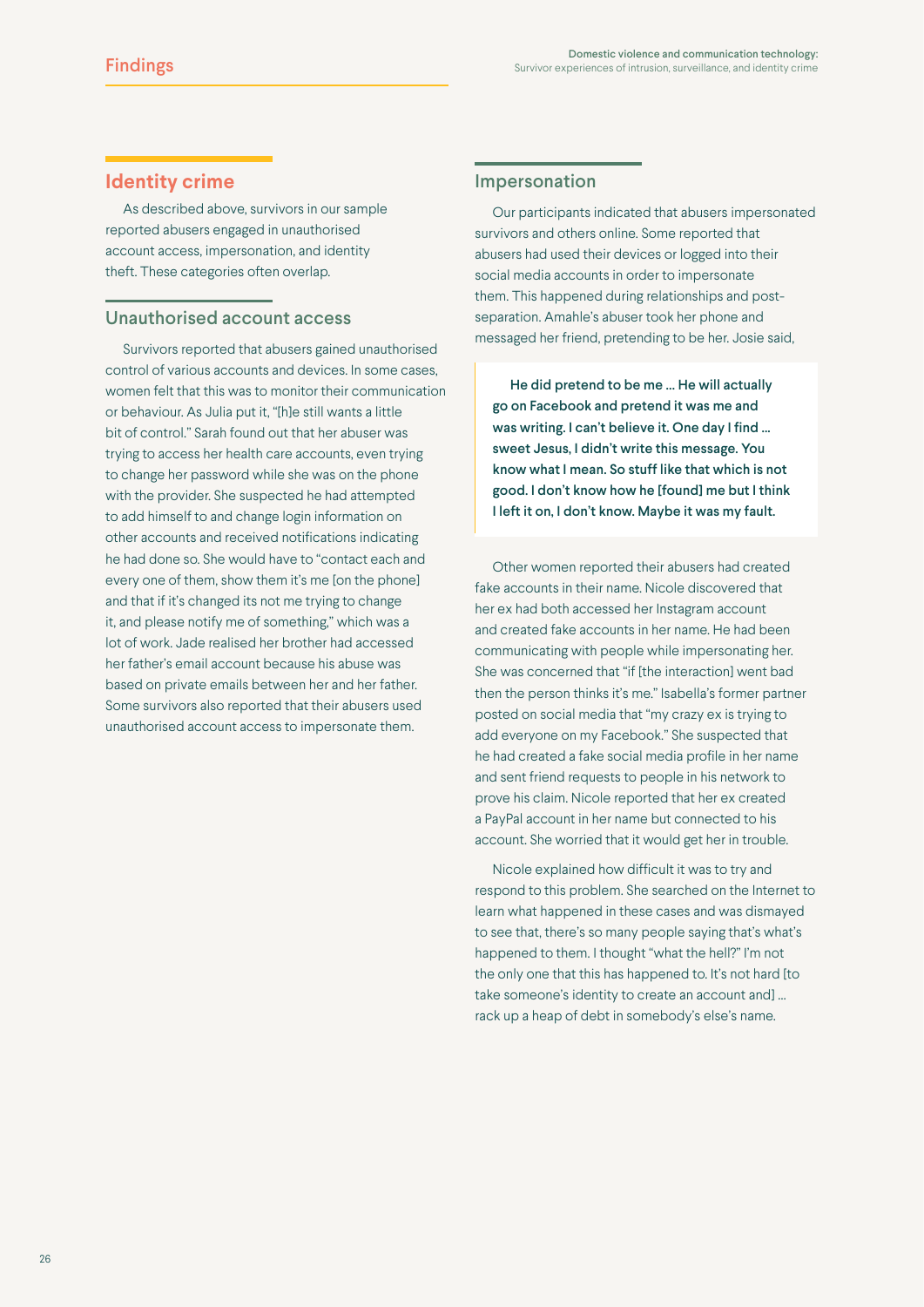Some survivors reported that abusers used fake social media profiles to contact them. During their relationship, Isabella's partner created fake social media profiles to monitor her interactions, convinced she was cheating on him. Post-separation, Georgia received messages from a barrage of different names that she attributed to her abuser. He would use these personas to "say all these horrible things about me and my family, and my now fiancé." Isabella also reported a high number of incoming texts all times of the day and night from random numbers. The seemingly endless supply of fabricated identities sending messages and the frequency of these messages combined with difficulties blocking senders to make survivors feel they were surrounded by vitriol. Abusers also impersonated others in communication with their own children. Yume's daughter stopped responding to her father's texts and video calls after she became frightened of him, so he created a fake Instagram account pretending to be the daughter's friend from her school in order to communicate with her.

Impersonation made it difficult for women to effectively block abusers. Isabella would block her former partner on social media, but he would "delete his whole account, not just deactivate, delete the whole account… so therefore that email address was no longer on the platform's system. Then he could go and make a new account and contact me again." Other survivors identified the ease with which perpetrators could manipulate loopholes in social media administration in order to create new accounts to harrass and abuse them. Jessica said:

I'm not sure how you can really stop stuff.... He's IT. He knows - he makes computer programs, so he's got probably, the knowledge to get around a lot of stuff… [and anyway] If I was to block one email, he can just as easily set up a new email address and start sending it that way. You can make 1000 of them, you know? So I don't see it as being productive.

In addition to trouble with fake accounts, survivors reported concerns about abusers' unauthorised distribution of their real information and documents.

#### Doxing

Some survivors feared that their abuser would post their private information publicly in a practice known as doxing (Snyder, Doerfler, Kanich, & McCoy, 2017). Isabella's former partner said, "if you didn't have this AVO I would give [your private information] out on social media." Charlotte's partner used her name and personal details to conduct a campaign of harassment against her and her family. After they separated, Charlotte and her family members started receiving spam and commercial newsletters from a slew of companies. She and her family members received dozens of horoscopes and emails from mediums as well as notifications she had signed political petitions she hadn't signed. Some of the companies followedup with personalised email and phone contact they believed she and her family members had requested. She heard from a weight management program, addiction clinic, budgeting service, and insurance company.

The combination of these many types of TFCC extend more traditional forms of domestic violence. In addition, ICTs allow new forms of abuse that are yet to be taken seriously by systems and often outpace existing laws, involving the manipulation of lax security features in social media and other online platforms. As a result, TFCC can multiply survivors' distress. Unprecedented reach, access, and resources mean that TFCC is not simply a nuisance or annoyance. Our participants reported extremely high levels of distress due to TFCC.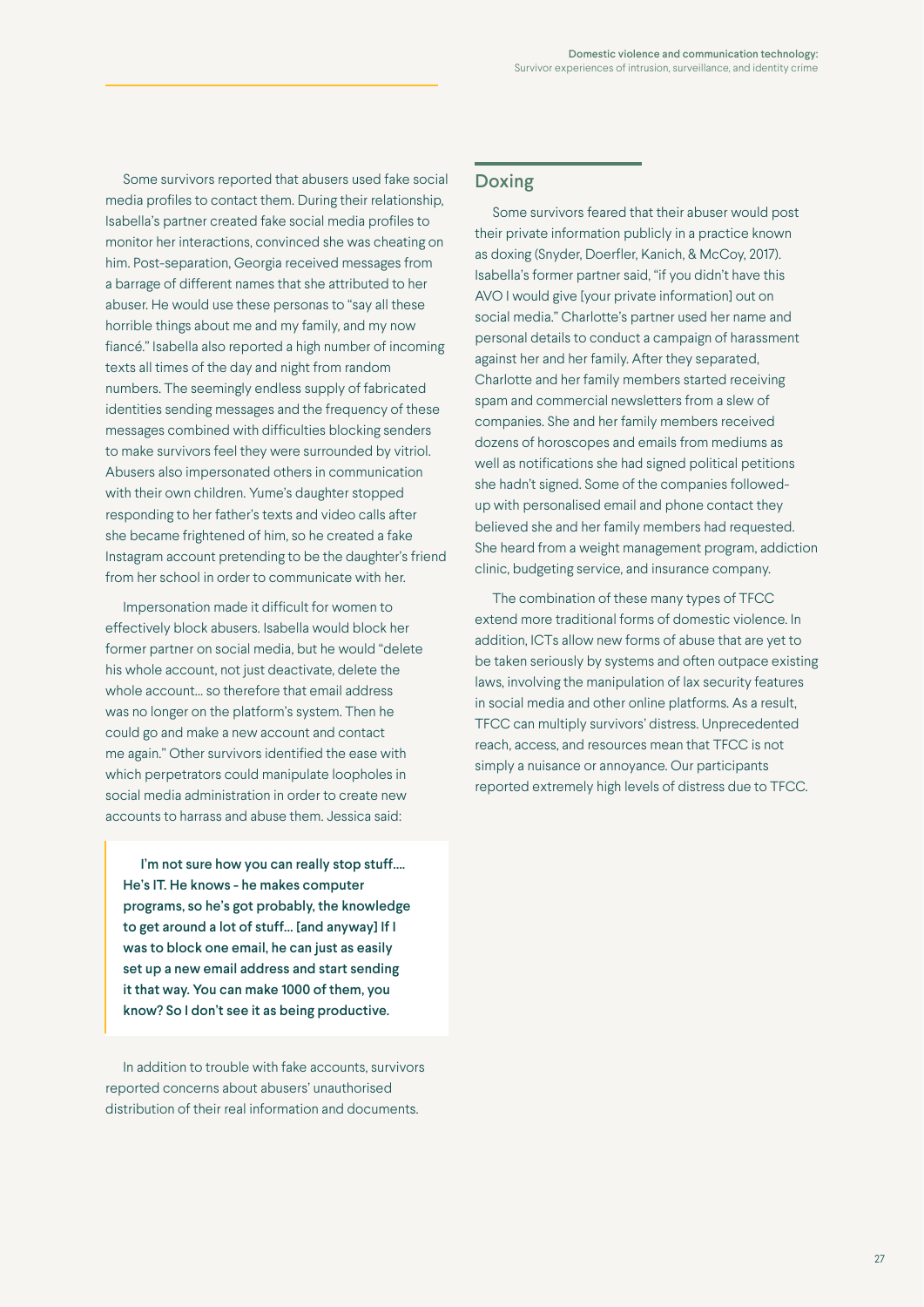## Impact of abuse

The survivors in our study reported serious, pervasive, and persistent negative outcomes of technology-facilitated abuse in their lives. Our findings make very clear that the use of technology by abusers has become interwoven within the pattern of domestic violence, comprised of numerous controlling, abusive, threatening, and violent activities. TFCC is inextricable from the overall dynamics of domestic violence.

#### Aoife said:

He's always demanding FaceTime with the youngest girl. When I was back home in the country I am from, I had to agree to FaceTime to keep that relationship open for her with him. We were in emergency accommodation and he would say things, even though he knew I was there, it didn't matter. Show me, where do you live now? Do you want to show me around your new house? Have you got a nice view from your window? Prompting her to go to the window and show him outside, it's just constant.

The harms of TFCC include extending and exacerbating the trauma of domestic violence by rendering it "spaceless," unceasing, and inescapable (Harris, 2020). Our participants reported that this quality of the TFCC had catastrophic implications for their mental health. Suyin said:

I've even been to mental health hospital twice. I said, if it's physical. I can hide. I can escape, but for this, it's the same as anywhere. Anywhere.

Increased fear due to the experience of constant danger of being tracked, surveilled, or contacted was a major concern. For Josie:

… I feel like I'm in a prison. Because I can't - going out I'm thinking, oh I'm not going to go there and I think I'm dead, I'm not going to go there. You know what I mean and you - I have to watch always at my back all the time. I feel really terrible.

Amahle knew that the perpetrator had been ordering small GPS trackers online, prompting pervasive and understandable feelings of anxiety and insecurity.

Like every time he gives the children gifts now, the first thing I do is sit and feel them and take them apart to see if there's something in them. So it just creates this whole level of fear that you constantly have about being watched without your consent, and that there's so little you can do ... My kids have these toys and everytime I see the kids playing with it I can't help thinking that somehow those dolls are watching me. Even though I've taken them to the police to get them checked. So it just creates that level of like distrust around everything and how - and I think that the world is going to get worse with drones and things like that.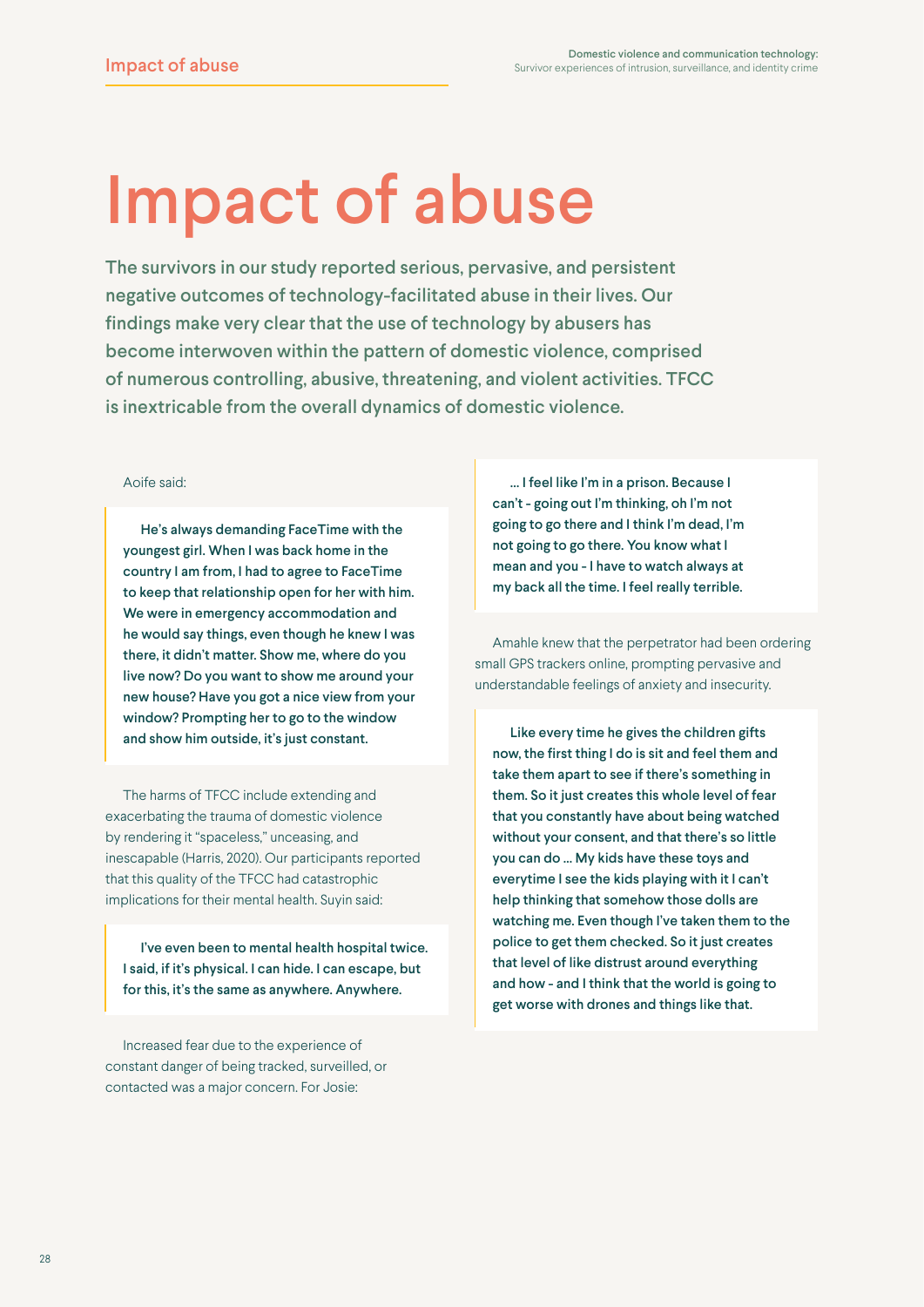## Impact

Technology magnifies the harms of domestic violence and created new forms of abuse.



Jade explained that because her brother threatened her over the phone, it wasn't taken as seriously.

The privacy of communication via phone offers an opportunity for abusers to make direct threats without being observed by witnesses.

The climate of fear created by TFCC means that survivors such as Jade and Amahle are often seen as paranoid. As a result, their experiences may not be taken seriously by police and other authorities. Women also reported far-reaching implications of TFCC for their personal and professional social networks. As discussed above, it was common for abusers to identify and contact people in survivors' personal and professional networks using social media platforms like Facebook. In her efforts to escape persistent stalking and intrusion, Georgia's curtailed her online participation and modes of communication:

The stalking. The unwanted text messages. I had to get rid of most of my social media. My Facebook and Instagram and all that type of thing. I had to change my actual phone number nearly three or four times.

Josie's ex-partner used social media extensively in order to contact her family and friends in an effort to track her. She said, "he was using all my contacts. Then everybody was [saying] oh, he rang me and he wants to know where you are."

Stereotypes about domestic violence characterise it as a "couple problem," and there are some couples who manage to keep most of the abuse out of public view. However, the reality is that abusers regularly extend their controlling and abusive behaviour to broader social networks. TFCC using social media makes this type of abuse visible in a way that it previously was not.

Many participants characterised the invasions of privacy and curtailment of communication as forms of violation that were damaging in and of themselves, infringing upon their basic dignity. Amahle observed that:

Nowadays our phones are so much [a part of] our entire identity, like everything is there. So to have your phone taken out of your hand and then read back to front is kind of like, it was just really violating. Yeah, I just felt like I had no - I just felt like he just had no care or respect, it was just really violating to be so revealed, really. Like every single private little message was sort of - so that was that. Then with the stalking, I mean it made me feel really scared, actually, just to have this device on you that you don't know how much, I don't even know if it was something that can turn on audio or not. Comments like this illustrate why well-intentioned advice that encourages survivors to stay off social media or the Internet to curtail TFCC is not only unreasonable and burdensome, but inadvertently colludes with the perpetrators' efforts to characterise their targets as deserving of less than the full complement of rights owed to others.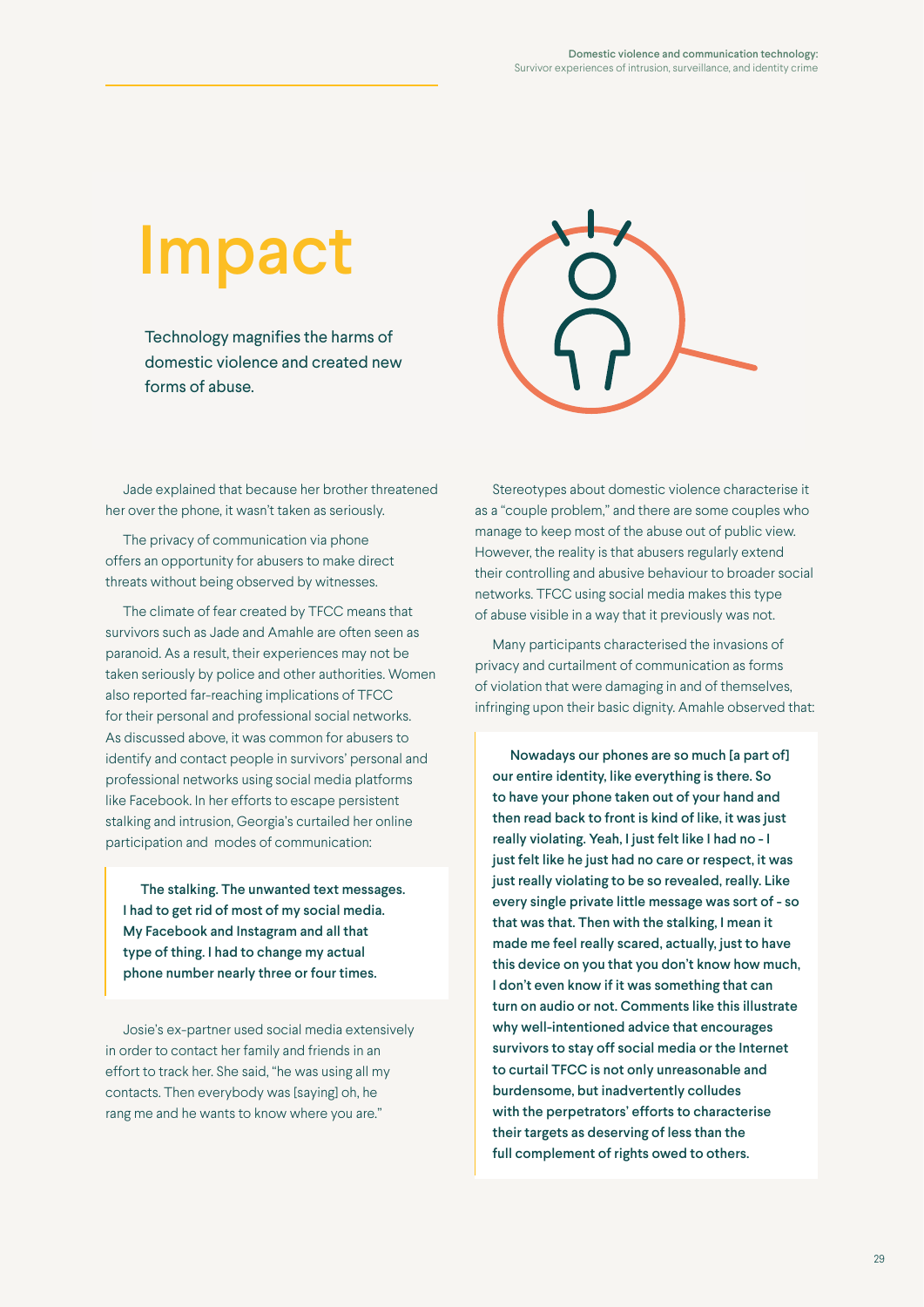### Help-seeking

Participants in our study reported seeking help from multiple sources. Due to our recruitment strategy of partnering with women's legal and health services, all of our participants had sought assistance for dealing with the domestic violence they experienced. Fifteen of the twenty survivors discussed the ways they sought help for the technology-facilitated abuse. Survivors sought assistance from telecommunications companies, domestic violence services, friends and family, police, and courts. This is consistent with previous domestic violence research which has found survivors are active agents who use multiple strategies to manage their safety using the resources available at the time, given the cultural, material, and structural realities of their situation (Hayes, 2013; Kandiyoti, 1988; Mirza, 2018). Help-seeking is an important part of the process of escaping or surviving an abusive relationship. Many survivors who seek formal sources of assistance such as legal advice, police or court intervention, or specialised domestic violence services, discuss their situation with friends and family first (Meyer, 2010, 2011).

#### **Telecommunications companies**

Abuse and harassment via SMS, repeated calling, and monitoring using GPS on mobile phones were the most commonly reported types of TFCC in our study. Accordingly, many participants sought relief from their mobile phone and Internet service providers. The survivors in our sample requested assistance with many aspects of mobile service: getting released from friends and family plans held jointly with an abuser; changing phone numbers;making their phone number unlisted; regaining access to accounts after abusers changed passwords; getting a new phone; getting their phone or phone settings checked for security risks and/or spyware; and late fees and billing.

Participants noted the long wait-times on hold to speak to telecommunications companies when they needed help. Such delays may be irritating to all consumers, but they have additional safety implications for domestic violence survivors who may have a limited window to safely use the phone. Participants reported inconsistent results when seeking assistance from telecommunications companies, even over multiple contacts with the same provider. For example, Georgia needed to change her mobile number on her mobile plan due to the abuse. She said:

Well at first it was fine. Then the other times I had to pay money for it to get my phone number changed.

In our convenience sample, Telstra was the telco most frequently identified as helpful. Optus and Vodafone were more often identified as less helpful or unhelpful.

Many of our survivor participants mentioned managing their own safety on Facebook by using blocking or privacy settings, pseudonyms, or limiting use of the platform. Few participants indicated they had used reporting functions or sought assistance directly from social media platforms like Facebook, Instagram, WeChat, or Snapchat. When asked why they hadn't sought help from these platforms following abuse, participants most often responded that they didn't think it would do any good. For example, Georgia noted that she used Facebook's block function. However, "everytime I did that he would just come up with another number. I just had to keep blocking every time."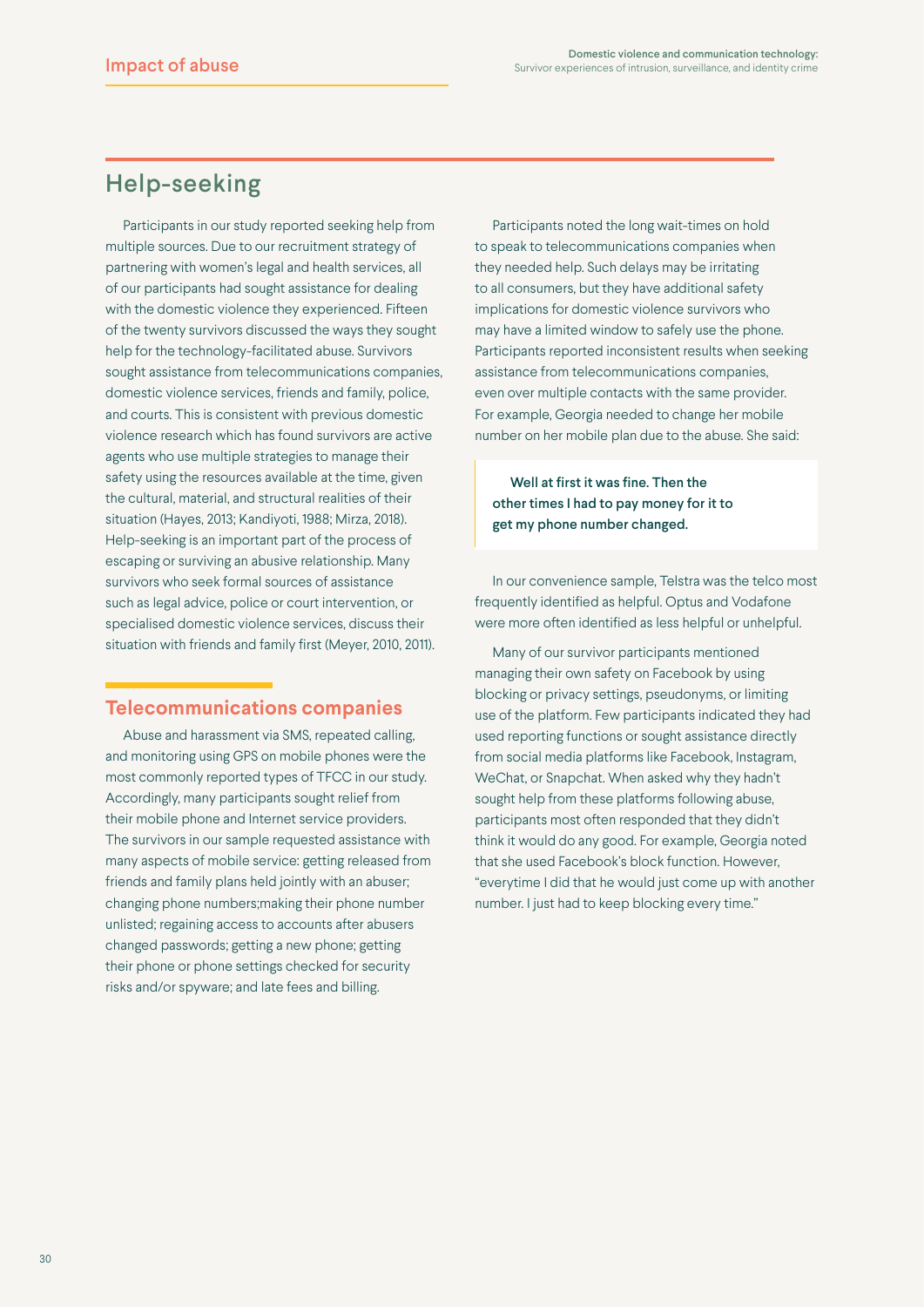### **Domestic violence services**

Survivors sought and received a variety of types of assistance with TFCC from specialised domestic violence services. Overall, participants reported these services were supportive and encouraging. They provided a variety of types of assistance including:

- **\_** problem solving to figure out how security or privacy were being compromised,
- **\_** providing printed or online information about online safety and security,
- **\_** walking through ICT safety information alongside clients individually or in groups,
- **\_** hands-on checking of devices and items, and
- **\_** providing new phones and credit via the SafeConnections program.

#### **Friends and family**

The majority of our participants discussed the TFCC they experienced with friends and family at some point. Some of them were lucky enough to have friends who were knowledgeable enough about privacy and security settings to provide concrete help, such as Jia:

I have friends and they learn computer science. They are tech-savvy. So, I immediately, I just think of them. I ask them, how can I cut this? They ask me first to log out my iCloud and stop synchronising that … Then, they ask me to have another phone, like have a new phone. Still keep that one logged in and leave that one somewhere else. But I didn't do that, because I still need that phone. They also asked me to update my parents, their iCloud information, because my parents, they are using the same iCloud account, yeah. Because they don't know how to set up those, and so on. I decided - actually, they just use mine, and just sign in their iPhones. So, I did that.

Others had family members or friends who were police officers, so they knew what police could and couldn't do. In some cases, these friends and family advocated for survivors with the police.

#### **Police**

The majority of our participants discussed their experiences seeking help for TFCC from police. While these issues are not the core concern of this report, the repetition of key issues requires discussion here. Participants reported mixed reactions from police when seeking assistance with TFCC. Many of our participants reported police saying there was nothing they could do about TFCC because they couldn't prove the identity of a caller or user. Others indicated that police recommended survivors screenshot texts and emails and save them for evidence.

#### **Legal assistance**

Survivors in our sample were recruited via women's legal services and provided accounts of seeking legal assistance for dealing with domestic violence. The survivors were very appreciative of the legal support they had received. Some of the challenges associated with legal responses to TFCC were: uncertainty about what evidence would be useful in court, how much evidence should be collected for use in court, and how to present it to the court in a way that would be useful.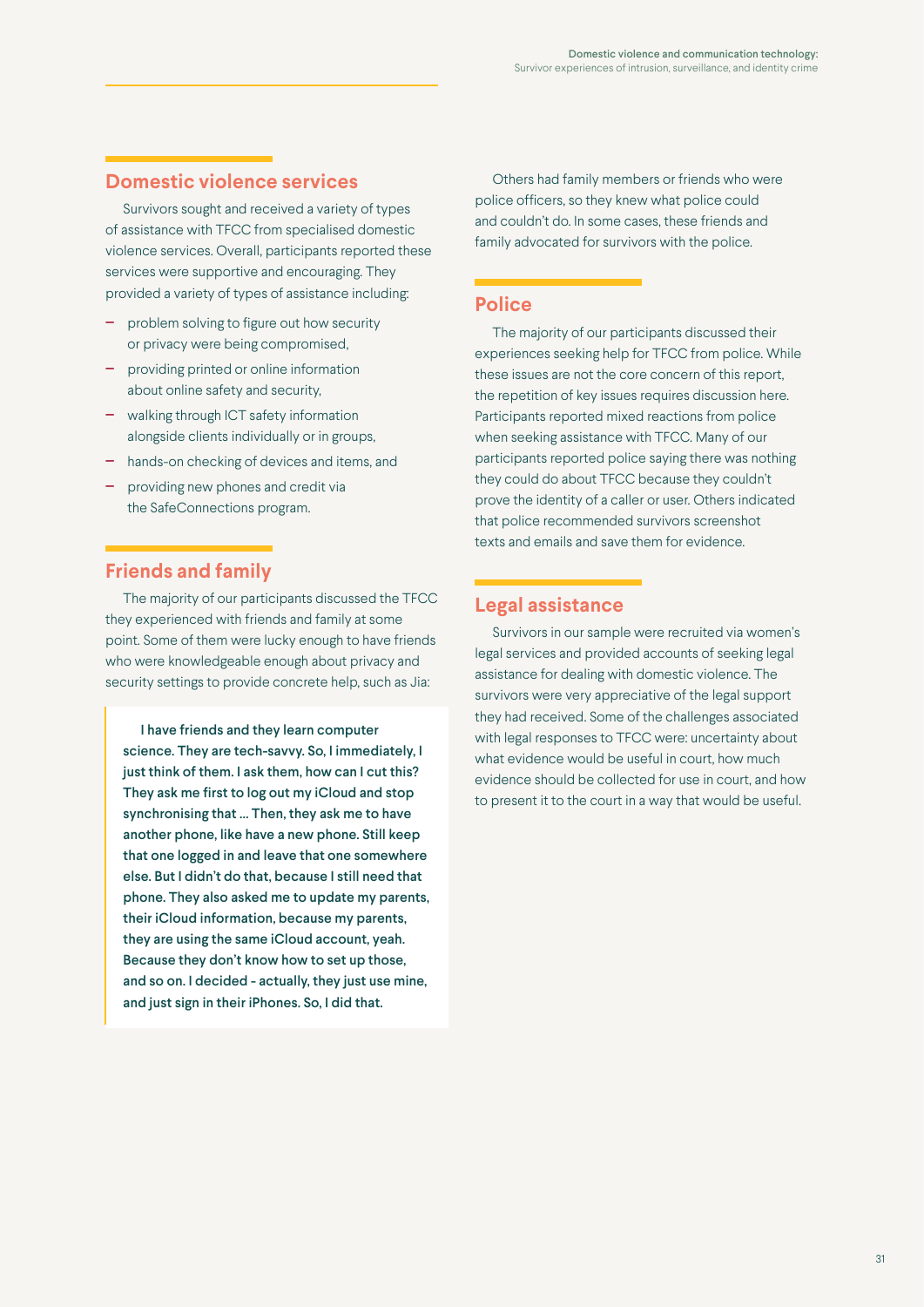## Recommendations

### Survivor Recommendations

This study sought recommendations from survivors and practitioners about how to improve responses to TFCC. Survivors were asked for their recommendations about how responses to TFCC could be improved and what would have been useful for them. Participants directed their recommendations in three main areas: the telecommunications industry, police, and courts.

In summary, survivors recommended several measures to improve responses to TFCC:

- **\_** improve recognition of TFCC as a serious part of domestic violence;
- **\_** educate and train police, courts, and telecommunication and technology companies about TFCC;
- **\_** eliminate charges for changing and unlisting phone numbers due to TFCC;
- **\_** offer financial hardship plans for domestic violence survivors unable to pay for phones, contracts, and plans;
- **\_** provide hands-on tech support for domestic violence survivors from law enforcement, phone companies and technology companies; and
- **\_** ensure that social media users and internet consumers experiencing domestic violence can contact the companies involved, and their needs and safety are prioritised.

#### **Information and communication technologies**

Participants felt there needed to be more awareness and understanding of TFCC within the telecommunication industry, in particular within phone companies. Several women had to pay to change their mobile number, which they felt was an unfair financial burden placed on survivors. Charlotte said:

I shouldn't have to pay to - because I'm never going to - I'm not going to get that money back; I shouldn't have to be paying them so that I stop getting harassed … on their service. Yeah, I just, I don't know; they make me angry.

Similarly, Georgia recommended that survivors not be charged for changing numbers, saying that the main area in which Optus could have improved their response to her was to have "not charged me for changing my number." Furthermore, Josie felt there should be more that phone companies can do for survivors rather than just suggest they change their number. She said:

I actually went there to Vodafone. I said, "Listen, is there any way that you can help me? I don't want to really change this number, I had this number for so long and why should I change it?" They're, "Oh the only option you have is to cancel it and we'll give you another number."

Josie's experiences raise questions about the seriousness with which telecommunications companies are taking the misuse of their services by domestic violence perpetrators and the preparedness of staff to provide effective or tailored assistance. Her account also illustrates the wider effect that TFCC can have on survivors, wherein they are expected to modify and change their use of technology in order to minimise the abuse they are experiencing, amongst a range of forced accommodations across all aspects of their lives. Several women observed that phone company representatives evinced little understanding of the dynamics of domestic violence and were not helpful when women needed to break their contracts and phone plans. Nicole explained: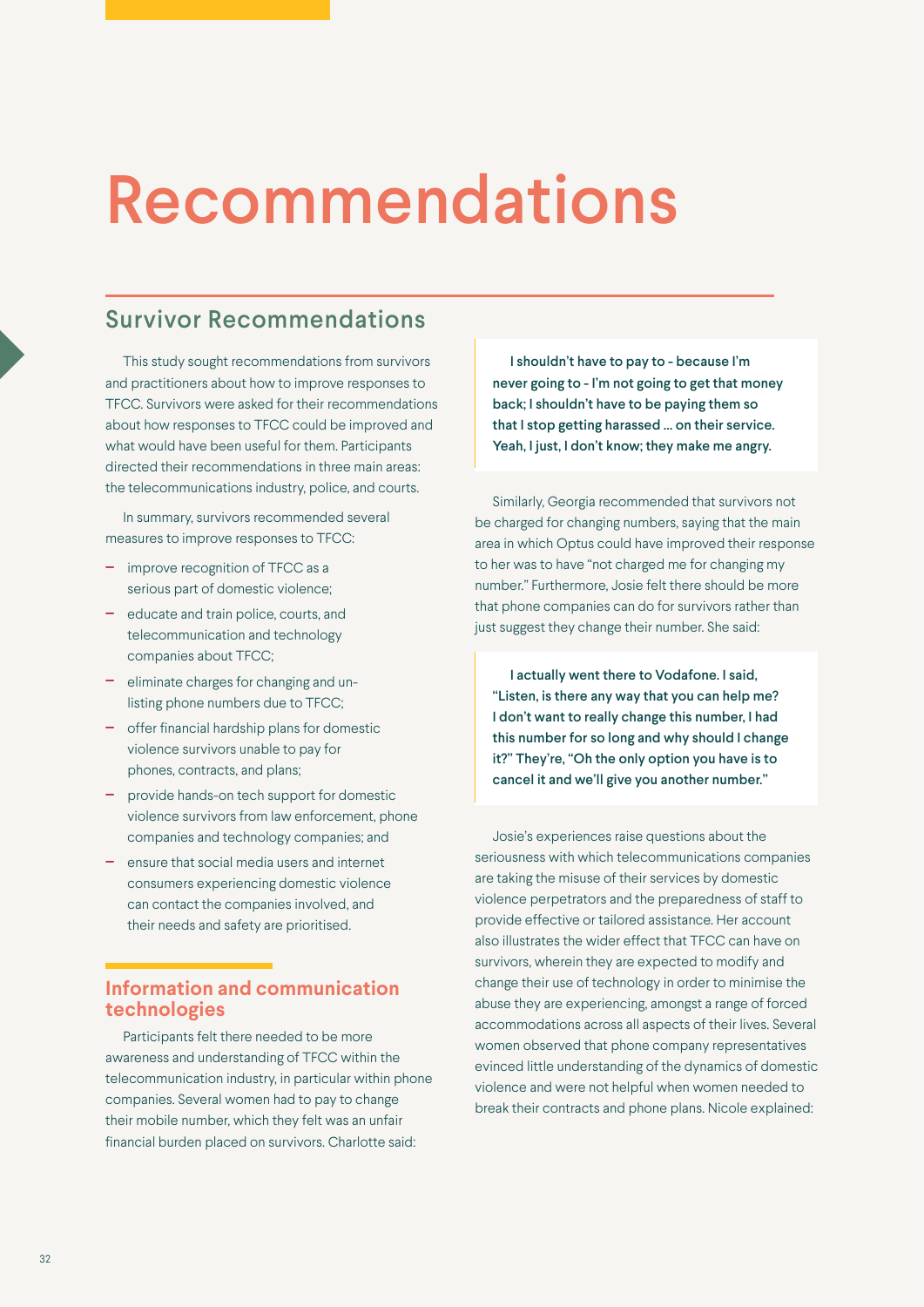I keep my phone plan with them [Telstra] and I spoke to them about that and they just sort of like said "that's too bad." Because his phone and my phone are under the same plan and when I spoke to them about it, they were like, "you've just got to pay it out." It's like over \$1000 I can't even afford to do that. So I'll have to suck it up and keep paying it.

Rebecca felt that phone companies needed to offer hardship plans to women experiencing domestic violence, as she struggled to pay her phone bills after leaving her abusive partner. Rebecca said:

I had an argument with Vodafone. They were ringing me because my bill was overdue, but unfortunately, due to the financial abuse and the minimal payments that I was receiving from Centrelink, I was struggling to keep food on the table, and they were going to cancel my phone. I explained to them that I'm in a domestic violence situation. I'm trying to pack and get out of my house and I couldn't afford to make the payments just now, and they told me that that was just too bad. They were going to cancel my phone. I couldn't lose my phone number, because all the schools had the number, and it was school holidays, so my kids were at friends' houses and stuff like that. So it made it even more stressful that they were not willing to help in my situation, even just to put me on a minimal payment plan until I found my feet.

Rebecca's experiences highlight the significant impact that a lack of understanding about domestic violence from phone companies like Vodafone can have on women and children's lives. Rebecca's suggestion of a hardship payment plan is a practical way that phone companies can support consumers who are experiencing domestic violence.

Survivors also had recommendations for the development of apps and services such as Gmail. As often advised for survivors of TFCC, Aoife has location services turned off on her phone, as well as cookies. However, this has meant that she is unable to use certain apps, such as banking apps. Aoife explains:

You see so many of these apps require your location services and require your cookies to be enabled, because I have a bank account back home and I've been trying to get access to it since I've come over here and I couldn't get access to it. I've disabled cookies, I've disabled everything. So, I know if I want access to that, I have to switch that on. Which is difficult to handle as well you know. Maybe the bank could have another way to confirm that it's you, without the cookies and the location, so that you can use the service without compromising your privacy.

As Aoife's experiences highlight, when apps are not designed with the needs of consumer groups such as domestic violence survivors in mind, it can prevent them from utilising much needed services such as banking apps.

Jia noted that Gmail only keeps past activity on your account for 28 days, which made it difficult for her to obtain the evidence she needed to show that her ex-partner was accessing her account. When Jia tried to contact Gmail to ask for past information on her account she could only find an online form to contact them. However this did not give her the options she needed. Jia said:

I tried to figure out what their contact number is. It's not there. So, it's just the online one. It's like AI. They can help you, but it's not a real person. Because our case is very complicated. I cannot just use the online forum to ask them.

Jia had a similar issue with WeChat. Jia felt that WeChat offered good privacy and security, and she was able to block her ex-partner from seeing some of her activity. However, because they have friends in common on WeChat, any posts or comments that she made to her friends accounts were visible to her ex-partner. When she tried to contact someone to explain her issues, she could not get through to talk to anyone. Jia felt that there needed to be clearer options for those experiencing abuse to be able to contact services such as Gmail and WeChat.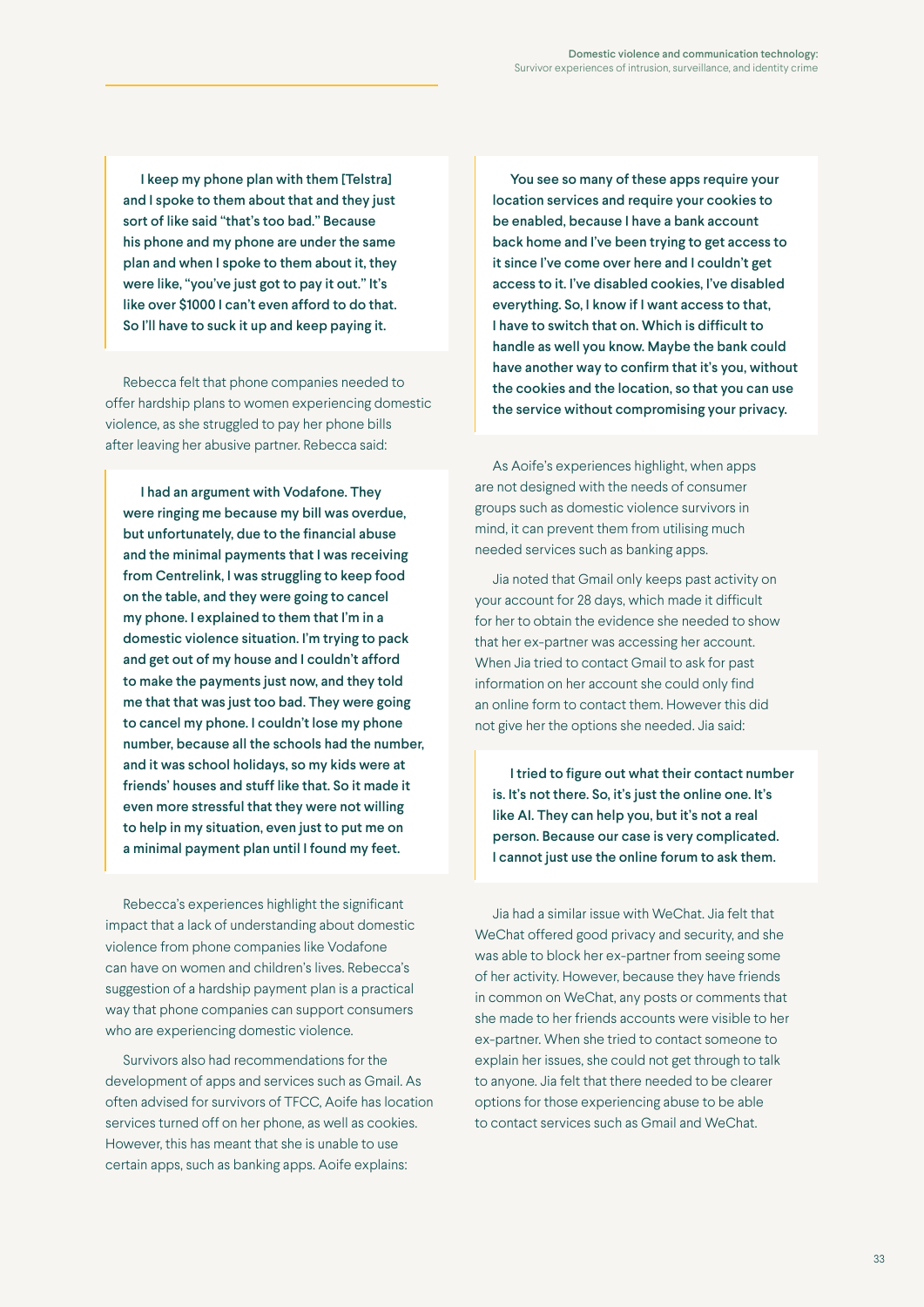#### **Police**

A key recommendation from survivors was for increased education and awareness of TFCC amongst first responders such as police. Survivors reported that police usually did not offer to do basic checks of their devices for security threats, did not collect evidence of TFCC, and failed to offer helpful advice about how survivors could best collect such evidence themselves. Amahle explained that when she went to the police for assistance due to stalking, no one looked over her phone to see if she was being tracked via these means. Amahle said:

I came in there [to the police station] reporting that the guy quite clearly had been following me the night before. They looked at the messages from him on my phone to kind of like assess whether they could make an application for the temporary protection order. But no one at that point just checked my phone to see if there was a tracking device on it, which, having done it ourselves about two hours later, I just don't understand why. No one even checked that. Why aren't the police just having a really basic knowledge on like how to check a phone for tracking devices?

Amahle indicated that even if the police did not have the technical knowledge to check for tracking on a device, that they should at least have explained the ways that a phone could be tracked:

It seems like a pretty basic thing that they could fix, like even if they only have a basic knowledge on how to check it. Or just provide me with that website to go over a quick rundown on my phone and check that.

Likewise, Jia felt that the police did not offer her any guidance on how to best collect evidence of TFCC from her devices. Jia had a protection order but did not know how to show when the perpetrator was breaching the order. Jia explained:

I have this order, so I can go to the police and they can charge him but I think it's more like, how I can provide evidence. It's so difficult. Because I'm not, like, tech-savvy. I don't know how I can get at evidence. I say, okay, he probably monitors my iPad, but how can I prove it?

Jia felt that the police did not take TFCC seriously, and that it was only through assistance from her friends that she was able to secure her device. Similarly, Sarah complained that police did not take the abusive text messages from her partner seriously and that they needed more education about TFCC. Sarah said:

And the police, they need education about it, because yeah, when you show them your phone, which I did, they just - I guess because we all have dramatic text messages, all of us, whether it's with friends or family, so there's no context of what that means.

Sarah's ex-partner sent her text messages throughout the night, which was significant to her as she knew that if she didn't reply that he would "rock up [to the house] because you haven't answered at 2:00 am." However, Sarah reported that police minimised her experiences, and were unable to recognise that these messages were part of a pattern of abusive and controlling behaviour.

#### **Courts**

Several women said that there needed to be more education throughout the court system on the seriousness of TFCC. In Sarah's experience, TFCC was not considered a serious matter by the courts. If it was not physical abuse then it was not seen as "dangerous." She said:

There's just not enough education about what technology, how it can be used, because it's seen as safe, because they're not breaking your bones. When you're in the courts fighting for protection or fighting for orders, they just look at well are you physically harmed and if you're not physically harmed and they feel like they don't have that physical access to you, you're deemed safe, and technology is not deemed as dangerous.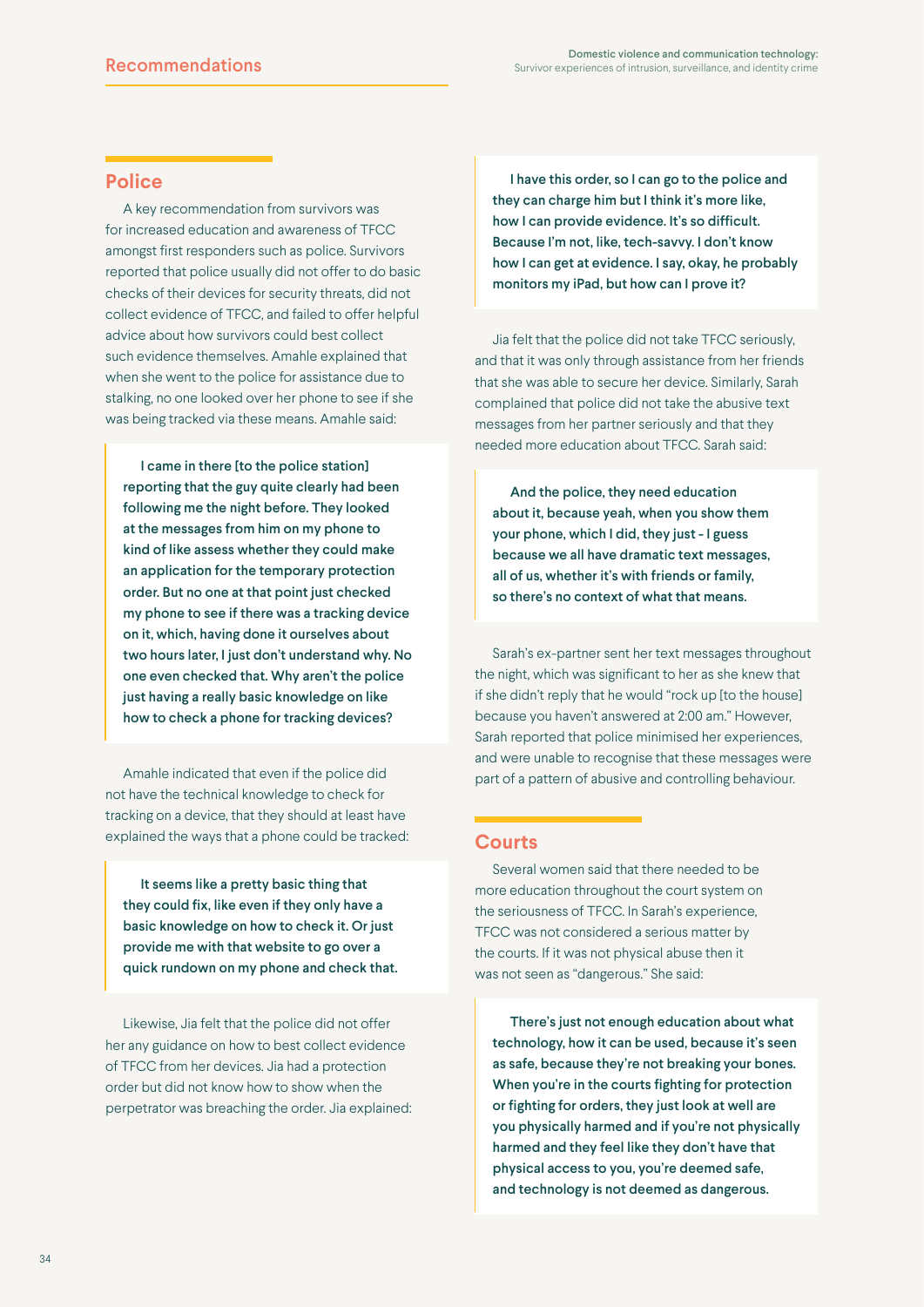Similarly, Yume said that the forms that she had to fill out to get a protection order asked many questions about physical abuse, but did not give her the opportunity to describe the TFCC she had experienced:

On the form it mostly asks about physical violence, but it should also have on there about the phone. It is hard to explain when it is not physical what is going on. If they had it on the form, the technology abuse and the texting it would be easier to explain. That's one thing they could change.

Aoife felt that this lack of understanding about TFCC, and the impact on survivors, meant that when court orders stipulated that contact regarding children be made via email there was no consideration of how this could be an avenue for further abuse. Aoife explained:

I would say that the legal system really needs to be careful in how they expect that [child contact] to happen and to still safeguard the women from further abuse, further psychological abuse through emails. I think sometimes they just assume that it's safe because it's not face-to-face, you know what I mean?

## Practitioner Recommendations

The practitioners from specialised domestic violence services, women's refuges, and women's legal services had multiple recommendations about which resources are valuable and should be expanded as well as what would be helpful to assist them in supporting domestic violence survivors in the future. Key recommendations include:

- **\_** recognising and responding to the digital divide;
- **\_** enhanced platform and telecommunication access and responsiveness;
- **\_** increased training and education;
- **\_** expansion of existing resources; and
- **\_** hands-on technology security checks.

#### **Recognising and responding to the digital divide**

Cost and connectivity challenges result in rural Australians experiencing a digital divide: that is, their access to the Internet and ICTs are significantly less than Australians in urban or regional areas (Curtin 2001-2002; George & Harris 2014; Rooksby, Weckert & Lucas 2007). Domestic violence workers reported that service gaps are a major problem in rural, regional, and remote areas in Australia. In some cases, service is only available in certain parts of town, dropping off quickly once you head out of the centre. Some communities have no mobile service. Workers noted that personal safety alarms and safe phones rely on networks, and as a result, they don't work in service black spots.

Consumers living in these areas would be well aware of the service gaps from experience. Service coverage maps intended to provide helpful information about where phones will work also tell consumers where service is unavailable. Abusers can use this information to carry out abuse where the survivor will not be able to call for help. As the example from Vodafone below illustrates, large areas are unable to access mobile phone and Internet service and there is significant variability in signal quality where coverage is available.

#### **Figure 1. Snapshot of Vodafone Coverage Checker map**

Source: https://www.vodafone.com. au/network/coverage-checker

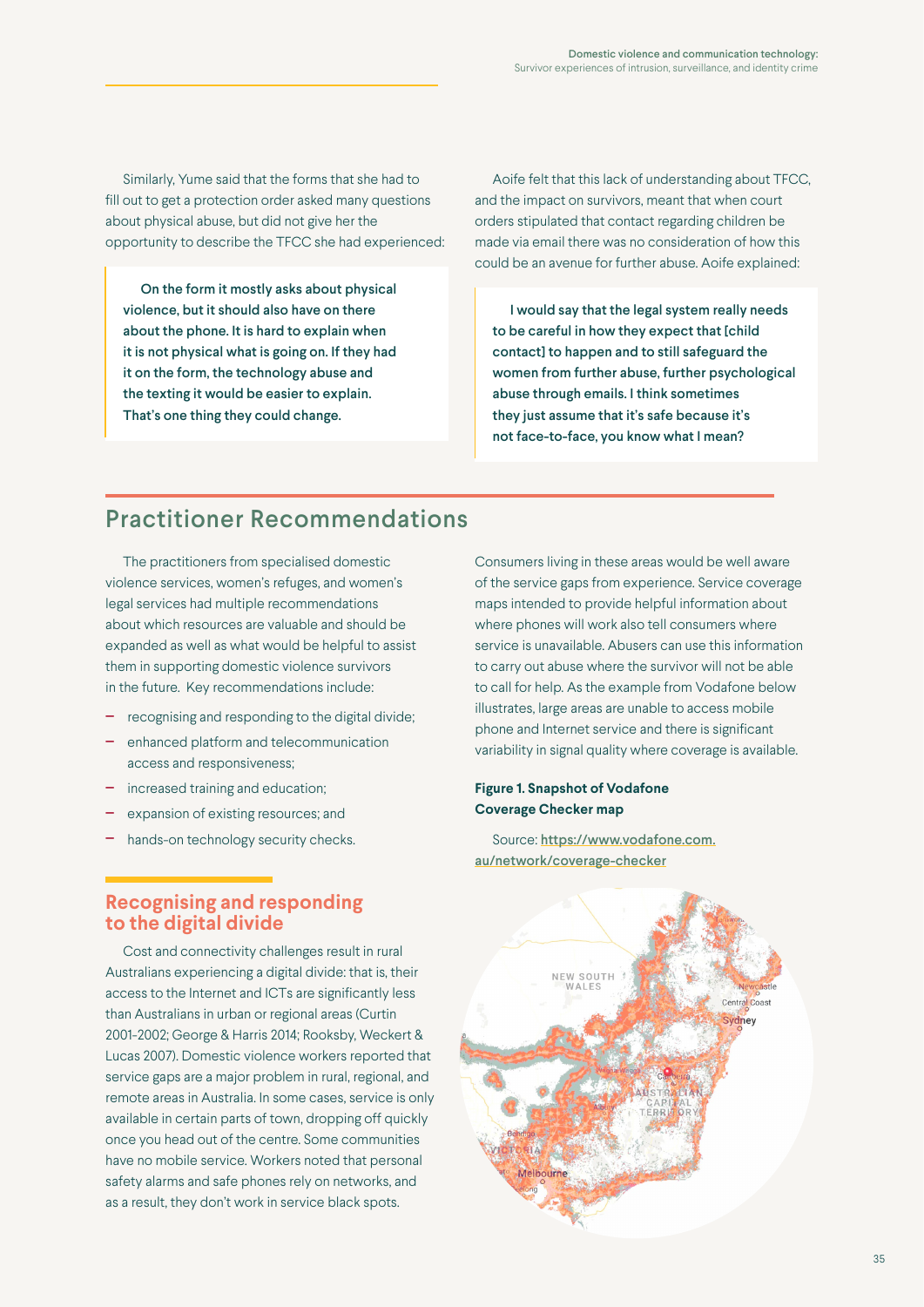Practitioners noted that while mobile phone and Internet access had improved in recent years, the cost of service was prohibitive for many vulnerable women. The workers pointed out that there are fewer employment and educational opportunities in nonurban areas, which can affect the financial status and security of rural survivors (see also George & Harris 2014; WESNET 2000). Better communication for poorly serviced areas and affordable communication are therefore essential to improving survivors' experiences as consumers and responses to TFCC.

#### **Enhanced telecommunication and platform access and responsiveness**

Advocates had numerous recommendations which would serve to empower consumers and improve consumer safeguards. In the course of assisting women in responding to TFCC, few of our practitioner participants contacted platforms or telecommunications companies for assistance. Some indicated they did not know what channels were available. Others described their past experiences seeking help from platforms or telecommunications companies as "unhelpful," "like banging your head against a wall… pointless." Consequently, they usually "don't bother [reaching out for assistance] now."

Workers noted that most of the women they served had tried to manage their own security using blocking and privacy settings before contacting domestic violence services. One worker joked that she did not believe it would be worth seeking assistance to take down abuse, harassment, or threatening messages on Facebook "unless someone is showing a nipple," which the workers suggested prompted a speedier response. Workers identified difficulties in accessing physical telecommunication store locations in non-metropolitan areas due to significant distances from services, refuges, or survivors' residences. Visiting telecommunication stores was almost impossible where women did not have a car or the abuser controlled access to the car. In many rural and regional areas, public transport networks are limited and private transport is expensive.

Advocates indicated that online forms were inadequate for women and workers to quickly contact platforms and telecommunication providers for assistance dealing with TFCC. Often, reports were submitted but no follow up communication was ever received, so the person reporting didn't know what action had been taken. Our practitioner participants requested clearer communication about what resources are available for survivors in regaining control of accounts, separating accounts, removing abusers from accounts, replacing phones, or accessing financial hardship allowances. Some advocates suggested a portal through which domestic violence services could inform telecommunication companies that a consumer was experiencing domestic violence, with the survivor's permission. Workers recommended that this notification could facilitate survivor access to assistance such as gathering login information and communication that could be used as evidence. Workers reported that women were not always aware of the ways perpetrators could use social media to attain information, such as via geotagging on images. Risks could be compounded by changes to standard settings and functions, such as when Snapchat launched their "find my friends" function with public location settings enabled. Practitioners thought telecommunication providers and platforms could take issues like domestic violence into consideration to improve overall service and safety.

#### **Increased training and education**

Across all focus groups conducted for this project, it was apparent that workers highly valued TFCC training and education. Practitioners recommended that education about domestic violence and TFCC should be incorporated into university curricula across programs like social work, criminology, law, and psychology. Most participants had completed the "brilliant" in-person training offered by WESNET. Some workers had also attended the in-person training offered by the Office of the eSafety Commissioner. Online resources and guides produced by WESNET, eSafety and Legal Aid New South Wales were also identified as helpful for advocates and survivors. They especially liked the checklists that were useful for completing safety audits.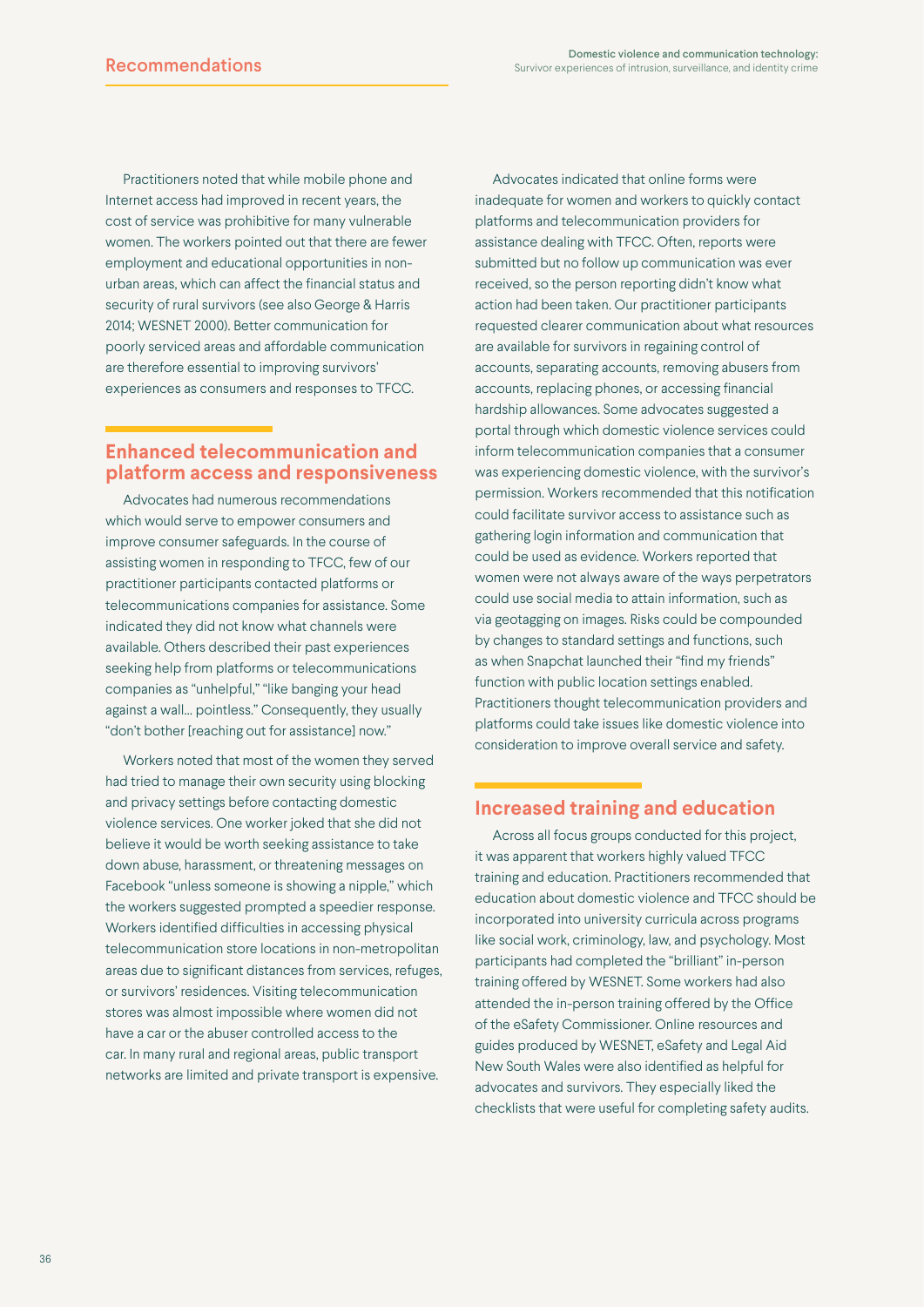While electronic resources were well regarded, in-person training was strongly preferred. The workers said trainers could help them walk through settings on their own devices, allowing them to ask questions in real time. Staff in regional, rural, and remote locations valued regional trainings, emphasising that it was difficult and expensive to travel to metropolitan locations for education programs. Although we had anticipated that services might prefer online trainings due to ease of access, participants reported that it was easier to commit to in-person sessions than online trainings which could always be deferred in the face of more urgent demands. They reported that in-person trainings could be run in different blocks so some staff could attend while others continued operation of the service.

Our participants reported that TFCC training is important because support workers perform the bulk of device and account checks. Workers noted that refuge staff had experienced increased workloads involving inspection of survivors' device settings and property to identify technology that could be used to identify locations or continue abuse. One worker suggested that "Ninety percent of women have no idea what [technology to facilitate stalking] is on there." Practitioners wanted ongoing training and frequently updated resources so they would be aware of evolving technology and risks. For example, one practitioner noted how a gaming console that was "always listening" had been used for surveillance purposes. Highlighting the critical role played by agencies offering training and resources, workers recommended that support and funding for these organisations and programs be increased.

Police training was also identified as essential for enhancing policy and practice. Mirroring findings in other research (George & Harris 2014), workers and survivors in our study had more positive perceptions of domestic violence specialist police officers than generalist officers. Specialist officers were said to have a better understanding the dynamics of domestic violence and TFCC. Workers noted that it was problematic when generalist officers did not offer guidance on or respond to abuse or harassment including breaches of intervention orders via ICTs. They reiterated that officers advising women to disengage from technology was inadequate and could increase their risk.

Advocates recommend that there be mandatory police training to aid the recognition, detection, and prevention of TFCC. Some workers described feeling as though they alone were responsible for managing women's safety via technology, wishing police were better able to advise survivors, refer them to other resources, and investigate TFCC crimes and breaches. Practitioners thought it was important that police be trained to understand how TFCC manifests in the context of domestic violence, its impact on survivors, and the heightened risks involved. They also recommended training to improve trauma-informed responses to abuse. For example, one worker explained that an understanding of trauma might help officers to understand how some technology-facilitated contact might seem innocuous to an outsider but be understood by a survivor as a serious threat.

Moreover, workers suggested that training could improve recognition of the dangers signalled by high volume contact and monitoring via technology. Workers suggested that such training would be beneficial for legal services and judicial officers, too. All of the workers reported ongoing confusion and a lack of consistency about what kinds of evidence are required by police and the courts and how best to provide it. Practitioners and survivors repeatedly stressed that officers would benefit from training about investigative strategies that can help police and courts to establish the sender of abusive communication. Almost all of our participants reported police refusing to follow up on abuse via ICTs, saying there was no way to know who had posted, texted, or called. However, basic investigative tactics exist to address this issue and they are regularly used to investigate other crimes.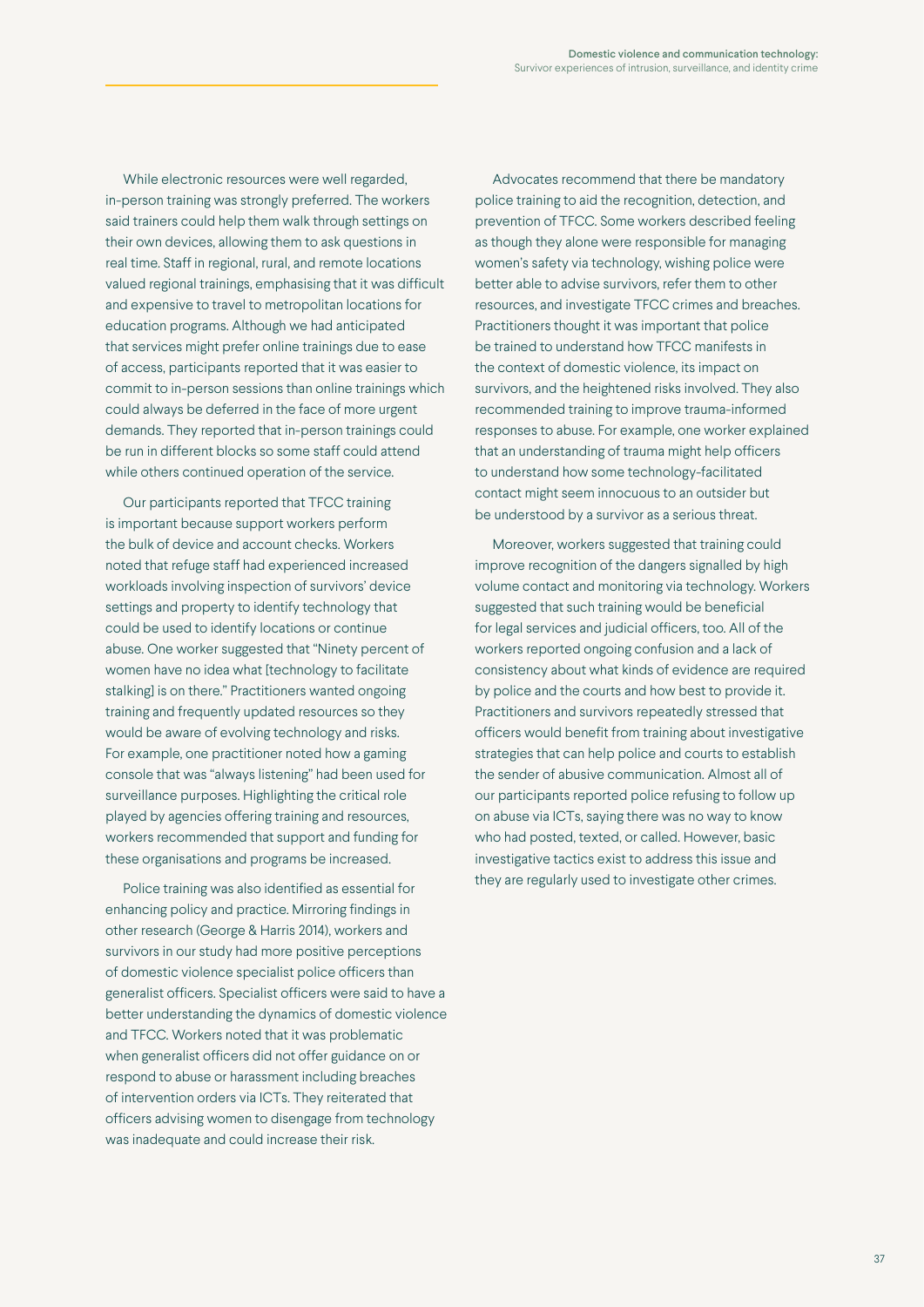#### **Expansion of existing resources**

All of the advocates reported growing awareness of training and other resources available to assist survivors with TFCC. As noted above, all of the practitioners had attended at least one of WESNET's trainings on domestic violence and technology or accessed the information and resources on their website. Although these were less familiar, perhaps because they are newer, several practitioners had also attended inperson trainings by the E-Safety Commission. All of the practitioners had also participated in or referred survivors to the SafeConnections program. The workers strongly recommend that the SafeConnections program administered by WESNET be continued and expanded. Under this scheme, Telstra provides safe smartphones, pre-paid credit, and information about safe use of devices to WESNET. WESNET distributes the resources to trained partner agencies across Australia who use them to assist survivors. Telstra also has a Pre-Paid Recharge Program, which provides pre-paid mobile recharge cards at no cost to agencies assisting survivors. Practitioners reported that these programs are an integral component of the safety and exit planning they facilitate with survivors. All of the practitioners said they would give out more of the SafeConnections phones and cards if they could.

### **Hands on technology safety checks**

Practitioners indicated that they would love to have in-house staff who specialised in TFCC and could provide hands-on assistance to survivors individually or in groups. They indicated that this could be a partnership with IT organisations so that they could take on some of the work involved in responding to TFCC. One participant described a local auto mechanic that provided a technology safety check service. Some workers spoke about the potential of private agencies that could provide services such as checking devices for settings and spyware and sweeping vehicles and houses for recording and surveillance technologies. However, they emphasised that in practice, such services are paid for out of Victim Services stipends. They could be expensive, with one practitioner noting fees seemed to expand to match the funds awarded to crime victims. In addition, risks identified by private companies often required security solutions that were unaffordable. Given the impact of TFCC and difficulties in detecting covert surveillance, it is unsurprising that workers recommended more accessible and affordable support for technology safety checks. These would be beneficial in protecting and empowering survivors and lightening the load for specialised services with many other obligations.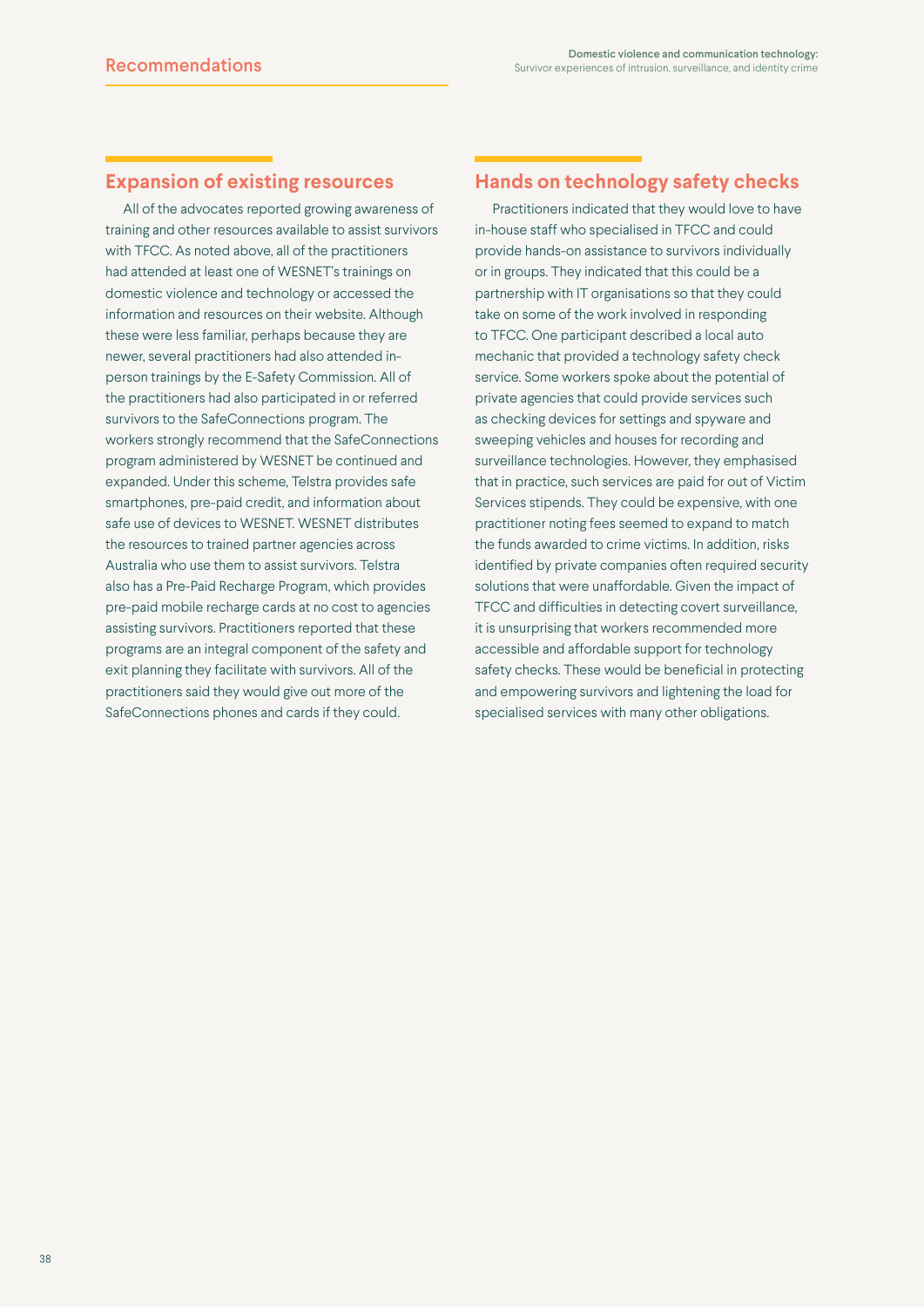## Conclusion

Domestic violence is an important context for cybercrime and cybersecurity, requiring innovative responses. The threats to privacy, security, and safety recounted by our participants have different dynamics and patterns than those identified in Australian research on other forms of online crime and abuse. Accordingly, our findings point to different research and policy priorities.

**D**omestic violence abusers are insider threats<br>who often gain access to accounts through intimate personal knowledge, sabotage, coercion, and physical force. Consequently, ordinary privacy and security measures are inadequate to ameliorate the threat. While most of the TFCC described in this study occurred post-separation, it often began before survivors knew their partner was abusive. As one practitioner put it, most women assume he "won't or can't do that and it is not until later when she realises he has been virtually standing beside her while she's been doing whatever she needed to do."

Significantly, survivor and practitioner participants stressed that cutting off ICT communication with abusers or getting off social media or the Internet can increase rather than decrease the risks to survivors and their loved ones. Many women who thwarted their abusers' communication or location tracking reported that these tactics resulted in the escalation of abuse, including widening the scope of harasment to include other family, friends, and co-workers.

In addition to learning about the types of abuse survivors experience, we documented key background factors that are essential for understanding the dynamics and risks of TFCC: the coercive and controlling relationship, pre- and post-separation abuse, co-parenting with abusers, the high cost of ICTs for consumers, and survivors' safety work.

Survivors in this study reported that, despite its non-physical nature, TFCC magnified and expanded the negative outcomes and trauma of domestic violence by rendering it ubiquitous and inescapable. Abusers' access via ICTs made it more difficult for survivors to leave and move on with their lives. TFCC is also frequently backed up by credible threats of violence and self-harm. Our participants stressed that TFCC increased their level of fear pre- and post-separation. In addition, they experienced the privacy invasions and interference in their ability to communicate using ICTs as rights violations and transgressions against their self-respect and dignity.

Despite the high visibility of domestic violence as a social problem in Australia, survivors and practitioners reported the persistence and prevalence of low levels of understanding of the dynamics and harms of coercive control. Survivors and practitioners observed that TFCC appeared to be minimised because of its non-physical nature. Practitioners and survivors thought that telecommunications staff, police, and courts could be better informed about the ways abusers might use ICTs in the context of domestic violence and the types of assistance survivors might need.

Based on this exploratory study, we make four recommendations for future action to address TFCC: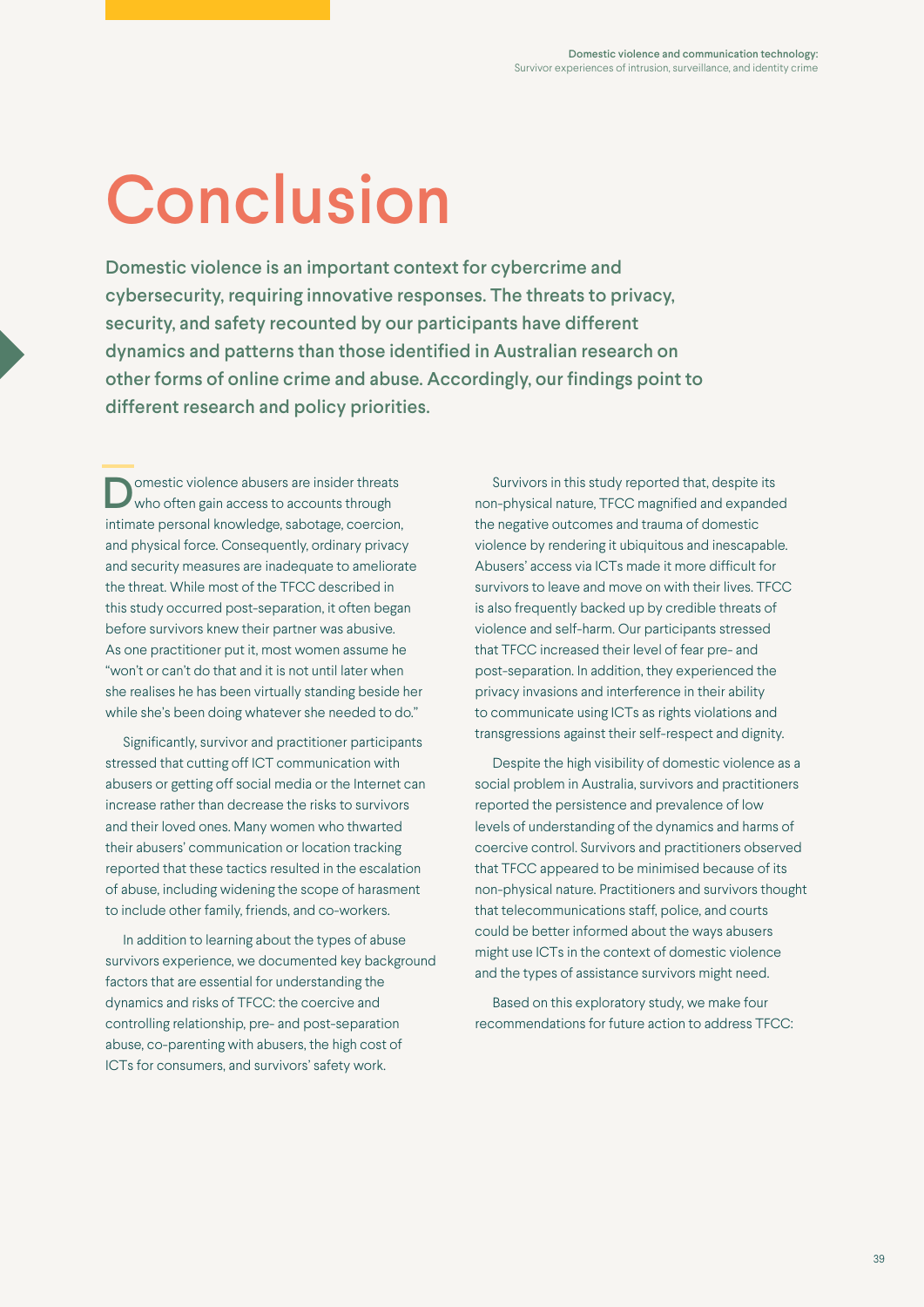#### **More training and education about technologyfacilitated coercive control and tools to combat it**

- **\_** Increase recognition of TFCC as a serious part of domestic violence.
- **\_** Mandate workplace training about TFCC for telecommunication companies, police, and courts.
- **\_** Provide required courses on domestic violence with content on TFCC in university programs such as psychology, criminology, social work, and law.
- **\_** More in-person training for workers who come into contact with domestic violence.
- **\_** Empowering consumer decision making by providing directly comparable information about resources for domestic violence survivors, 1300 call charges, policies for charging for phones destroyed in a crime.
- **\_** Improved consumer safeguards to protect privacy and facilitate release from contracts and family plans when domestic violence is an issue.

#### **Enhanced affordability of telecommunication devices and service for domestic violence survivors**

- **\_** Eliminate charges for changing and unlisting phone numbers due to TFCC.
- **\_** Release survivors from charges for phones that abusers have taken or destroyed.
- **\_** Offer financial hardship plans for domestic violence survivors unable to pay for phone contracts and plans.
- **\_** Recognising and responding to the digital divide.

#### **Expansion of existing resources**

- **\_** WESNET and Telstra SafeConnections program: making phones and credit available for survivors.
- **\_** More in-person training, including in rural, regional, and remote areas, updated and repeated periodically.
- **\_** Hands-on security checks for domestic violence services and survivors.

#### **Regulation to require, monitor, and enforce:**

- **\_** Safety by design via mechanisms to make it more difficult for GPS tracking devices, recording devices, and apps to be used without the targets' knowledge or permission.
- **\_** Providing high-visibility platform privacy options with plain-language notification to users of changes and regular reminders requiring active user approval.
- **\_** Actively informing platform users of the data

collected about their movements and activities and potential safety and privacy risks.

- **\_** Requiring telecommunications companies to provide hardship plans for domestic violence survivors, high -visibility advertising about their availability, and publicly report uptake of these services.
- **\_** Creation of dedicated, in-person contact phone numbers for telco and platform staff to respond to domestic violence related complaints.
- **\_** Ensuring platforms inform survivors of action taken in response to complaints and establishing an appeal process.

These future actions could potentially improve responses to TFCC and help prevent future abuse. However, the reality is that safety and security risks will never be eliminated while abusers can force and coerce survivors to provide access to devices and accounts. The only way to ameliorate this risk is to alter the cultural and structural factors that engender domestic violence and entrap survivors in abusive relationships. An ecological approach targeting individuals, communities, corporations, culture, and governments is required to decrease risks due to domestic violence.

Survivors' efforts to manage TFCC using "compliant agency" by enduring certain forms of technological contact with abusers must be understood in the context of persistent and pervasive cultural norms minimising domestic violence and coercive control; structural factors that force women into ongoing contact with and financial dependency on abusers; and a more general failure to hold abusers accountable for abuse. As Mirza put it,

"Abused women employ a range of strategies throughout their marriages that reflect an awareness of their strengths, options, resources and limitations. These strategies show how women struggle to make the relationship non-violent and devise strategies to this end. Women react and reflect on the efficacy of these strategies, as well as the abusers' responses to them, and manoeuvre accordingly." (Mirza, 2018, p. 54)

This means that improving responses to TFCC will require listening to women when they describe their experiences of abuse, resource and intervention needs, and safety and other concerns.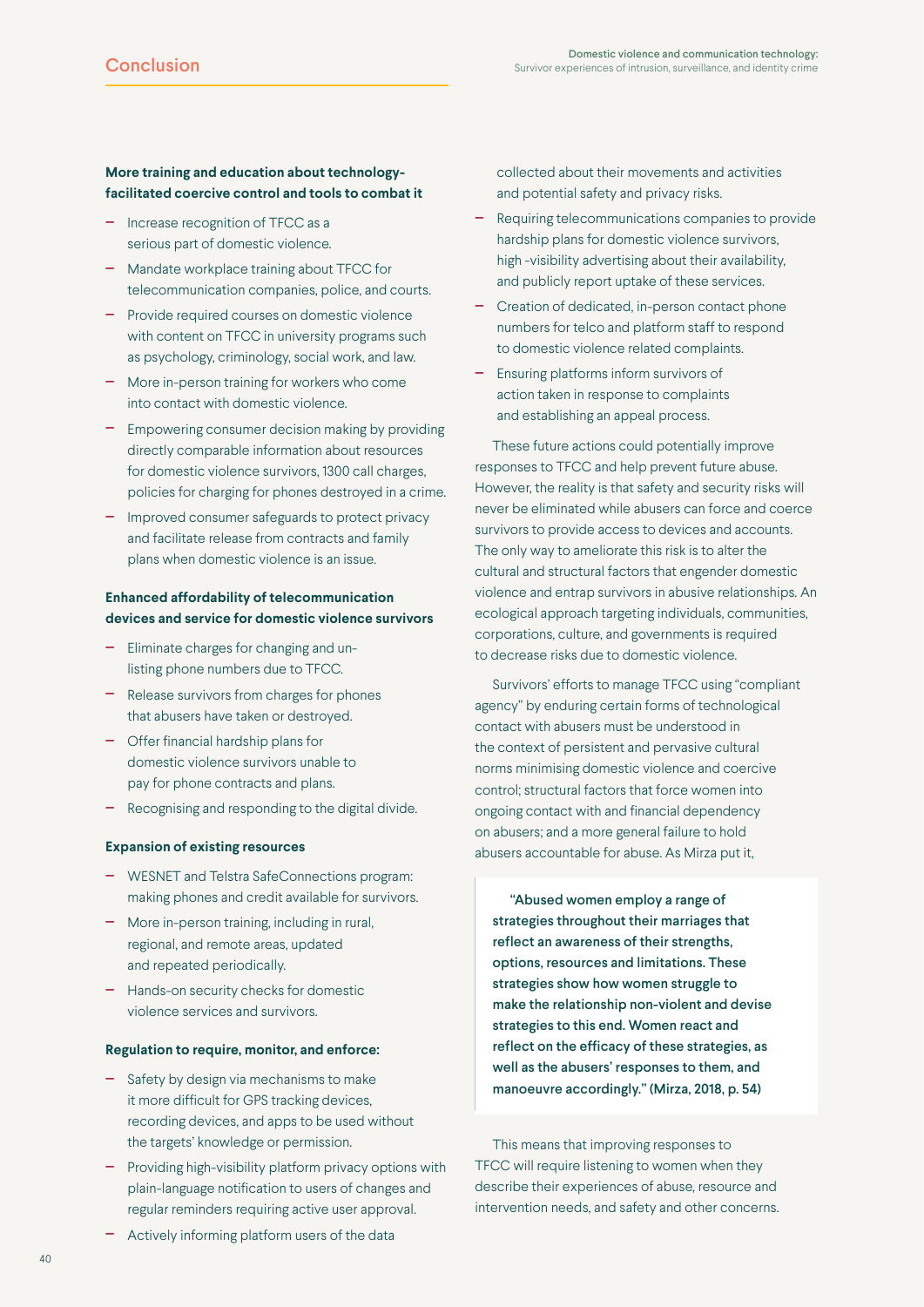### Future Research

This was the first qualitative study specifically designed to investigate women's experiences of technology-facilitated coercive control in Australia. Evidence about the role of technology is beginning to emerge as part of studies on domestic violence and technology-facilitated abuse in Australia. However, this study points to several directions where further research is required to better understand the problem and inform potential avenues for prevention and intervention. This exploratory study involved two states, Queensland and New South Wales. Approaches to domestic violence and resources available to survivors vary greatly across states and territories. National studies are needed to establish an evidence base to drive best practice around technology and abuse. These should include representative, quantitative studies and qualitative studies with survivors as well as key stakeholders in government, law, justice, social services, and essential infrastructure.

As in other areas of domestic and family violence research, more research is needed on TFCC in Indigenous communities. Research on cybersafety in remote Aboriginal communities indicates that factors such as living with extended family networks, limited mobile service, sharing devices and accounts, and unique cultural dynamics shape privacy and abuse risks (Rennie, Yunkaporta, & Holcombe-James, 2018). These may have implications for domestic and family violence. In addition, no research exists on technologyfacilitated abuse in the Torres Strait Islands or Torres Strait Islander communities. Indigenous communities have the highest risks of harm due to domestic and family violence in Australia, yet knowledge in this area lags behind. Research led by Indigenous communities and researchers should be funded to begin to fill this gap.

Our research findings indicate that TFCC in the context of post-separation parenting was a particular problem for survivors. Most survivors who had voluntary or court-ordered contact with abusers reported having no meaningful way to stem TFCC. One participant noted her positive experience with a post-separation parenting communication app which saved all communication about the children. She reported that it helped control abusive communication. This example indicates that there can be technological solutions to TFCC. More research is needed about programs and apps that have been developed for or

are potentially useful for domestic violence survivors.

Financial abuse is commonly recognised as an integral part of domestic violence. However, limited research has been conducted on it to date. Survivors and practitioners in this study mentioned forms of TFCC that are also likely financial abuse. They also noted the ways that TFCC can interfere with women's ability to earn a living if they have an online business. This is an area where much more research is needed.

While heterosexual men are disproportionately likely to be the perpetrators of domestic violence and women are disproportionately harmed by domestic violence, intimate partner abuse is not limited to heterosexual couples or female victims. Given the different risks of crime victimisation and patterns of differential access to resources for heterosexual and LGBTQ women and men, intimate partner abuse in same-sex couples and against men merits studies specifically designed to capture its unique dynamics. This is especially important given early survey research which indicates LGBT people face higher aggregated rates of online abuse. Future research on domestic violence in diverse couples would add to our knowledge about the lived experience and impact of the abuse in different contexts.

These findings can inform future research in other locations, with larger samples, and with additional cohorts of diverse survivors. It is the opinion of the authors that abuse in diverse relationships merits empirical research intentionally designed to uncover the dynamics of abuse in specific contexts. This research should be informed, as this study was, by empirical data on the particular dynamics and intersectional risk factors that shape abuse.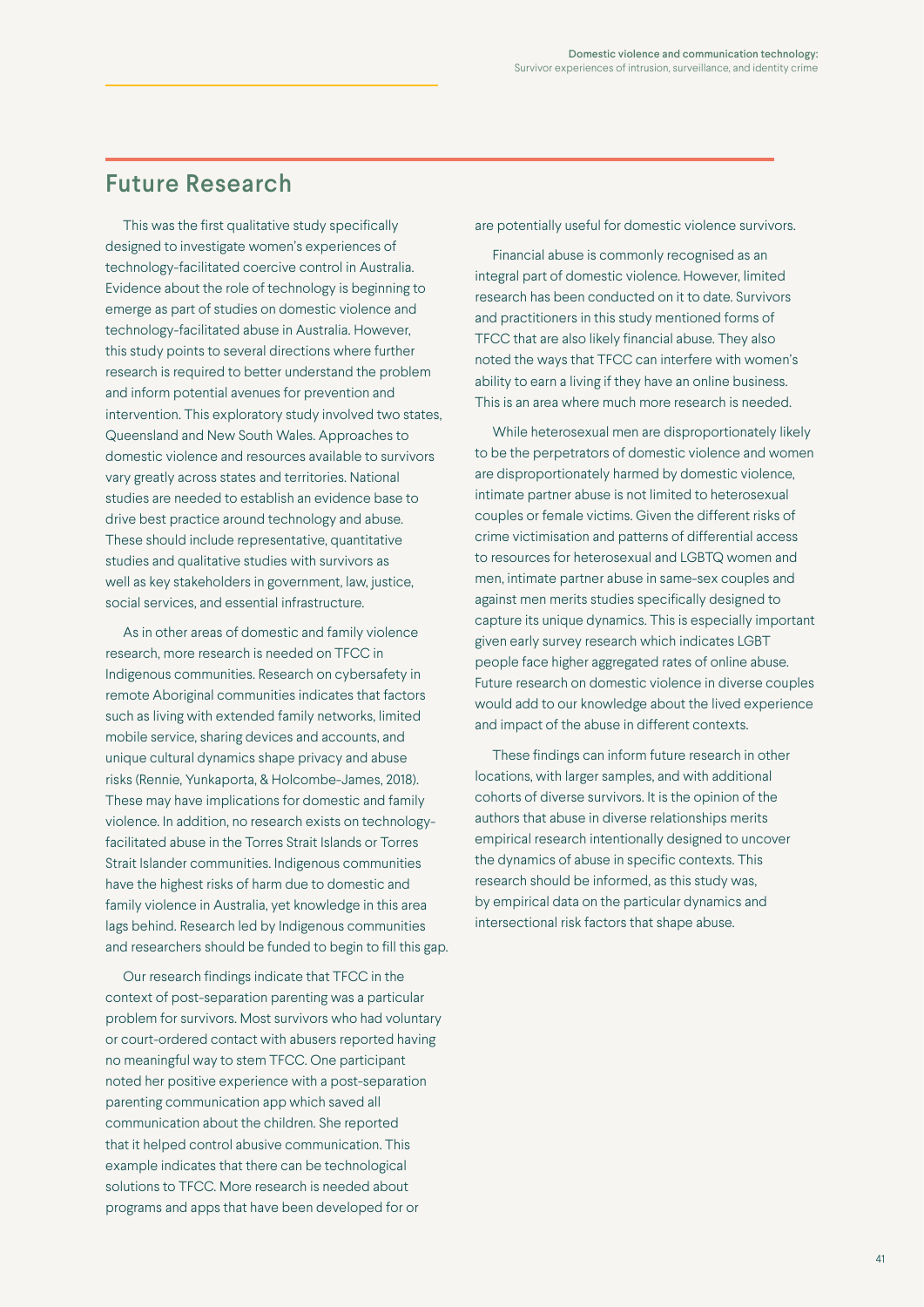## Recommendations

### Recommendation 1:

More training and education about technology-facilitated coercive control and tools to combat it

- **\_** Increase recognition of TFCC as a serious part of domestic violence.
- **\_** Mandate workplace training about TFCC for telecommunication companies, police, and courts
- **\_** Provide required courses on domestic violence with content on TFCC in university programs such as psychology, criminology, social work, and law
- **\_** Enhanced platform and telco access and responsiveness
- **\_** More in-person training for workers who come into contact with domestic violence
- **\_** Empowering consumer decision making by providing directly comparable information about resources for domestic violence survivors, 1300 call charges, policies for charging for phones destroyed in a crime
- **\_** Improved consumer safeguards to protect privacy and facilitate release from contracts and family plans when domestic violence is an issue

### Recommendation 2:

## Enhanced affordability of telecommunication devices and service for domestic violence survivors

- **\_** Eliminate charges for changing and un-listing phone numbers due to TFCC
- **\_** Release survivors from charges for phones that abusers have taken or destroyed
- **\_** Offer financial hardship plans for domestic violence survivors unable to pay for phone contracts and plans
- **\_** Recognising and responding to the digital divide



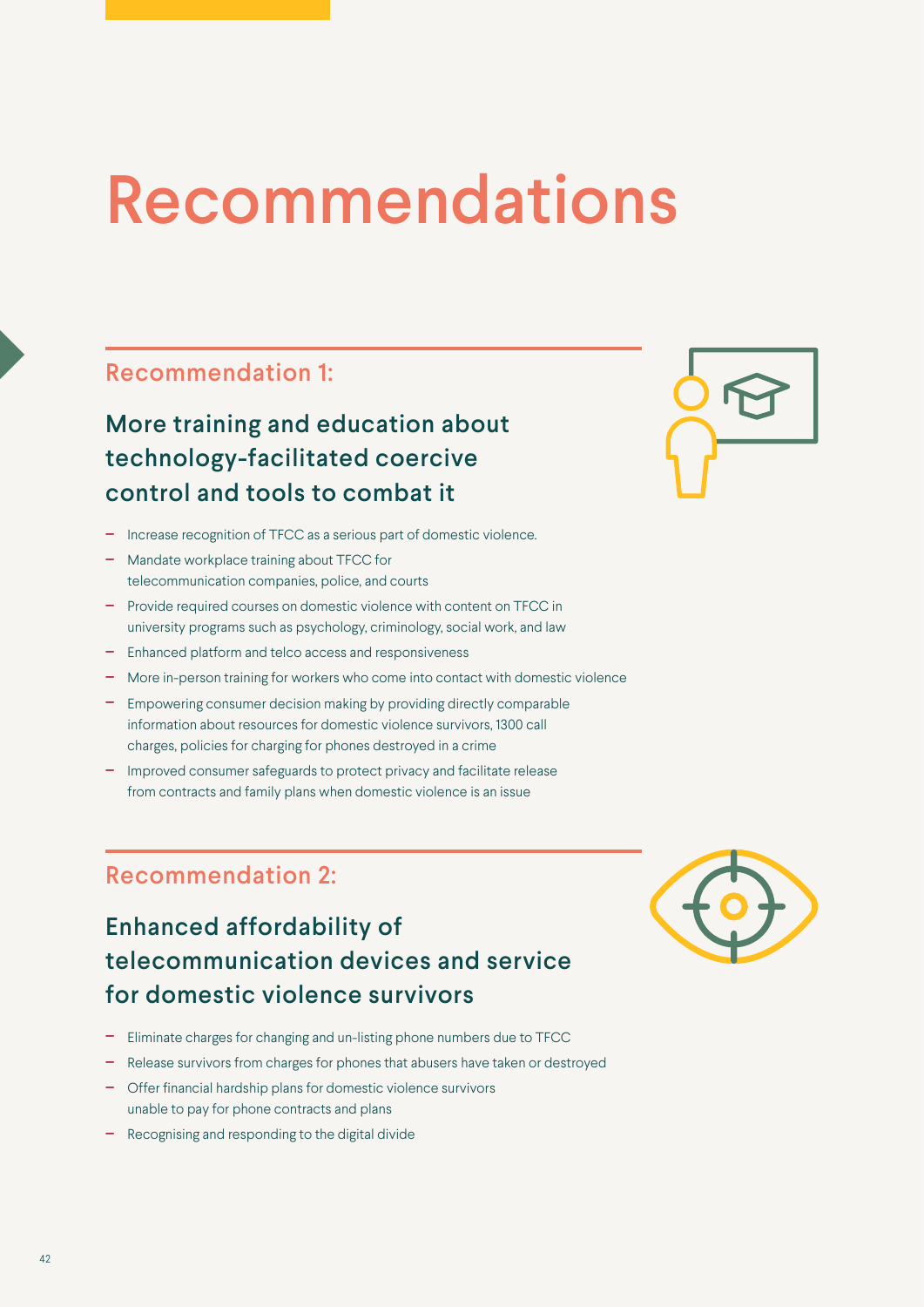### Recommendation 3:

### Expansion of existing resources

- **\_** WESNET and Telstra SafeConnections program: making phones and credit available for survivors
- **\_** More in-person training, including in rural, regional, and remote areas, updated and repeated periodically
- **\_** Hands-on security checks for domestic violence services and survivors

### Recommendation 4:

### Regulation

to require, monitor, and enforce:

- **\_** Safety by design via mechanisms to make it more difficult for GPS tracking devices, recording devices, and apps to be used without the targets' knowledge or permission
- **\_** Providing high-visibility platform privacy options with plain-language notification to users of changes and regular reminders requiring active user approval
- **\_** Actively informing platform users of the data collected about their movements and activities and potential safety and privacy risks
- **\_** Requiring telecommunications companies to provide hardship plans for domestic violence survivors, high -visibility advertising about their availability, and publicly report uptake of these services
- **\_** Creation of dedicated, in-person contact phone numbers for telco and platform staff to respond to domestic violence related complaints
- **\_** Ensuring platforms inform survivors of action taken in response to complaints and establishing an appeal process

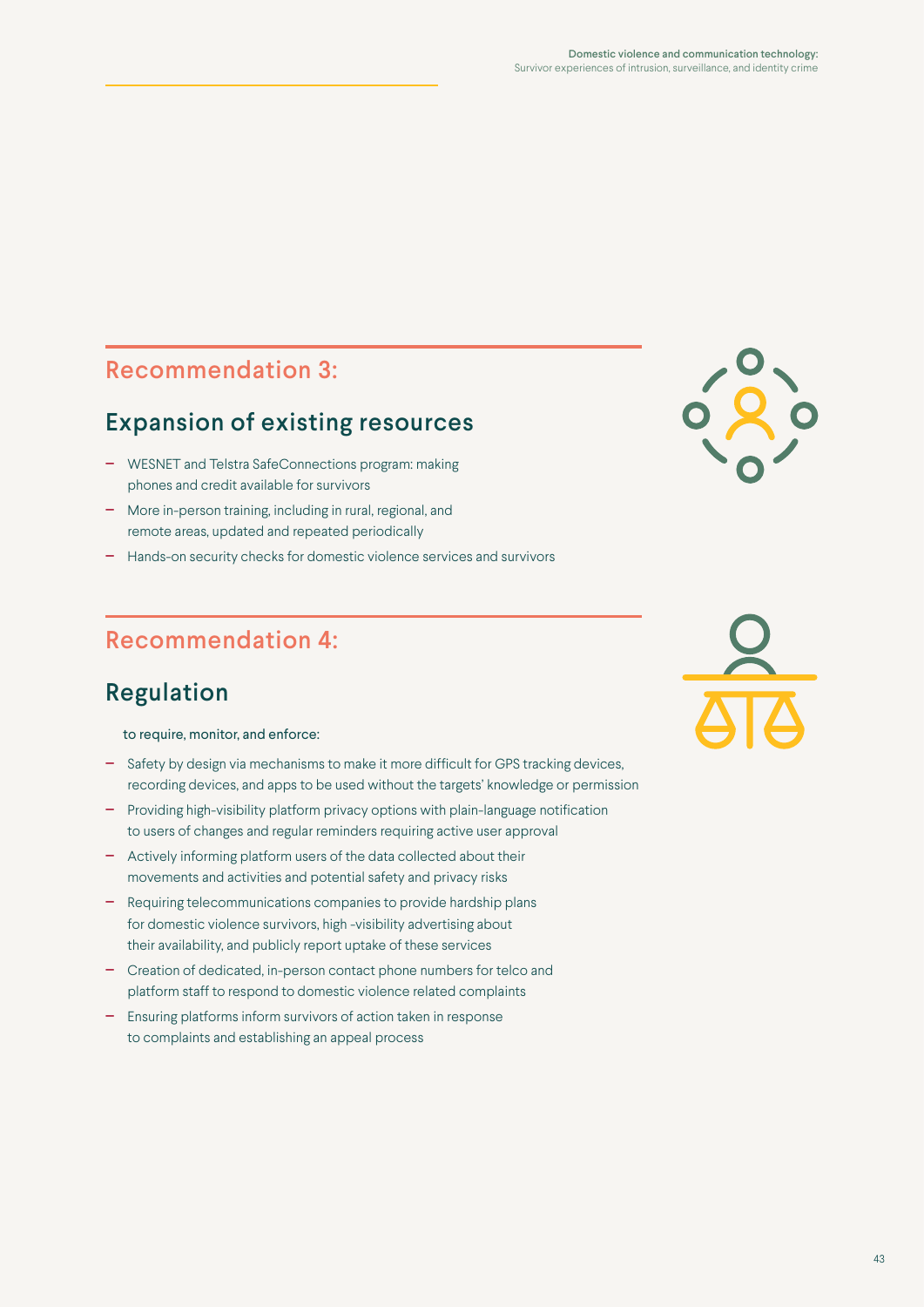## Authors

#### **Helen Campbell**

OAM is the Executive Officer of Women's Legal Service NSW. She is a lawyer with over 20 years' experience in the community and public sectors. In addition to her legal qualifications she is a Master of Women's Studies and holds a Diploma in Frontline Management. Previously Helen managed Redfern Legal Centre, and has also held a wide range of voluntary appointments including Community Legal Centres NSW, Rape and Domestic Violence Services Australia and the Women's Justice Network. In 2011 Helen was awarded a medal in the Order of Australia for services to the law and to the community of Redfern.

#### **Molly Dragiewicz**

is Associate Professor in the School of Justice, Faculty of Law at Queensland University of Technology in Brisbane, Australia. Dragiewicz is an internationally award-winning criminologist whose research focuses on violence and gender. She won the 2018 Domestic Violence Prevention Leadership Award from the Domestic Violence Prevention Centre Gold Coast; the 2017 Robert Jerin Book of the Year Award for *Abusive endings: Separation and divorce violence against women* from the American Society of Criminology Division on Victimology; the 2012 Critical Criminologist of the Year Award from the American Society of Criminology Division on Critical Criminology; the 2009 New Scholar Award from the American Society of Criminology Division on Women and Crime; and the QUT Vice Chancellor's Performance Award in 2016. Dragiewicz is author of Abusive endings: Separation and divorce violence against women (2017) with Walter DeKeseredy and Martin Schwartz; author of *Equality with a vengeance: Men's rights groups, battered women, and antifeminist backlash(2011), editor of Global human trafficking: Critical issues and contexts (2015),* editor of *The Routledge handbook of critical criminology (2012, 2nd ed. 2018),* and editor of *The Routledge major works collection: Critical criminology (2014)* with Walter DeKeseredy.

#### **Helen Easton**

Helen Easton is an independent researcher and consultant based in Sydney. She has recently returned to Australia after a period of 18 years in London as an academic, researcher and policy advisor in a range of roles, most recently as Senior Research Fellow and Senior Lecturer in Criminology at London South Bank University. In this role Helen conducted research for the Scottish Equality and Human Rights Commission on the experiences of people trafficked for the purposes of commercial sexual exploitation; for the Ministry of Justice, evaluating the pilot of conditional cautions for women offenders; for the Northern Ireland Office evaluating the Inspire Women's Project and for the Scottish Executive evaluating the work of the 218 Women's Project. Helen has also conducted research on a range of topics including the effectiveness of the Prolific and Priority Offender scheme, fear of crime, the outcomes of anti-social behaviour orders, and alcohol related violence and disorder. Helen's current research focus is violence against women and girls, women's desistence from offending and women exiting prostitution. Her book *Exiting Prostitution (2014)* has informed efforts to reform the legal frameworks relating to prostitution in England and Wales, Scotland and Northern Ireland. Since her return to Australia in 2018 Helen has worked with the NSW Law and Justice Foundation evaluating a pilot scheme to improve access to justice in remote, regional and rural communities in NSW. She is currently working with the Centre for Women's Justice in London on a project examining the operation of legal defences for women who kill violent men while completing her PhD in Law at Macquarie University.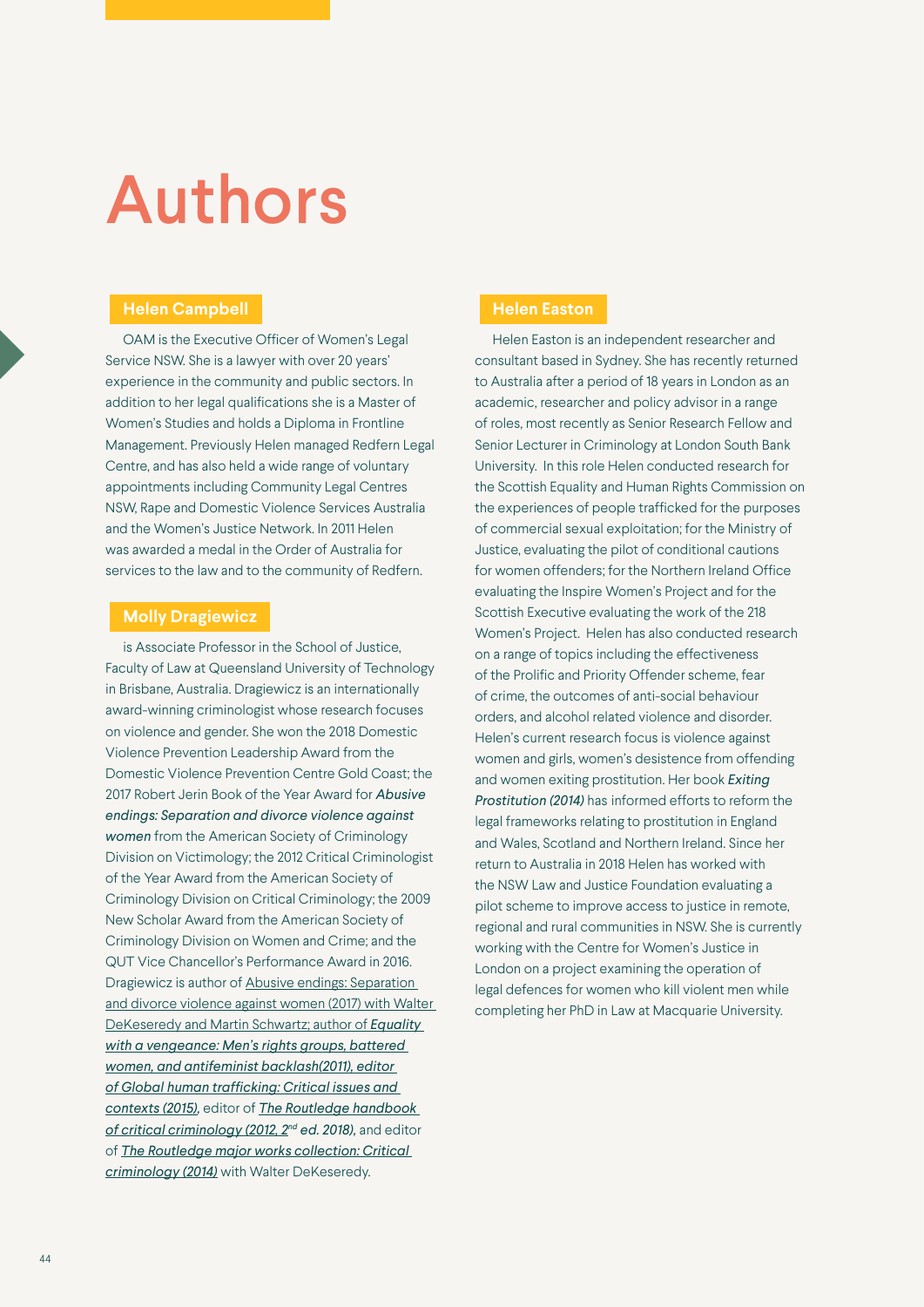#### **Bridget Harris**

is an early career researcher and member of the Crime, Justice and Social Democracy Research Centre; and, Law Lab in Technology, Regulation and Justice at Queensland University of Technology, as well as an Adjunct Lecturer in Criminology at the University of New England. She is currently completing the Criminology Research Grant (under the auspices of the AIC - the Australian Institute of Criminology) Spaceless Violence and Advocacy: Technologyfacilitated Abuse, Stalking and Service Provision in Australia with Delanie Woodlock, Women's Legal Service New South Wales, and Professor Harry Blagg. Harris is the lead editor (with Woodlock) of *Technology and Domestic Violence: Experiences, Perpetration and Responses*, to be published by Routledge in 2021. Her study (with George, in 2014) *Landscapes of Violence: Women Surviving Family Violence in Regional and Rural Victoria* was the first research, internationally, to explore the dynamics and impacts of and responses to TFCC in different geographic landscapes.

#### **Jhan Leach**

Is Executive Officer of Blacktown Women's and Girls Health Centre and the North Western Sydney Women's Domestic Violence Court Advocacy Service. She sits on the Board of Women's Health NSW and on the Blacktown City Council Women's Advisory Committee. She's a teacher with a Master of Art Education, a Diploma of Art Education and a Diploma of Fine Art. She is a survivor of domestic violence and sexual abuse who has empowered women and communities to 'break the silence of abuse'. She's lectured on 'art as therapy', at the University of NSW COFA and continues to share her skills and knowledge as an artist, survivor and educator with students on placement, from Western Sydney University. During her 30 year career, in the community welfare sector, she's enabled women and girls to come together and share an experience of healing using 'art as therapy' and has engaged broadly, both locally and nationally, through the media, to champion the rights of women and children victims and survivors of domestic violence and sexual abuse. She's collaborated and facilitated with the Royal Women's Hospital Randwick, Midwifery Department, facilitating 'art as therapy', support groups for Culturally and Linguistically Diverse Mothers, holding an exhibition of their artworks at the Royal Women's Hospital Randwick and presented the findings at conferences in Sydney and Melbourne. Facilitated the ''Women's Art Expression and Empowerment Groups" using 'Art as Therapy', resulting in six exhibitions at the Bondi Pavilion, the Royal Hospital for Women at Paddington and the Mascot and Waverley Libraries. Jhan's passion about "breaking the silence of abuse," resulted in artworks from these group being donated to the State Library in Sydney. In 2016 she won "The Heart of the Community Award" and dedicated the award to her mother who was a survivor of domestic violence abuse from her father.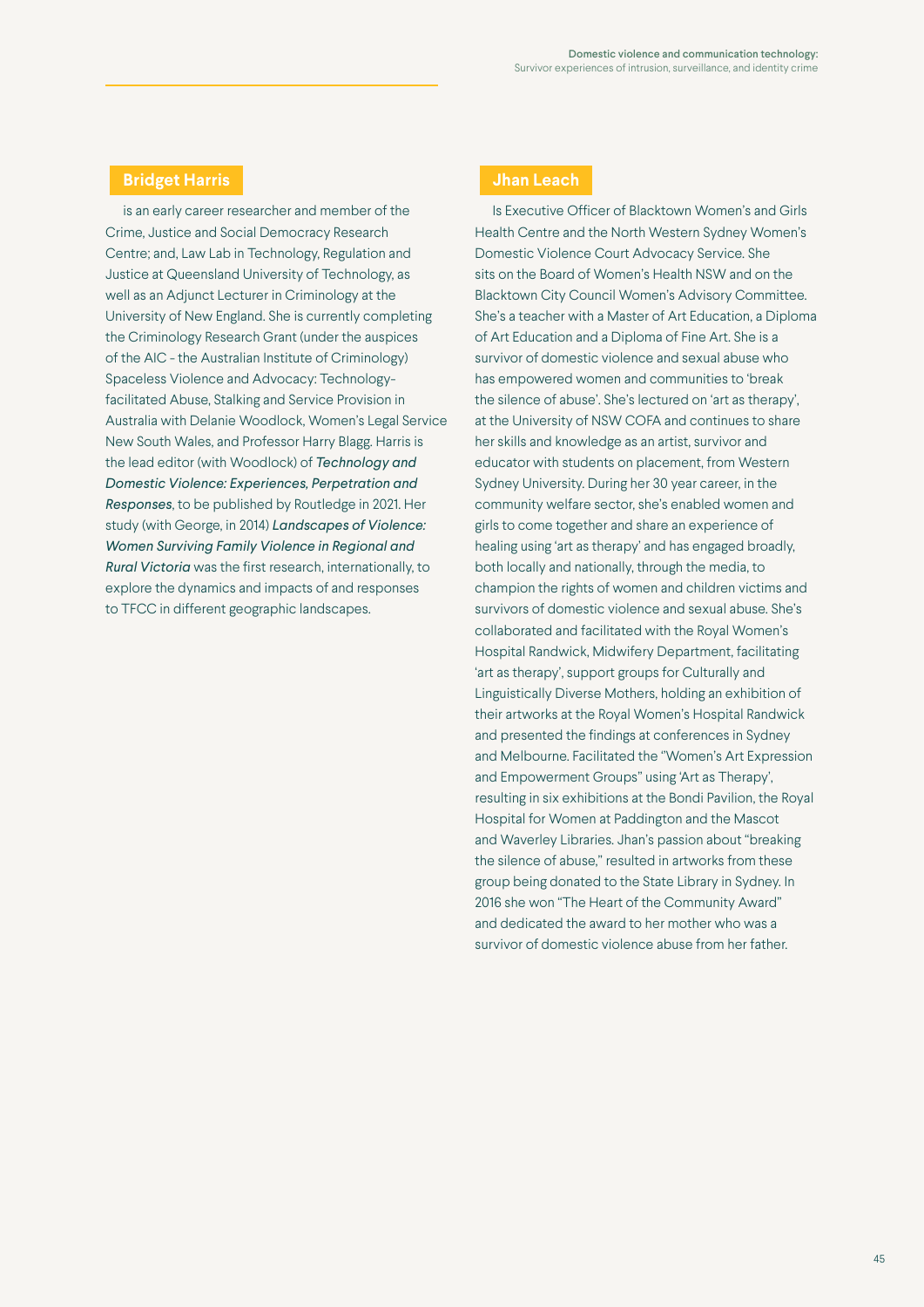#### **Angela Lynch**

is the CEO of the Women's Legal Service (WLS) and across her 24 years with the service has made significant front-line contributions to the prevention of domestic and sexual violence. At a national level, Angela has been a board member of the Women's Legal Services Australia (WLSA) network for 12 years. During this time Angela was national law reform coordinator for two tenures, led the development of law reform submissions and represented WLSA before federal parliamentary committees. Angela's expertise has been recognised through her appointment to the Queensland Domestic and Family Violence Death Review and Advisory Board and the Queensland Government Sexual Violence Roundtable. Angela was awarded the 2017 Women's Agenda leadership in the legal sector award and the Lawyer's Weekly 2017 Not for Profit Lawyer of the Year and the Women in Law excellence award and a Member of the Order of Australia award this year.

#### **Lulu Milne**

is the Principal Social Worker at Women's Legal Service Qld, where she supervises a small team of social workers and provides holistic services to women who are experiencing domestic violence and engaging in the legal system. She has over 15 years experience in the domestic violence and homeless sectors.

#### **Michael Salter**

is a Scientia Fellow and Associate Professor of Criminology at the University of New South Wales. His research is focused on the criminological aspects of complex trauma, including violence against women, technologically-facilitated abuse and the sexual exploitation of children. His published work includes the books *Organised Sexual Abuse* (2013, Routledge) and *Crime, Justice and Social Media* (2017, Routledge). He sits on the Board of Directors of the International Society for the Study of Trauma and Dissociation, who awarded him the 2018 Morton Prince Award for Scientific Achievement. Current research projects include a study funded by the Australia's National Research Office for Women's Safety on women's experiences of complex trauma and existing service responses, and a study funded by the Australian Centre to Counter Child Exploitation that analyses the role of parents in producing child exploitation material of their children.

#### **Delanie Woodlock**

is an independent scholar and Adjunct Lecturer in Criminology, University of New England. She is a pioneering researcher who has studied technologyfacilitated abuse and stalking under a previous ACCAN project and is currently involved in an AIC study on technology and domestic violence in rural and regional areas with Dr Harris. She has extensive networks in the domestic violence, legal and women's health sectors and has worked in community organisations in the areas of research, evaluation and policy.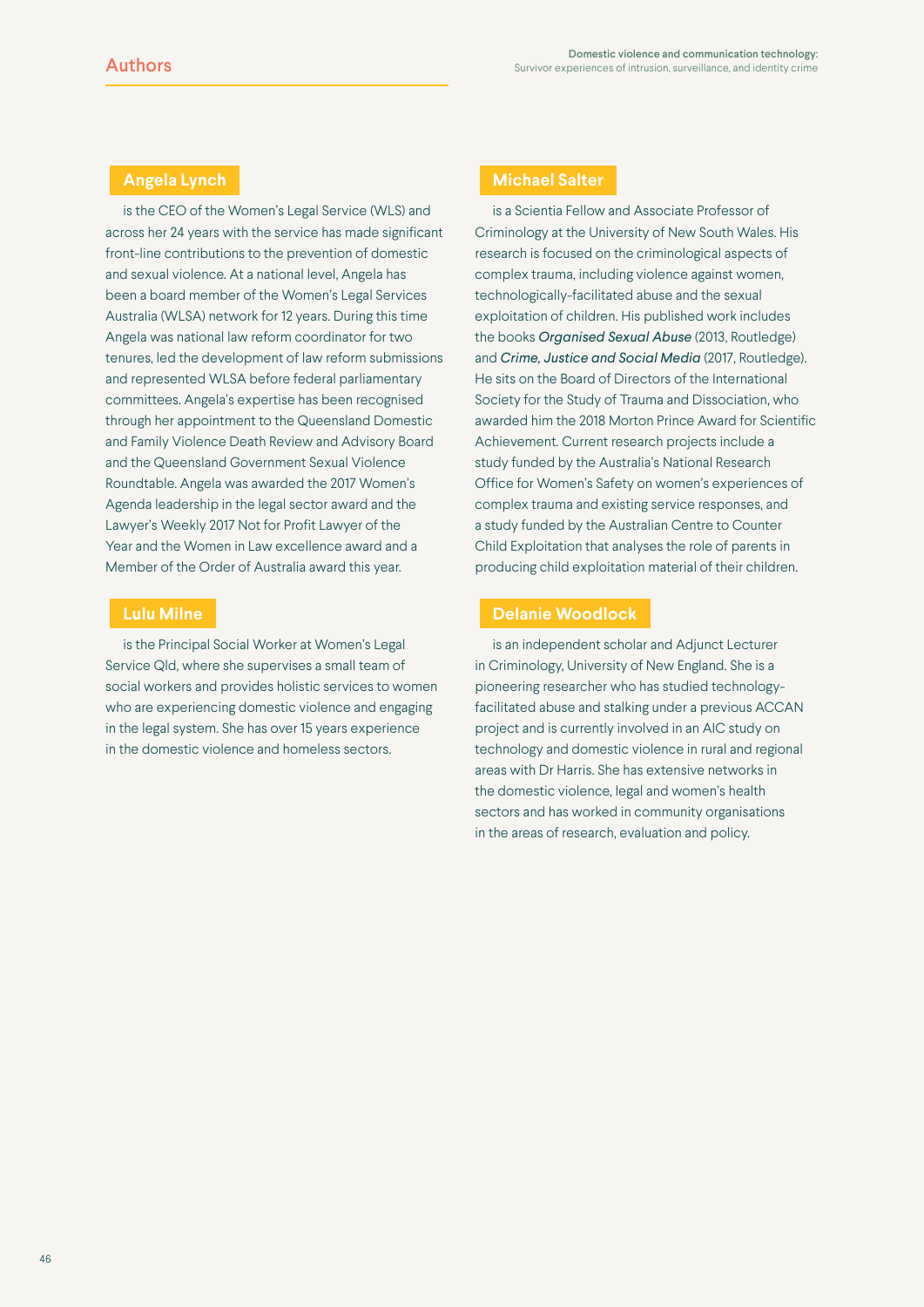## References

ACCAN. (2019). No Australian left offline: Affordable broadband for all. Australians. Retrieved from http://accan.org.au/files/Affordability/ No%20Australian%20Left%20Offline.pdf

ACMA. (2014). *Mobile calls to 13 numbers: Research report*. Retrieved from Australian Government, Australian Communications and Media Authority website: https://www.acma.gov.au/-/media/ Research-and-Analysis/Report/pdf/ACMA-13 research-report\_July-2014-pdf.pdf?la=en

Australian Institute of Health and Welfare. (2018). *Family, domestic and sexual violence in Australia*. Canberra: Australian Government.

Australian Law Reform Commission. (2014). *Serious invasions of privacy in the digital era: Final report*. Sydney, NSW.

Australian Government, & Department of Social Services. (2016). *Third Action Plan 2016-2019 of the National Plan to Reduce Violence Against Women and their Children 2010-2022*. Canberra: Department of Social Services, Commonwealth of Australia.

Baym, N. K. (2015). *Personal connections in the digital age* (2nd ed.). Malden, MA: Polity.

Brown, C., & Hegarty, K. (2018). Digital dating abuse measures: A critical review. *Aggression and Violent Behavior*, *40*, 44–59. https:// doi.org/10.1016/j.avb.2018.03.003

Bryant, W., & Bricknell, S. (2017). *Homicide in Australia 2012–13 to 2013–14: National homicide monitoring program report (No. 2)*. Canberra: Australian Institute of Criminology.

Chatterjee, R., Doerfler, P., Orgad, H., Havron, S., Palmer, J., Freed, D., Levy, K., Dell, N. McCoy, Damon, Ristenpart, T. (2018). The spyware used in intimate partner violence. In *Proceedings of the IEEE Symposium on Security and Privacy* (pp. 1–18). San Francisco: IEEE.

Citron, D.K. 2014. *Hate crimes in cyberspace*. Cambridge, MA: Harvard University Press.

Council of Australian Governments (COAG). (2016). *COAG 2016 national summit on reducing violence against women and their children: Outcomes and reflections*. Canberra: COAG.

Curtin, J. (2001-2002). A digital divide in rural and regional Australia. *Current Issues Brief 1.* Retrived from https://www.aph.gov.au/About\_Parliament/ Parliamentary\_Departments/Parliamentary\_Library/ Publications\_Archive/CIB/cib0102/02CIB01

Domestic and Family Violence Death Review and Advisory Board. (2017). *Domestic and Family Violence Death Review and Advisory Board*. Brisbane: Domestic and Family Violence Death Review and Advisory Board.

DeKeseredy, W. S., Dragiewicz, M., & Schwartz, M. D. (2017). *Abusive endings: Separation and divorce violence against women*. Oakland, CA: Univ of California Press.

Dimond, J. P., Fiesler, C., & Bruckman, A. S. (2011). Domestic violence and information communication technologies. *Interacting with Computers*, *23*(5), 413–421. https://doi.org/10.1016/j.intcom.2011.04.006

Douglas, H., Harris, B. A., & Dragiewicz, M. (2019). Technology-facilitated domestic and family violence: Women's experiences. *British Journal of Criminology*, *Online first*, 1–20.

Dragiewicz, M. (2009). Why sex and gender matter in domestic violence research and advocacy. In E. Stark & E. Buzawa (Eds.), *Violence against women in families and relationships: Vol. 3 Criminal justice and the law* (pp. 201–215). Santa Barbara, CA: Praeger.

Dragiewicz, M., Burgess, J., Matamoros-Fernández, A., Salter, M., Suzor, N. P., Woodlock, D., & Harris, B. (2018). Technology facilitated coercive control: Domestic violence and the competing roles of digital media platforms. *Feminist Media Studies*, *18*(4), 609–625. https://doi.org/10.1080/14680777.2018.1447341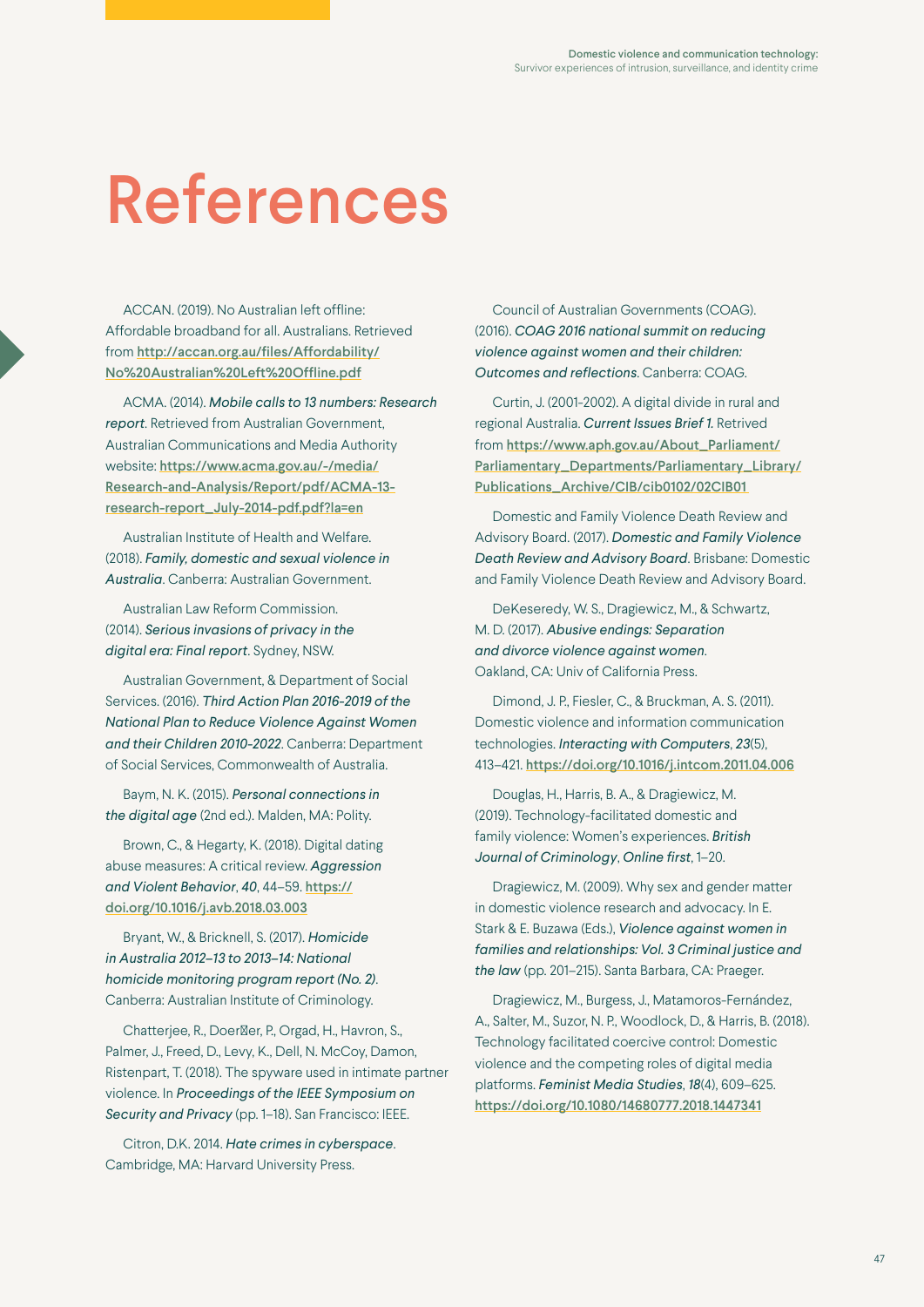Dragiewicz, M., Woodlock, D., Harris, B. A., & Reid, C. (2019). Technology-facilitated coercive control. In W. S. DeKeseredy, C. M. Rennison, & A. K. Hall-Sanchez (Eds.), *The Routledge international handbook of violence studies* (pp. 244–253). New York: Routledge.

Dwyer, J., & Miller, R. (2014). *Working with families where an adult is violent: Best interest case practice model specialist practice resource*. Victoria: Department of Health and Human Services.

Filipovic, J. (2007). Blogging while female: How Internet misogyny parallels real-world harassment. *Yale Journal of Law and Feminism*, *19*, 295–304.

Freed, D., Palmer, J., Minchala, D., Levy, K., Ristenpart, T., & Dell, N. (2017). Digital technologies and intimate partner violence: a qualitative analysis with multiple stakeholders. In *Proceedings ACM Human-Computer Interaction* (Vol. 1, pp. 46:1- 46:22). https://doi.org/10.1145/3134681

Freed, D., Palmer, J., Minchala, D., Levy, K., Ristenpart, T., & Dell, N. (2018). A stalker's paradise: How intimate partner abusers exploit technology. In *Proceedings of the 2018 CHI Conference on Human Factors in Computing Systems - CHI '18* (pp. 1–13). Montreal QC, Canada: ACM Press. https://doi.org/10.1145/3173574.3174241

The Futures Company. (2014). *2014 Teen Internet safety survey*. Cox Communications. https:// www.cox.com/content/dam/cox/aboutus/ documents/tween-internet-safety-survey.pdf.

George, A. & Harris, B. (2014). *Landscapes of violence: Women surviving family violence in regional and rural Victoria*. Geelong: Deakin University.

Goode, S. (2017). *Identity theft and Australian telecommunications: Case analysis*. Sydney: Australian Communications Consumer Action Network.

Hand, T., Chung, D., & Peters, M. (2009). *The use of information and communication technologies to coerce and control in domestic violence and following separation*. Sydney: Australian Domestic and Family Violence Clearinghouse.

Harris, B.A. (forthcoming, 2020). Technology, spatiality and violence against women. In S. Walklate, K. Fitzgibbon, J. McCulloch & J.M. Maher (Eds.), *Emerald handbook on feminism, criminology and social change.* Great Britain: Emerald.

Harris, B. (2018). Spacelessness, spatiality and intimate partner violence: Technology-facilitated abuse, stalking and justice. In K. Fitz-Gibbon, S. Walklate, J. McCullough, & J. Maher (Eds.), *Intimate partner violence, risk and security: Securing women's lives in a global world* (pp. 52–70). London: Routledge.

Harris, B. (2016). Violent landscapes: A spatial study of family violence. In A. Harkness, B. Harris & D. Baker (Eds.), *Locating crime in context and place: Perspectives on regional, rural and remote Australia* (pp. 70-84). Sydney: The Federation Press.

Harris, B. A., & Woodlock, D. (2018). Digital coercive control: Insights from two landmark domestic violence studies. *British Journal of Criminology*, *Online first*, 1–21. https://doi.org/doi:10.1093/bjc/azy052

Hayes, B. E. (2013). Women's resistance strategies in abusive relationships: An alternative framework. *SAGE Open*, *3*(3). https://doi.org/10.1177/2158244013501154

Hayes, R. M., & Dragiewicz, M. (2018). Unsolicited dick pics: Erotica, exhibitionism or entitlement? *Women's Studies International Forum*, *71*, 114–120. https://doi.org/10.1016/j.wsif.2018.07.001

Henry, N., Flynn, A., & Powell, A. (2018). Policing image-based sexual abuse: Stakeholder perspectives. *Police Practice and Research*, *19*(6), 565–581. https://doi.org/10.1080/15614263.2018.1507892

Henry, N., Powell, A., & Flynn, A. (2017). Not just 'revenge pornography': Australians' experiences of image-based abuse, a summary report. Melbourne: RMIT University.

Kandiyoti, D. (1988). Bargaining with patriarchy. *Gender & Society*, *2*(3), 274–290. https:// doi.org/10.1177/089124388002003004

Kelly, L. 1988. *Surviving sexual violence*. Oxford: Polity Press.

Kids Helpline. (2017). Sexting. Retrieved April 28, 2019. Retrieved from https:// kidshelpline.com.au/teens/issues/sexting

Kim, C. (2015). Credit cards: Weapons for domestic violence. *Duke Journal of Gender Law & Policy*, *22*, 281–309.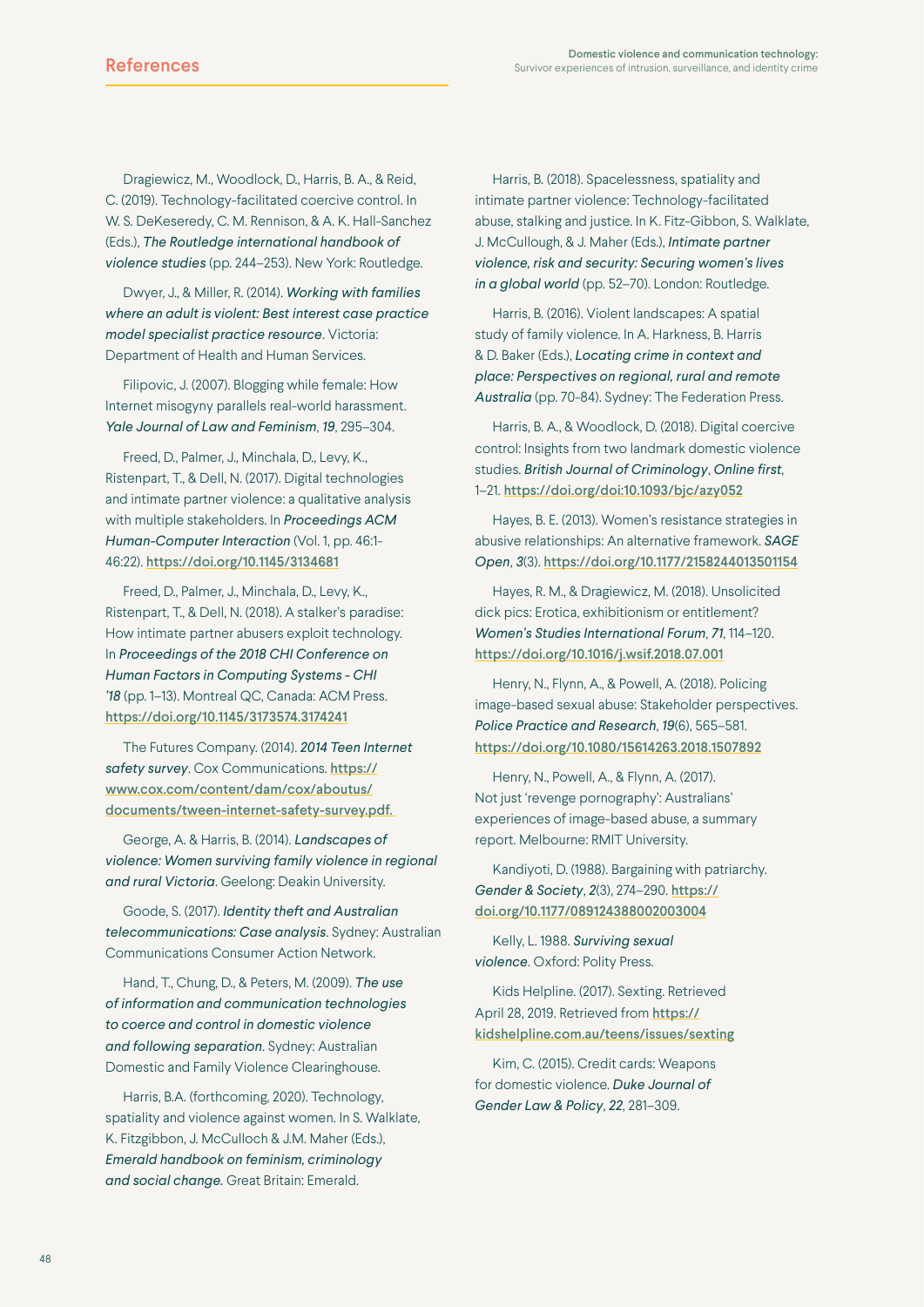Lenhart, A., Duggan, M. & Smith, A. (2014). Couples, the Internet and social media: How American couples use digital technology to manage life, logistics, and emotional intimacy within their relationships. Retrieved from http://pewinternet. org/Reports/2014/Couples-and-the-internet.aspx

Littwin, A. (2012). Coerced debt: The role of consumer credit in domestic violence. *California Law Review*, *100*(4), 951–1026.

Lopez-Neira, I., Patel, T., Parkin, S., Danezis, G., & Tanczer, L. (2019). 'Internet of Things': How abuse is getting smarter. *Safe: The Domestic Abuse Quarterly*, *63*, 22–26. https://doi.org/10.2139/ssrn.3350615

Meyer, S. (2010). *Responding to intimate partner violence victimisation: Effective options for help-seeking* (No. 389; pp. 1–6). Canberra: Australian Institute of Criminology.

Meyer, S. (2011). Seeking help for intimate partner violence victims' experiences when approaching the criminal justice system for IPVrelated support and protection in an Australian jurisdiction. *Feminist Criminology*, *6*(4), 268–290. https://doi.org/10.1177/1557085111414860

Mirza, N. (2018). Reframing agency in abusive contexts: Beyond "free choice" and "open resistance." *Journal of Gender-Based Violence*, *2*(1), 41–56. https:// doi.org/10.1332/239868017X15127297709475

Phillips, W. (2015). This is why we can't have nice things: Mapping the relationship between online trolling and mainstream culture. Cambridge, MA & London: MIT Press.

Powell, A., Henry, N., & Flynn, A. (2018). Image-based sexual abuse. In W. S. DeKeseredy & M. Dragiewicz (Eds.), *The Routledge handbook of critical criminology* (2nd ed., pp. 305–315). London, UK: Routledge.

Pratt, M. K. (2005). What is ICT (information and communications technology, or technologies)? Retrieved from https://searchcio.techtarget. com/definition/ICT-information-andcommunications-technology-or-technologies

PricewaterhouseCoopers, OurWatch & VicHealth. (2015). *A high price to pay: The economic case for preventing violence against women*. Victoria: PricewaterhouseCoopers, OurWatch, VicHealth.

Reed, L. A., Tolman, R. M., & Ward, L. M. (2016). Snooping and sexting: Digital media as a context for dating aggression and abuse among college students. *Violence Against Women*, *22*(13), 1556–1576.

Rennie, E., Yunkaporta, T., & Holcombe-James, I. (2018). *Cyber safety in remote Aboriginal communities: Final report*. Retrieved from Digital Ethnography Research Centre, RMIT University website: http://apo.org.au/node/172076

 Rooksby, E., Weckert, J., & Lucas, R. (2007). The digital divide in Australia: Is rural Australia losing out? In E. Rooksby & J. Weckert (Eds.), *Information technology and social justice* (pp. 240-261). Hershey: Information Science Publishing.

Royal Commission into Family Violence. (2016). *Royal Commission into Family Violence: Summary and recommendations.* Victoria: Royal Commission into Family Violence.

Salter, M. (2016). Privates in the online public: Sex(ting) and reputation on social media. *New Media & Society*, 18(11), 2723-2739.

Salter, M. (2018). From geek masculinity to Gamergate: the technological rationality of online abuse. *Crime, Media, Culture*, 14(2), 247-264.

Salter, M., Crofts, T., & Lee, M. (2013). Beyond criminalisation and responsibilisation: Sexting, gender and young people. *Current Issues in Criminal Justice*, 24(3), 301–316.

Sharp-Jeffs, N., Kelly, L., & Klein, R. (2018). Long journeys toward freedom: The relationship between coercive control and space for action—measurement and emerging evidence. *Violence Against Women*, *24*(2), 163–185. https://doi.org/10.1177/1077801216686199

 Snyder, P., Doerfler, P., Kanich, C., & McCoy, D. (2017). *Fifteen minutes of unwanted fame: Detecting and characterizing doxing*. 432–444. https://doi.org/10.1145/3131365.3131385

Southworth, C., Finn, J., Dawson, S., Fraser, C., & Tucker, S. (2007). Intimate partner violence, technology, and stalking. *Violence Against Women*, *13*(8), 842– 856. https://doi.org/10.1177/1077801207302045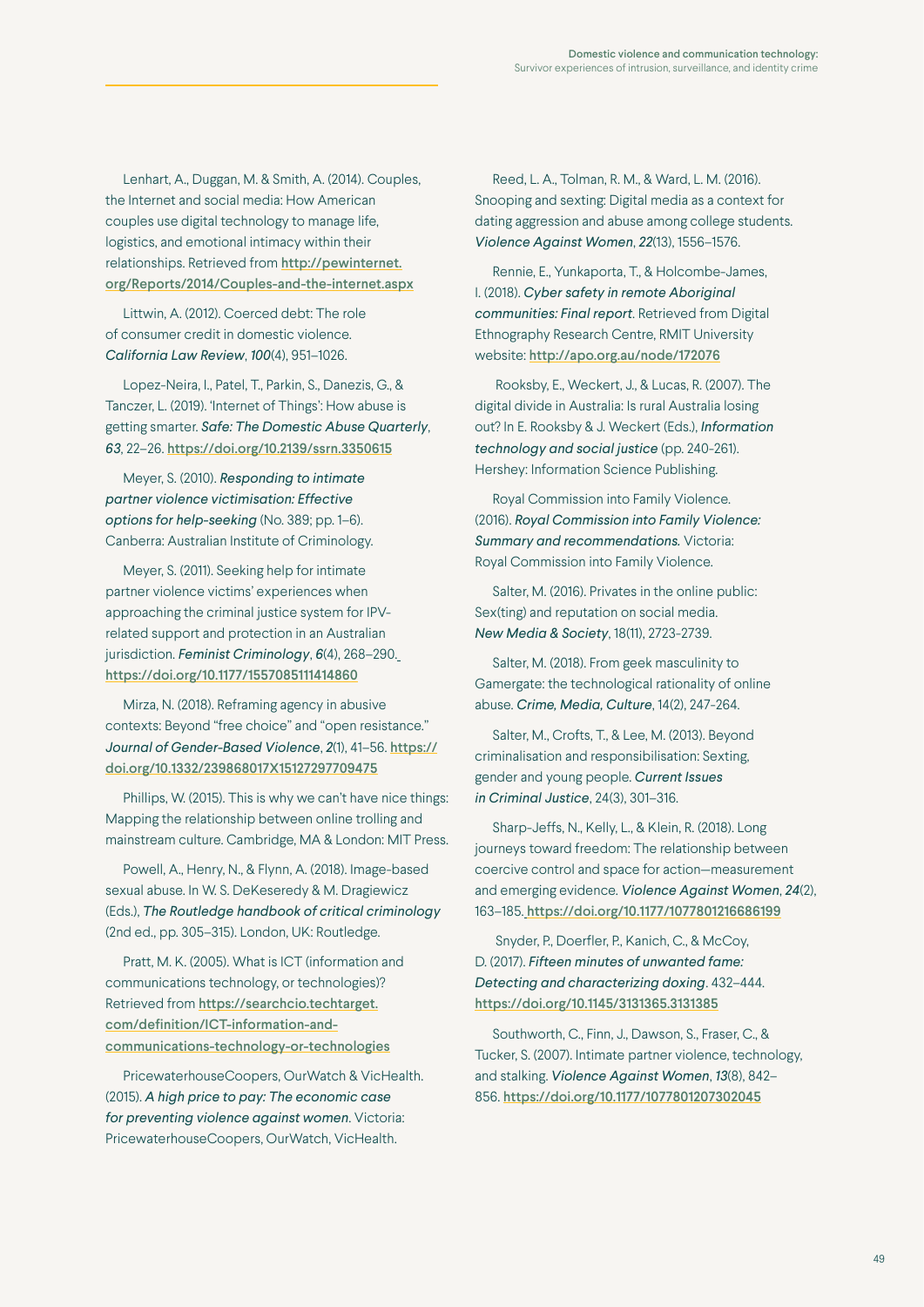Stanko, E. (1990). *Everyday violence: How women and men experience sexual and physical danger*. London: Pandora.

Stark, E., & Hester, M. (2019). Coercive control: Update and review. *Violence Against Women*, *25*(1), 81–104. https://doi.org/10.1177/1077801218816191

Suzor, N., Dragiewicz, M., Harris, B., Gillett, R., Burgess, J., & Van Geelen, T. (2019). Human rights by design: The responsibilities of social media platforms to address gender-based violence online. *Policy & Internet*, *11*(1), 84–103. https://doi.org/10.1002/poi3.185

Vera-Gray, F. (2016), *Men's intrusion, women's embodiment: A critical analysis of street harassment*. London: Routledge.

Wall, D. S. (2013). Enemies within: Redefining the insider threat in organizational security policy. *Security Journal*, *26*(2), 107–124. https://doi.org/10.1057/sj.2012.1

WESNET. (2000). *Domestic violence in regional Australia: A literature review*. Australia: WESNET.

World Health Organization. (2009). Promoting gender equality to prevent violence against women. Retrieved from: https://www.parliament.vic.gov.au/file\_ uploads/3\_RFV\_320ppA4\_ReportRecommendations\_ VolumeIII.WEB\_9F6w0Y9c.pdf

Woodlock, D., McKenzie, M., Western, D., & Harris, B.A. (forthcoming, 2019). Technology as a weapon in domestic violence: Responding to digital coercive control. *Australian Social Work.*

Woodlock, D. (2013). *Technology-facilitated stalking: Findings and recommendations from the SmartSafe project*. Collingwood: Domestic Violence Resource Centre Victoria.

Woodlock, D. (2015). *ReCharge*. Unpublished raw data.

Woodlock, D. (2017). The abuse of technology in domestic violence and stalking. *Violence Against Women*, *23*(5), 584-602.

Ybarra, M. L., Price-Feeney, M., Lenhart, A., & Zickuhr, K. (2017). *Intimate partner digital abuse*. New York, NY: Data & Society Research Institute, Center for Innovative Public Health Research.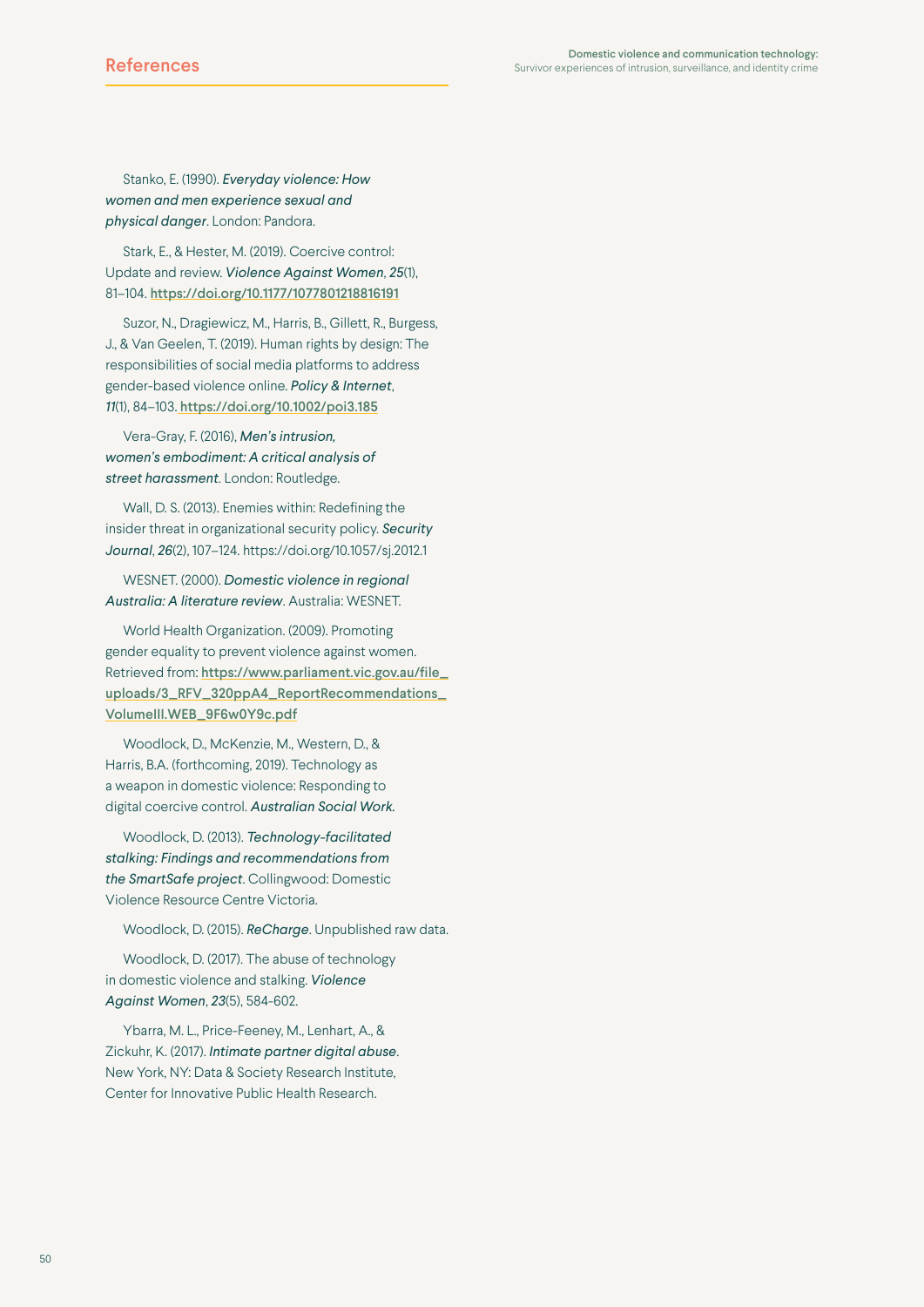